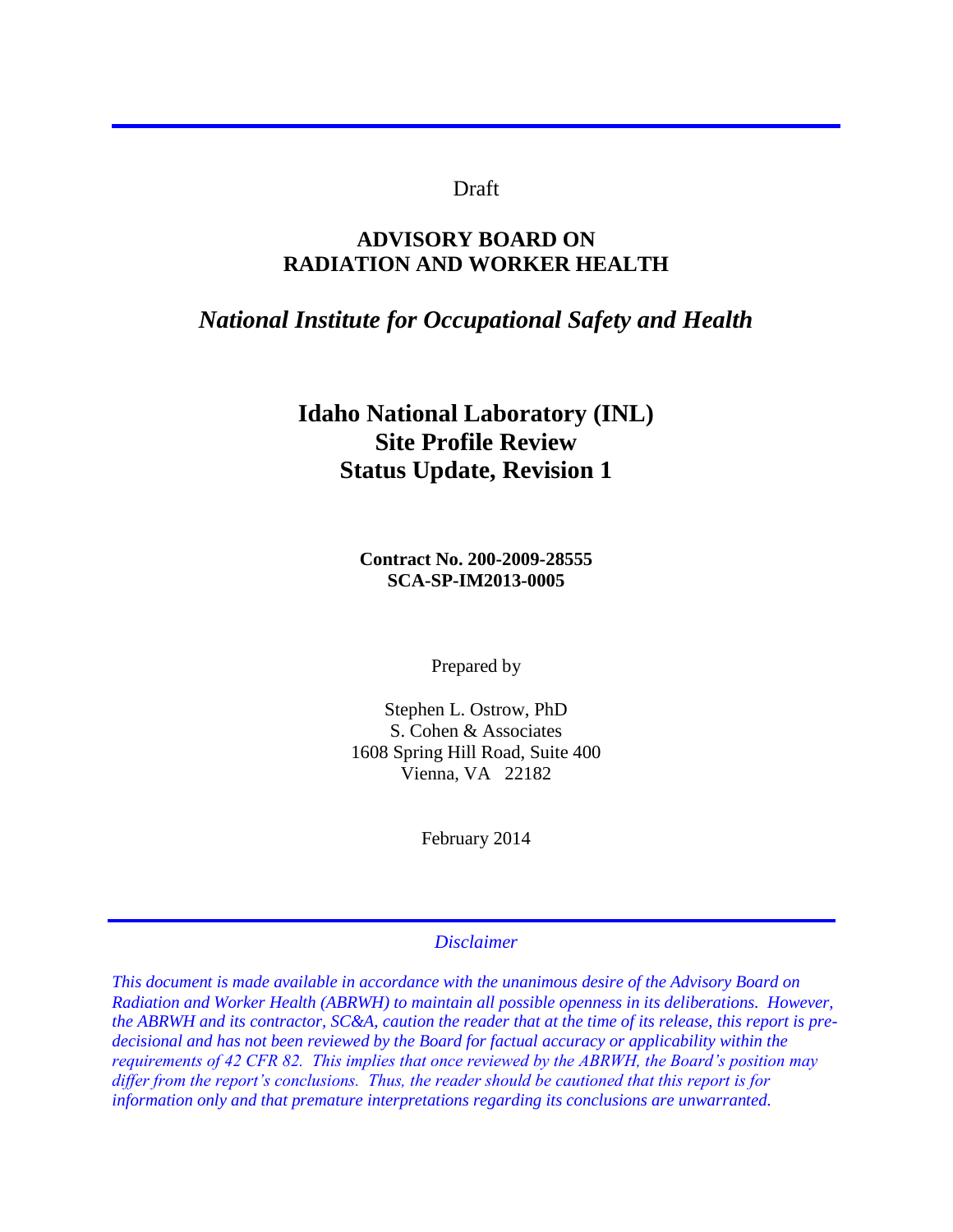| <b>Effective Date:</b> | Revision No. | Document No.       | Page No. |
|------------------------|--------------|--------------------|----------|
| February 24, $2014$    | )raft –      | SCA-SP-IM2013-0005 | 2 of 75  |

| S. Cohen & Associates:                                                                         | Document No.               |
|------------------------------------------------------------------------------------------------|----------------------------|
|                                                                                                | SCA-SP-IM2013-0005         |
| <b>Technical Support for the Advisory Board on</b>                                             | <b>Effective Date:</b>     |
| <b>Radiation and Worker Health Review of</b>                                                   | February 24, 2014          |
| <b>NIOSH Dose Reconstruction Program</b>                                                       | Revision No.               |
|                                                                                                | $1 - Draff$                |
| <b>Idaho National Laboratory (INL) Site Profile</b><br><b>Review Status Update, Revision 1</b> | Page 2 of 75               |
|                                                                                                | Supersedes:                |
| Task Manager:                                                                                  |                            |
| Date: $\qquad \qquad$<br>Stephen L. Ostrow, PhD                                                | Rev. 0                     |
| Project Manager:                                                                               | Reviewer(s):<br>John Mauro |
| Date:<br>John Stiver, MS, CHP                                                                  | John Stiver                |

## **Record of Revisions**

| <b>Revision</b><br><b>Number</b> | Effective<br>Date | <b>Description of Revision</b>                                                                                 |
|----------------------------------|-------------------|----------------------------------------------------------------------------------------------------------------|
| $0$ (Draft)                      |                   | $10/23/13$ Initial issue                                                                                       |
| $1$ (Draft)                      |                   | $02/24/14$ General revision to reflect issue reviews subsequent to the Rev. 0 report<br>and to correct errata. |
|                                  |                   |                                                                                                                |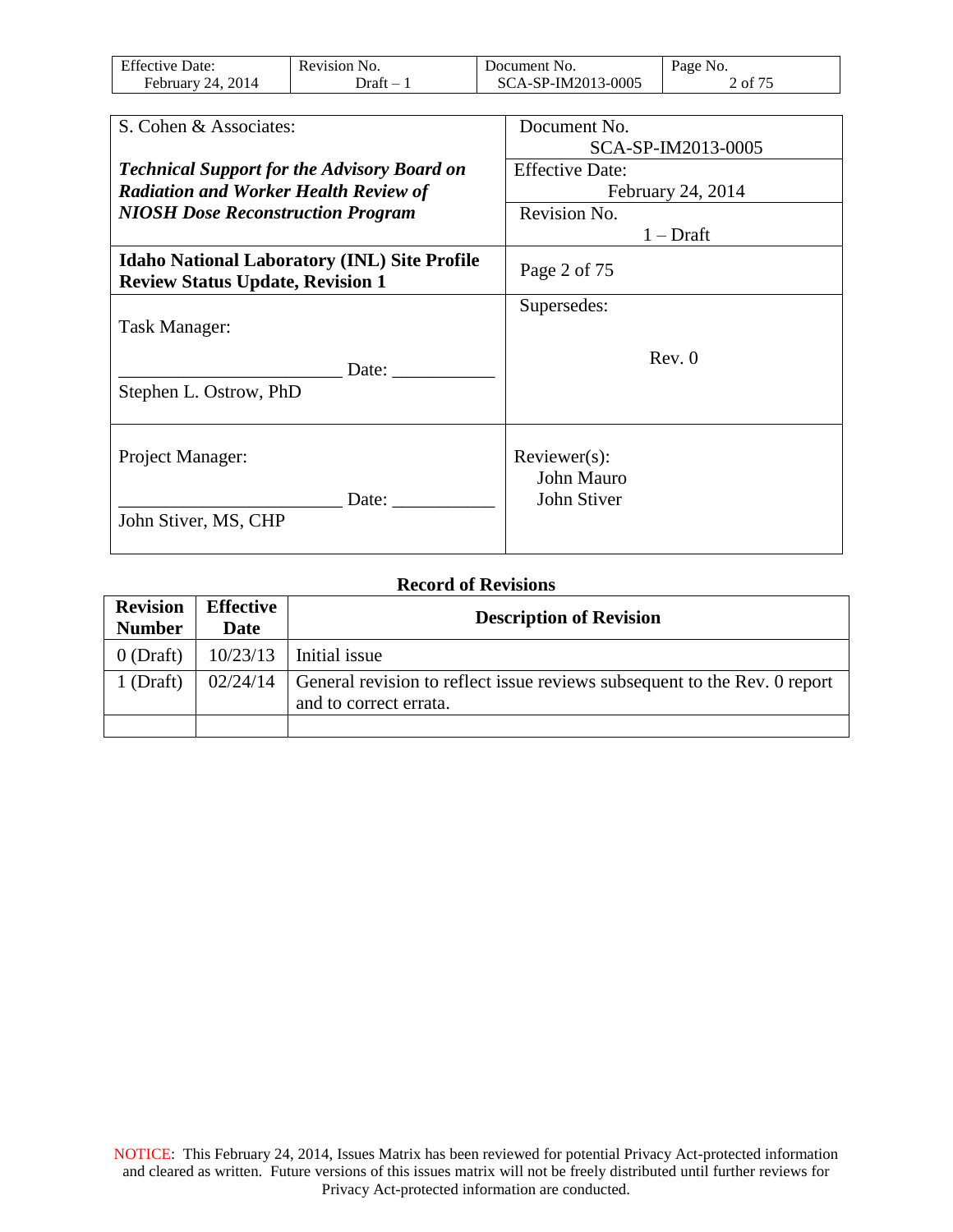| <b>Effective Date:</b> | Revision No. | Document No.       | Page<br>NO.    |
|------------------------|--------------|--------------------|----------------|
| 2014<br>24<br>February | )raft        | SCA-SP-IM2013-0005 | $\int$ of $77$ |

# **TABLE OF CONTENTS**

| 1.0 |      |                                                                         |  |
|-----|------|-------------------------------------------------------------------------|--|
| 2.0 |      |                                                                         |  |
| 3.0 |      |                                                                         |  |
|     | 3.1  |                                                                         |  |
|     | 3.2  |                                                                         |  |
|     | 3.3  |                                                                         |  |
|     | 3.4  | Issue 4: Completeness and Quality of INL Internal Dosimetry Programs 20 |  |
|     | 3.5  |                                                                         |  |
|     | 3.6  | Issue 6: Calibration of Internal Dosimetry Analytical and Monitoring    |  |
|     | 3.7  |                                                                         |  |
|     | 3.8  |                                                                         |  |
|     | 3.9  |                                                                         |  |
|     | 3.10 |                                                                         |  |
|     | 3.11 | Issue 11: Non-Occupational Worker Elimination of DU Background31        |  |
|     | 3.12 |                                                                         |  |
|     | 3.13 |                                                                         |  |
|     | 3.14 |                                                                         |  |
|     | 3.15 |                                                                         |  |
|     | 3.16 | Issue 16: Completeness and Quality of INL Beta/Gamma Dosimetry and      |  |
|     | 3.17 |                                                                         |  |
|     | 3.18 |                                                                         |  |
|     | 3.19 | Issue 19: Angular Dependence Correction Factor for Gamma Dose 42        |  |
|     | 3.20 |                                                                         |  |
|     | 3.21 |                                                                         |  |
|     | 3.22 |                                                                         |  |
|     | 3.23 |                                                                         |  |
|     | 3.24 |                                                                         |  |
|     | 3.25 |                                                                         |  |
|     | 3.26 |                                                                         |  |
|     | 3.27 |                                                                         |  |
|     | 3.28 |                                                                         |  |
|     | 3.29 |                                                                         |  |
|     | 3.30 |                                                                         |  |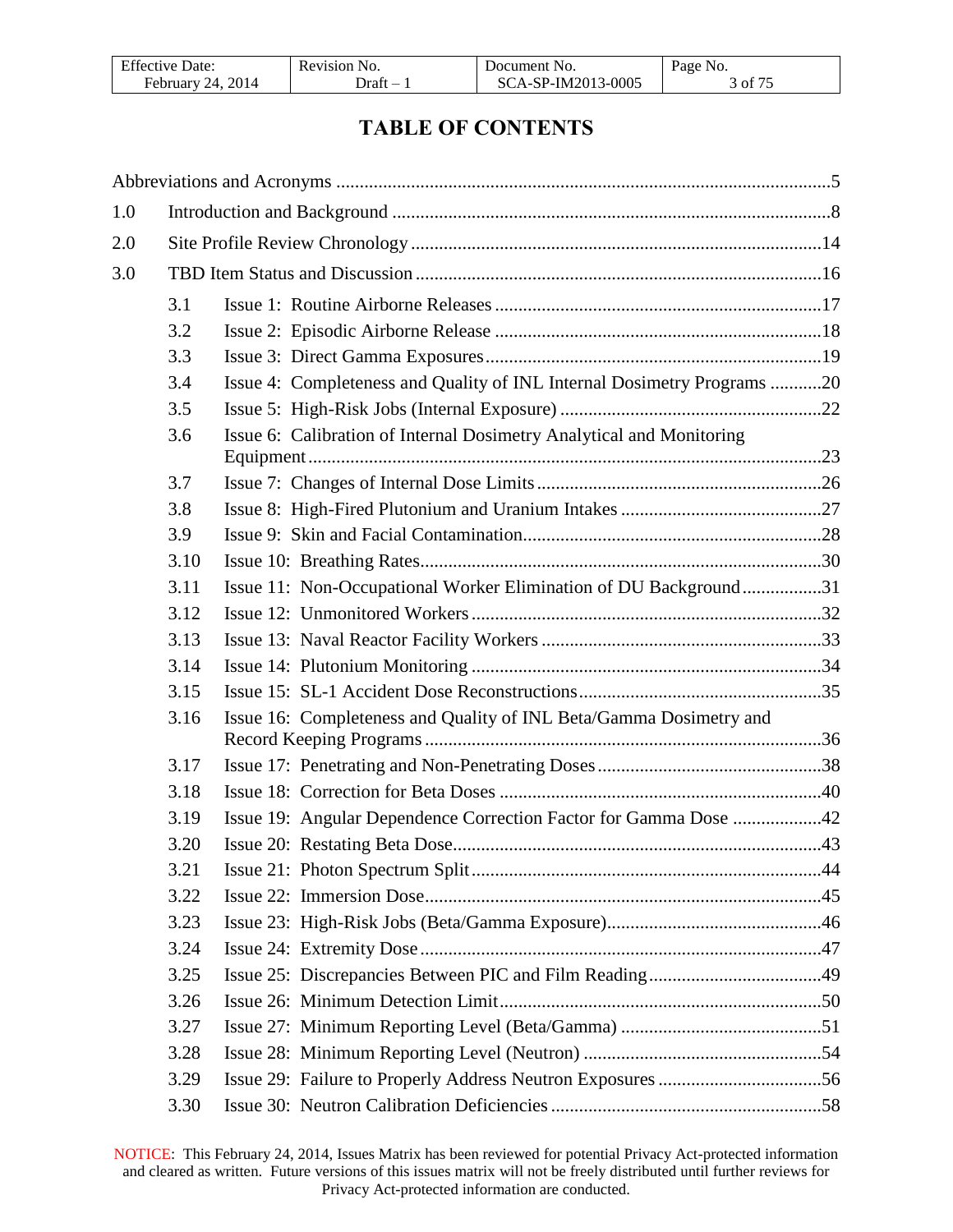| Effective<br>Date:     | Revision No. | Document No.         | Page<br>NO.         |
|------------------------|--------------|----------------------|---------------------|
| 2014<br>14<br>Februarv | raft –       | 3-0005<br>-SP-IM2013 | $\sim$ $ -$<br>- of |

| 3.31 | Issue 31: Completeness and Quality of INL Neutron Dosimetry and Record |  |
|------|------------------------------------------------------------------------|--|
|      |                                                                        |  |
| 3.32 |                                                                        |  |
| 3.33 |                                                                        |  |
| 3.34 |                                                                        |  |
| 3.35 |                                                                        |  |
| 3.36 |                                                                        |  |
| 3.37 |                                                                        |  |
| 3.38 |                                                                        |  |
|      |                                                                        |  |
|      |                                                                        |  |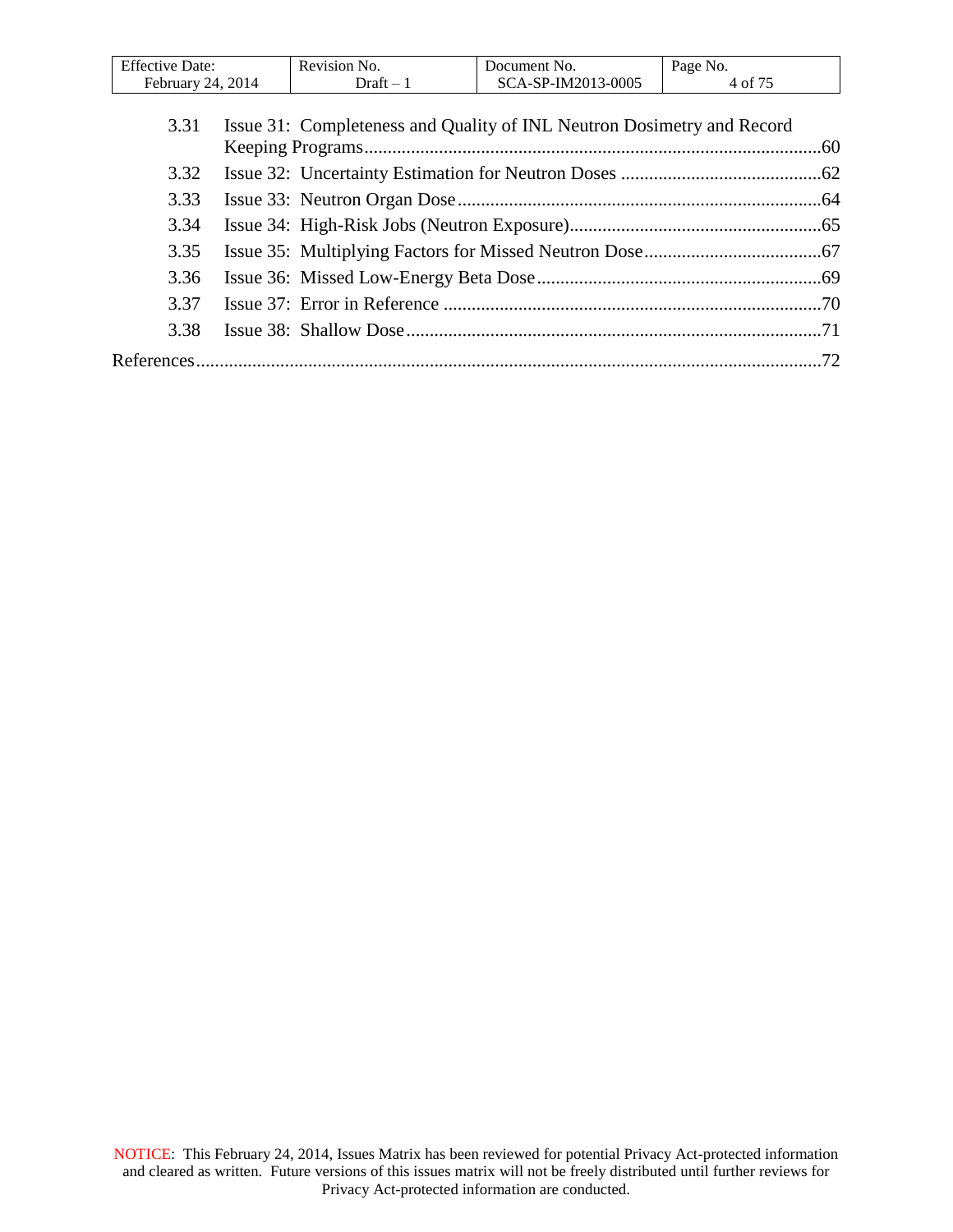| <b>Effective Date:</b> | Revision No. | Document No.       | Page No. |
|------------------------|--------------|--------------------|----------|
| February 24, 2014      | )raft –      | SCA-SP-IM2013-0005 | 5 of 75  |

# **ABBREVIATIONS AND ACRONYMS**

<span id="page-4-0"></span>

| <b>ABRWH</b>   | Advisory Board on Radiation and Worker Health                              |
|----------------|----------------------------------------------------------------------------|
| AmBe           | americium-beryllium                                                        |
| ANL-W          | Argonne National Laboratory - West                                         |
| <b>ANP</b>     | <b>Aircraft Nuclear Propulsion Facility</b>                                |
| AP             | anterior posterior                                                         |
| <b>ATR</b>     | <b>Advanced Test Reactor</b>                                               |
| <b>CFR</b>     | U.S. Code of Federal Regulations                                           |
| <b>CPP</b>     | <b>Chemical Processing Plant</b>                                           |
| <b>DCAS</b>    | NIOSH Division of Compensation Analysis and Support (formerly called OCAS) |
| <b>DFO</b>     | Designated Federal Official                                                |
| <b>DOE</b>     | U.S. Department of Energy                                                  |
| DOE-HQ         | U.S. Department of Energy Headquarters                                     |
| <b>DNFSB</b>   | Defense Nuclear Facility Safety Board                                      |
| DU             | Depleted Uranium                                                           |
| <b>EDF</b>     | <b>Engineering Design File</b>                                             |
| EE             | <b>Energy Employee</b>                                                     |
| <b>EEOICPA</b> | Energy Employees Occupational Illness Compensation Program Act             |
| <b>EPA</b>     | U.S. Environmental Protection Agency                                       |
| <b>ETR</b>     | <b>Engineering Test Reactor</b>                                            |
| <b>FNCF</b>    | <b>Facility Neutron Correction Factor</b>                                  |
| <b>GB</b>      | Gross Beta                                                                 |
| GG             | Gross Gamma                                                                |
| <b>IAEA</b>    | <b>International Atomic Energy Agency</b>                                  |
| <b>ICPP</b>    | Idaho Chemical Processing Plant (formerly CPP and now INTEC)               |
| <b>ICRP</b>    | <b>International Commission on Radiological Protection</b>                 |
| <b>INEL</b>    | Idaho National Engineering Laboratory                                      |
| <b>INL</b>     | <b>Idaho National Laboratory</b>                                           |
| <b>INTEC</b>   | Idaho Nuclear Technology and Engineering Center (formerly ICPP and CPP)    |
| <b>IREP</b>    | Interactive RadioEpidemiological Program                                   |
| keV            | kiloelectron volts                                                         |
| L              | Liter                                                                      |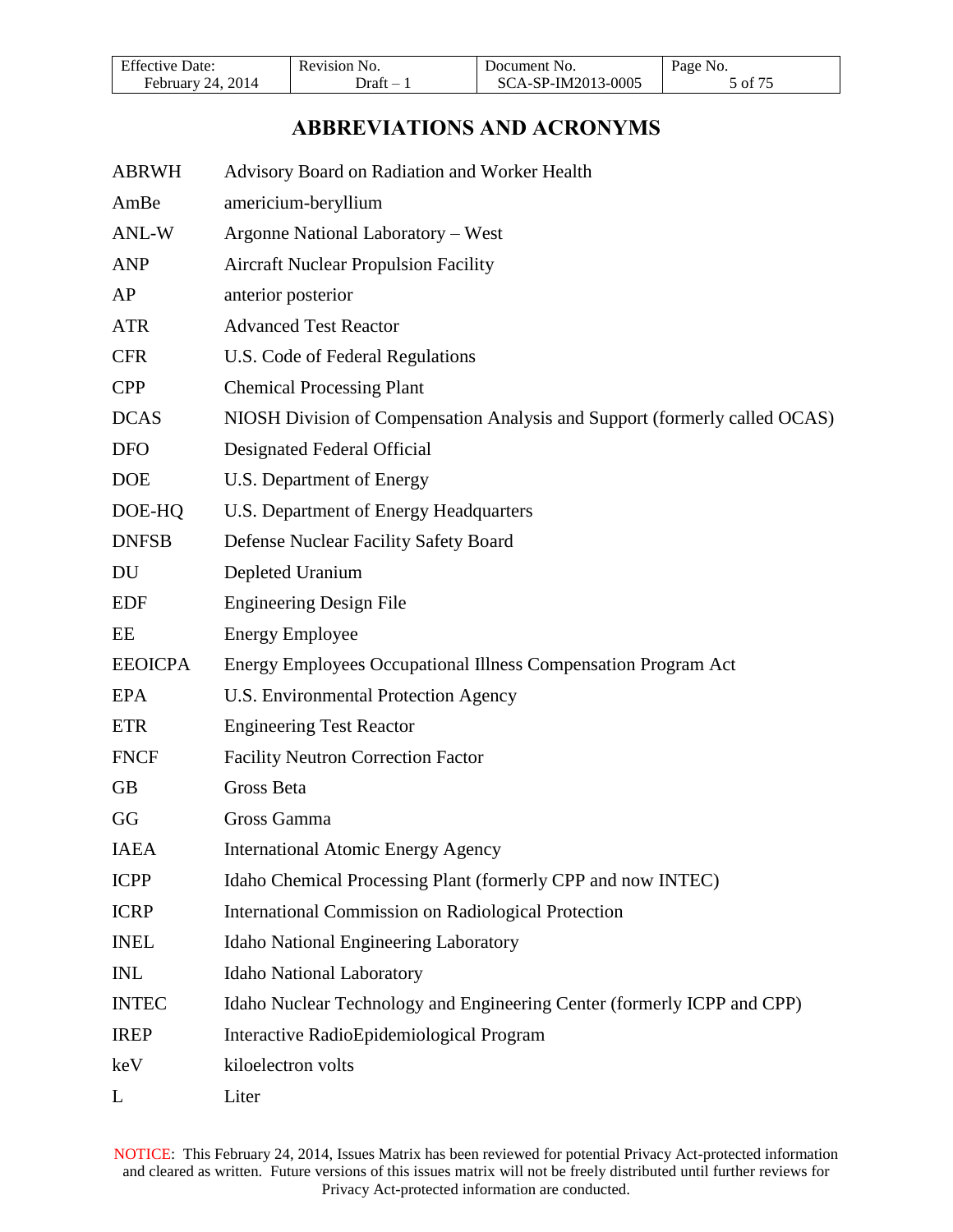| CA-SP-IM2013-0005<br>$\sigma$ of $7^{\circ}$<br>2014<br>)raft<br>∙ebruarv<br>14 | <b>Effective Date:</b> | Revision No. | Document No. | NO.<br>Page |
|---------------------------------------------------------------------------------|------------------------|--------------|--------------|-------------|
|                                                                                 |                        |              |              |             |

| $\mu_{\rm g}$      | microgram                                                             |
|--------------------|-----------------------------------------------------------------------|
| m <sup>3</sup>     | cubic meter                                                           |
| <b>MDA</b>         | Minimum Detectable Activity                                           |
| <b>MDL</b>         | <b>Minimum Detection Limit</b>                                        |
| MeV                | Mega Electron Volts                                                   |
| mg/cm <sup>2</sup> | milligram per square centimeter                                       |
| mm                 | millimeter                                                            |
| mrem               | millirem                                                              |
| <b>MRL</b>         | Minimum Dose Reporting Level                                          |
| <b>MTR</b>         | <b>Materials Test Reactor</b>                                         |
| <b>NCRP</b>        | National Council on Radiological Protection and Measurements          |
| <b>NIOSH</b>       | National Institute for Occupational Safety and Health                 |
| <b>NRF</b>         | <b>Naval Reactor Facility</b>                                         |
| <b>NTA</b>         | Nuclear Track Emulsion-Type A                                         |
| <b>OCAS</b>        | NIOSH Office of Compensation Analysis and Support (now known as DCAS) |
| <b>ORAUT</b>       | Oak Ridge Associated Universities Team                                |
| <b>OTIB</b>        | <b>ORAUT Technical Information Bulletin</b>                           |
| <b>ORAUT</b>       | Oak Ridge Associated Universities Team                                |
| <b>OW</b>          | Open Window (dosimeter)                                               |
| <b>PIC</b>         | <b>Pocket Ionization Chamber</b>                                      |
| PoBe               | polonium-beryllium                                                    |
| PoC                | Probability of Causation                                              |
| <b>RAC</b>         | <b>Risk Assessment Corporation</b>                                    |
| <b>RWMC</b>        | Radioactive Waste Management Complex                                  |
| S                  | slow                                                                  |
| SC&A               | S. Cohen and Associates (SC&A, Inc.)                                  |
| <b>SEC</b>         | <b>Special Exposure Cohort</b>                                        |
| $SL-1$             | <b>Stationary Low-Power Reactor Number One</b>                        |
| <b>SMC</b>         | Specific Manufacturing Capability Facility                            |
| <b>SRDB</b>        | <b>Site Research Database</b>                                         |
| <b>SRS</b>         | Savannah River Site                                                   |
| <b>TAN</b>         | Test Area North                                                       |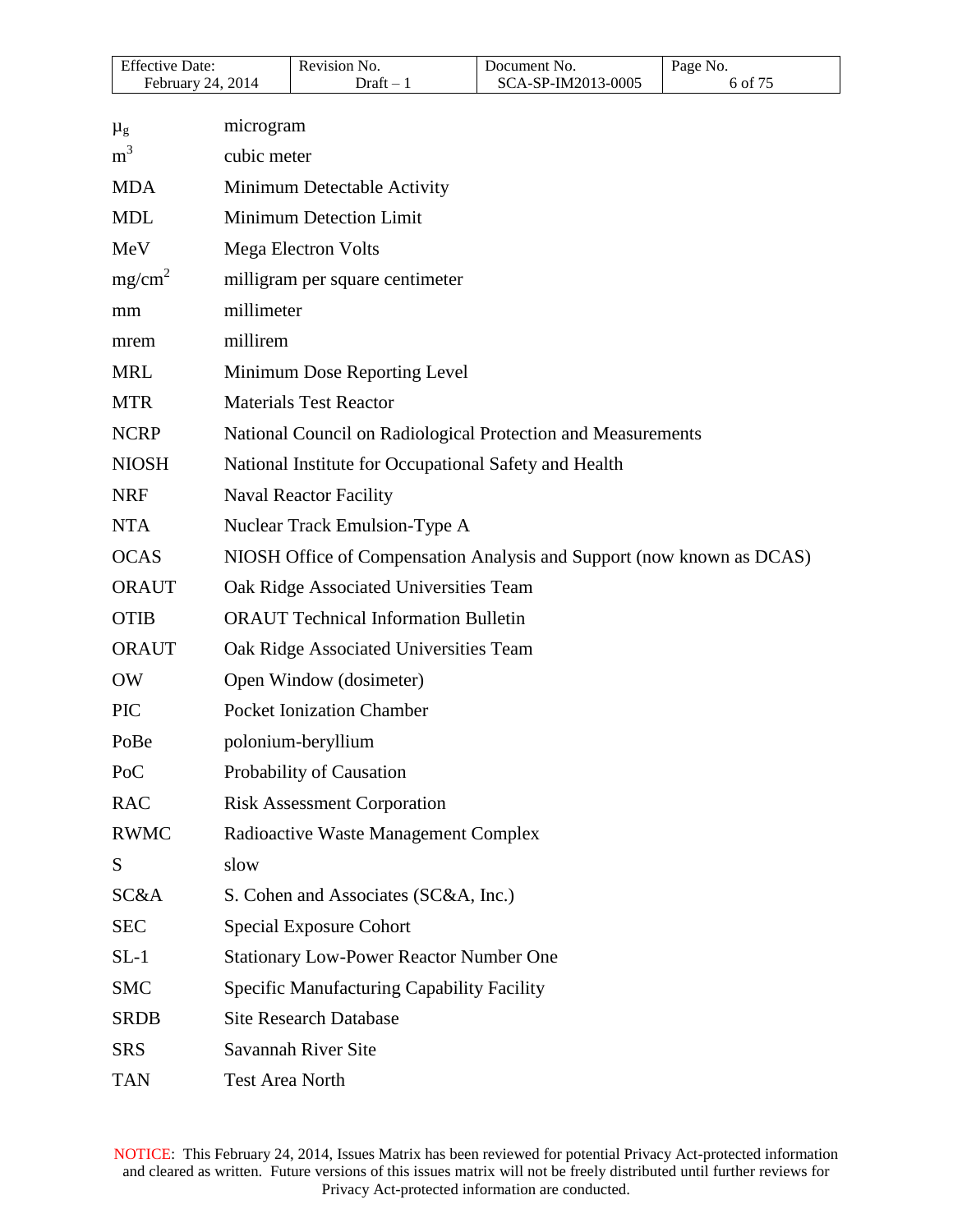| <b>Effective Date:</b> | Revision No. | Document No.       | Page No. |
|------------------------|--------------|--------------------|----------|
| 24, 2014<br>February   | - Jraft      | SCA-SP-IM2013-0005 | of 75    |

| <b>TBD</b>      | <b>Technical Basis Document</b>        |
|-----------------|----------------------------------------|
| <b>TIB</b>      | <b>Technical Information Bulletin</b>  |
| <b>TLD</b>      | <b>Thermoluminescent Dosimeter</b>     |
| <b>TREAT</b>    | <b>Transient Reactor Test Facility</b> |
| UO <sub>2</sub> | uranium dioxide                        |
| <b>WG</b>       | <b>ABRWH Work Group</b>                |
| yr              | year                                   |
| <b>ZPPR</b>     | <b>Zero Power Plutonium Reactor</b>    |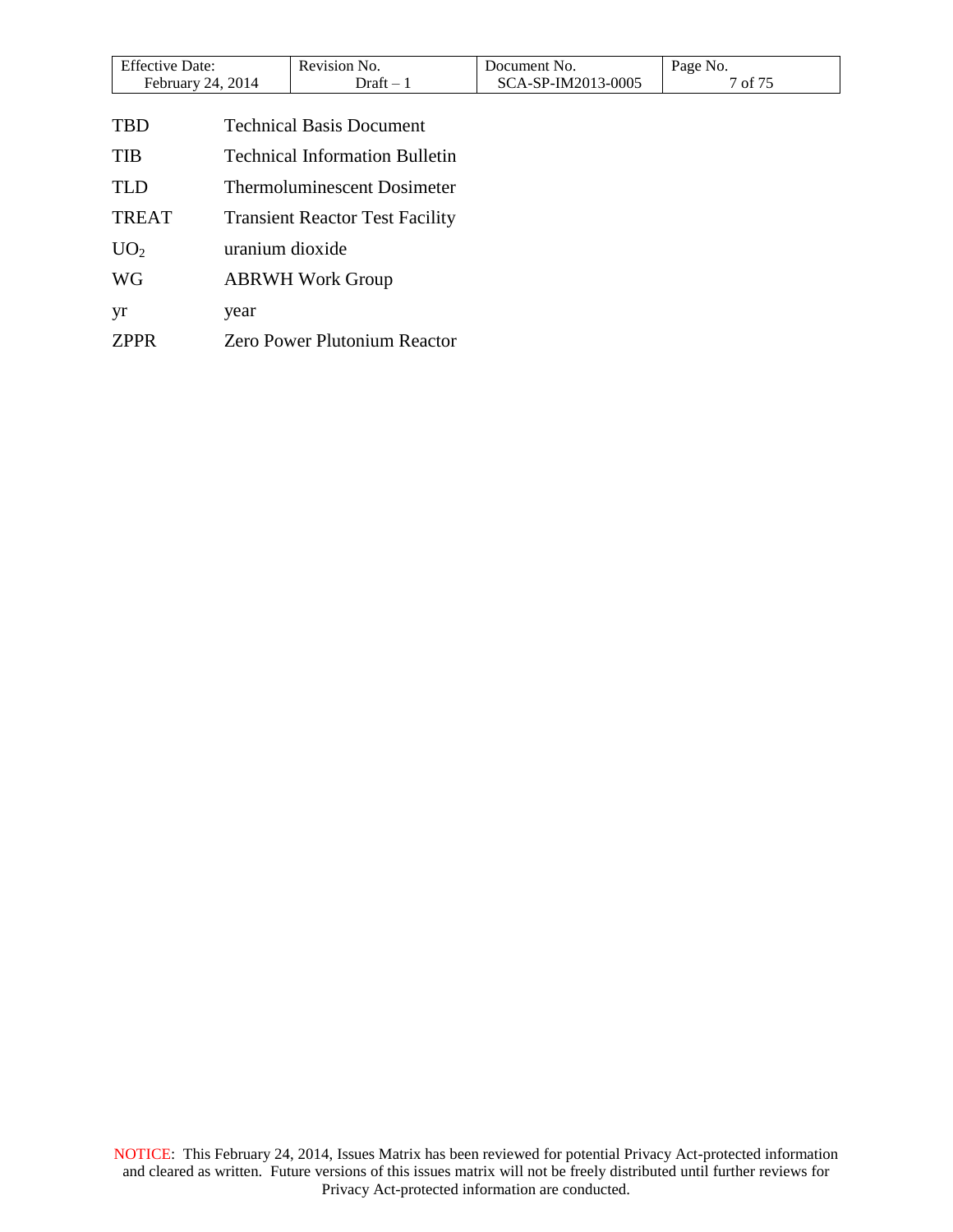| <b>Effective Date:</b> | Revision No. | Document No.       | Page No.       |
|------------------------|--------------|--------------------|----------------|
| February 24, 2014      | - Draft      | SCA-SP-IM2013-0005 | $\delta$ of 75 |

# **1.0 INTRODUCTION AND BACKGROUND**

<span id="page-7-0"></span>This report summarizes SC&A's understanding of the issues resolution status of the Idaho National Laboratory (INL)/Argonne National Laboratory-West (ANL-W) site profile, and also presents comprehensive background and review information for convenience. In short, 10 of the 38 issues are closed and, after two rounds of further evaluation, SC&A recommended closing 10 more in its Rev. 0 report (SC&A 2013) and recommends closing an additional 4 in this, its Rev. 1 report, for a total of 14 issues.

The Revision 0 of this report (SC&A 2013) was prepared at the request of the Designated Federal Official (DFO), who, in October 2013, asked SC&A to prepare for the INL/ANL-W Work Group (WG) a summary matrix showing the status of each issue, organized under each Technical Basis Document (TBD) of the site profile. That summary appears in this section. SC&A has also included, in Section 3.0, a more detailed discussion of each issue, drawn from several existing sources, showing the key steps in its resolution process. The material in the report represents a consolidation in one convenient document of the history and disposition status of each issue. It is hoped that this will be a useful living document for all interested parties, facilitating final resolution of all the site profile issues.

SC&A issued its status update report (SC&A 2013) on October 23, 2013, and NIOSH issued two brief status reports on November 7, 2013 (NIOSH 2013b, 2013c). Subsequently, the DFO, on November 13, 2013, requested that SC&A address the issues assigned to SC&A in the NIOSH updates. SC&A reviewed open issues in detail and produced this report (SCA-SP-IM2013-0005, Rev. 0), Revision 1 of its *Idaho National Laboratory (INL) Site Profile Review Status Update* report. This report is intended to support the deliberations of the WG at its next meeting, scheduled for March 25, 2014.

NIOSH first issued the six-volume TBD comprising the INL site profile in July 2004 and SC&A reviewed it in September 2005 (SC&A 2005), followed by a revised review in January 2006 (SC&A 2006). SC&A performed a supplemental review of the July 2007 TBD revisions in December 2008 (SC&A 2008). The Advisory Board on Radiation and Worker Health (ABRWH, or the Board) INL Work Group held its first meeting in June 2009 and decided to combine the INL and ANL-W (SC&A 2007) reviews, as the ANL-W facility is physically located within the INL site. SC&A produced a combined issues matrix for the two facilities in July 2009 (SC&A 2009). NIOSH subsequently revised all its TBDs over the period from December 2009 through April 2011, merging the INL and ANL-W material and making some other changes as well; these are the current versions of the TBDs (ORAUT 2009, 2010a, 2010b, 2010c, 2010d, 2011b). The WG held its second meeting in June 2011 and SC&A subsequently issued an issue status and action item list for the 38 issues that SC&A identified (SC&A 2011a), which was soon revised to include NIOSH comments received on the first draft of the list (SC&A 2011b).

Table 1 shows the current INL/ANL-W TBD volumes that constitute the site profile.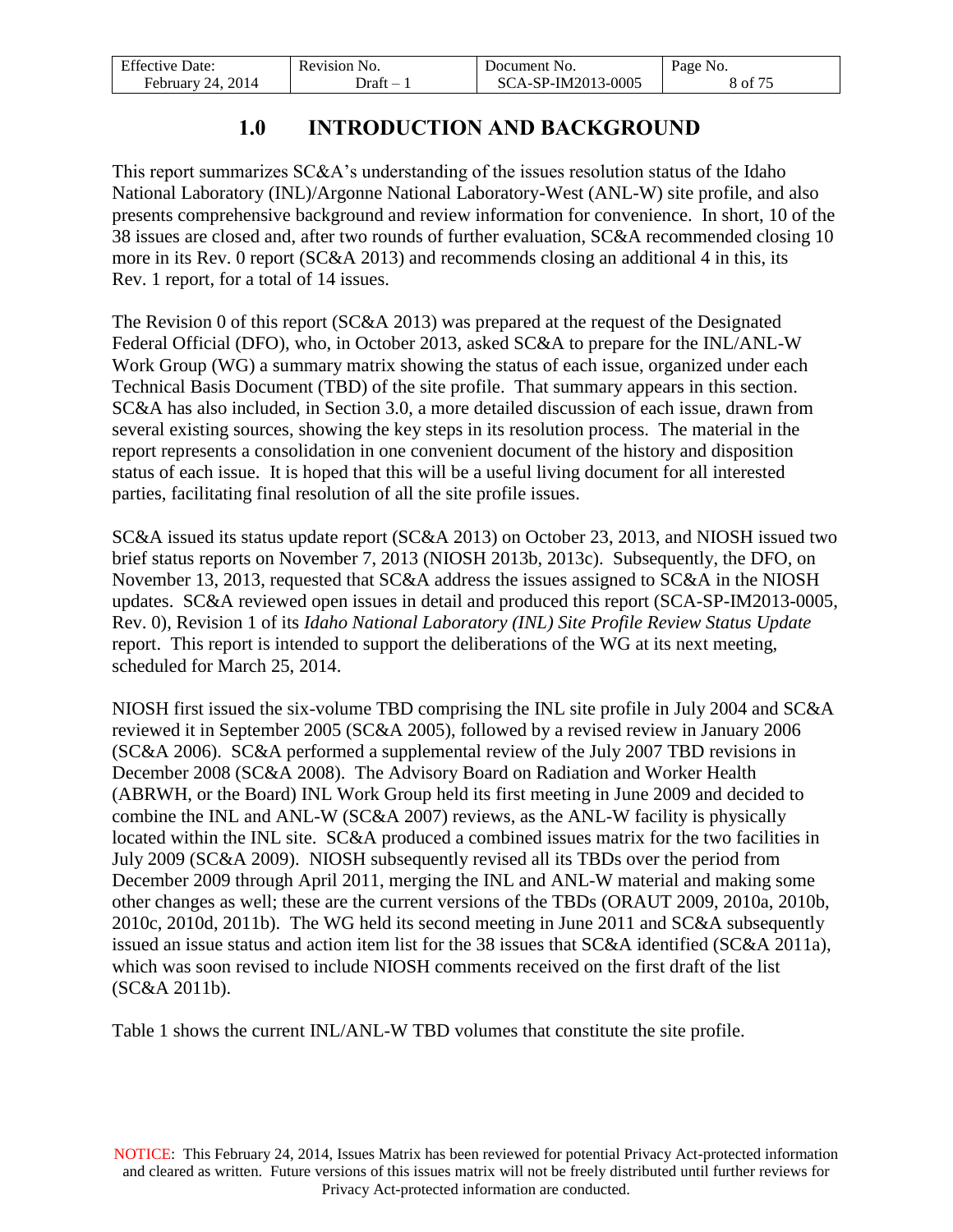| <b>Effective Date:</b> | Revision No. | Document No.       | Page No. |
|------------------------|--------------|--------------------|----------|
| February 24, 2014      | - Draft      | SCA-SP-IM2013-0005 | 901/7    |

| TBD            | <b>Title</b>                    | Rev.           | <b>Revision Date</b>   |
|----------------|---------------------------------|----------------|------------------------|
|                | Introduction                    | 3              | March 12, 2010         |
| 2              | Site Description                | $\overline{4}$ | August 2, 2010         |
| 3              | Occupational Medical Dose       | 2              | December 31, 2009      |
| $\overline{4}$ | Occupational Environmental Dose | 2              | <b>January 8, 2010</b> |
| 5              | Occupational Internal Dose      | 3              | March 2, 2010          |
| 6              | Occupational External Dosimetry | 3              | April 19, 2011         |

### **Table 1. INL/ANL-W Site Profile TBDs**

Section 2 of this report presents a brief chronology for reference, listing key events that have taken place since NIOSH issued Rev. 0 of the TBDs in 2004. Section 3 consists of a detailed listing of all 38 issues along with their status and action (NIOSH and/or SC&A) determined at the June 2011 WG meeting; it is included for completeness and convenience in having all pertinent information in one place. It should be noted that the first 35 issues appeared in the 2006 SC&A review (SC&A 2006), which added Attachment 3, "Summaries of Site Expert Reviews" and Attachment 5, "Issue Resolution Matrix for Findings and Key Observations," neither of which were present in the 2005 review (SC&A 2005). In 2008, SC&A performed a brief supplemental review (SC&A 2008) of the latest revisions of the six INL TBD volumes, which were issued in 2007. The supplemental review corrected one issue (No. 2), expanded four issues (Nos. 25, 26, 29, 35), and added three new issues (Nos. 36, 37, 38), for the current total of 38 issues. The following summarizes the status of all the issues:

**Closed:** The WG closed 10 of the 38 issues at the June 21, 2011 meeting: Issues 3, 7, 10, 11, 12, 13, 22, 25, 37, and 38.

**Recommended for Closure:**<sup>1</sup> SC&A was authorized to perform a "quick" review of its assigned issues after that meeting to try to identify issues that it could recommend that the WG close. This led SC&A shortly thereafter to recommend closing an additional 10 issues: Issues 4, 8, 14, 17, 18, 20, 26, 29, 33, and 36.

Subsequent additional review of the open issues, as reported in Rev. 1 of this report, leads SC&A to also recommend closing an additional 4 issues: Issues 21, 30, 32, and 35, which brings the total number of issues recommended for closure to 14.

In addition, NIOSH stated in a presentation made at the July 2013 ABRWH meeting in Idaho (NIOSH 2013a), an October 1, 2013, communication from ORAUT, and in NIOSH 2013b and 2013c, that it is working on four white papers, which will address some of the issues. These are shown in Table 2, along with the issues that NIOSH stated each paper addresses.

 $\overline{a}$ 

<sup>&</sup>lt;sup>1</sup> Note that alternative terminology for SC&A recommending closing an issue that it reviewed would be to recommend putting it in abeyance pending WG discussion and determination.

NOTICE: This February 24, 2014, Issues Matrix has been reviewed for potential Privacy Act-protected information and cleared as written. Future versions of this issues matrix will not be freely distributed until further reviews for Privacy Act-protected information are conducted.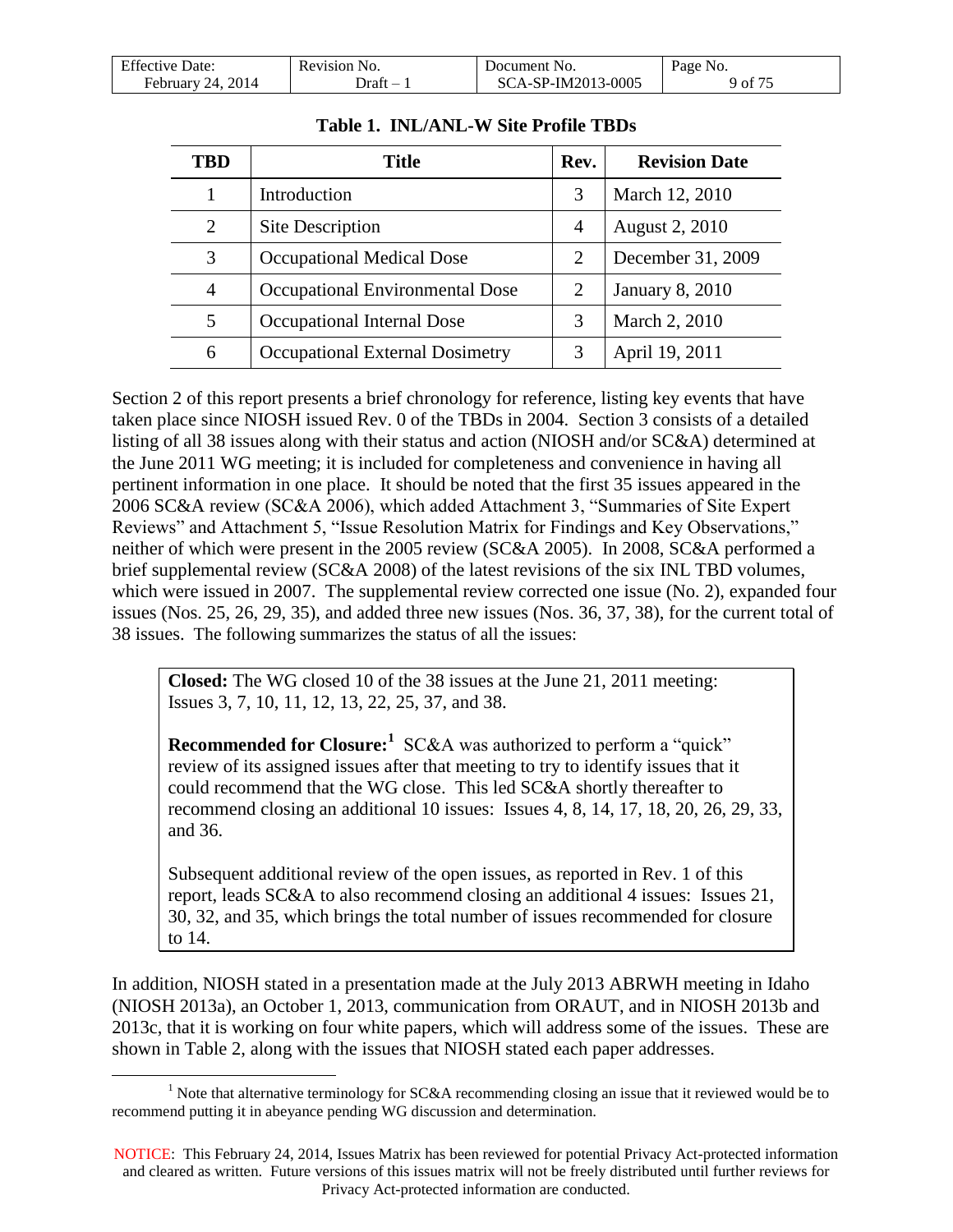| <b>Effective Date:</b> | Revision No. | Document No.       | Page No. |
|------------------------|--------------|--------------------|----------|
| February 24, 2014      | - Draft      | SCA-SP-IM2013-0005 | 10 of 75 |

| <b>Issue</b>                | TRD                                  | <b>White Paper Topic</b>                                                                                  |
|-----------------------------|--------------------------------------|-----------------------------------------------------------------------------------------------------------|
|                             | ORAUT-TKBS-0007-4<br>(Environmental) | <b>INL Environmental Monitoring</b>                                                                       |
| $\mathcal{D}_{\mathcal{L}}$ | ORAUT-TKBS-0007-4<br>(Environmental) | <b>Aircraft Nuclear Propulsion Issue</b>                                                                  |
| 9                           | ORAUT-TKBS-0007-5<br>(Internal)      | <b>Hot Particle Issue</b>                                                                                 |
| 23                          | ORAUT-TKBS-0007-6<br>(External)      | <b>Hot Particle Issue</b>                                                                                 |
| 28                          | ORAUT-TKBS-0007-6<br>(External)      | Investigation of the NTA Film<br>Dosimeter Limits of Detection Being<br>Used for INL Dose Reconstructions |

#### **Table 2. Planned NIOSH White Papers**

NIOSH is also currently developing an INL-specific Coworker Model, which is purported to address Issues 16 and 31. SC&A is not aware at this time of NIOSH submitting any of the above reports to the Board or SC&A for consideration or review. In addition, NIOSH noted in NIOSH 2013b that it had completed data capture efforts on June 14, 2013, and added the data to the Site Research Database (SRDB).

Table 3 is a comprehensive summary of all the issues, showing the ones already closed by the WG at its June 21, 2011, meeting; action items assigned to NIOSH and/or SC&A at that meeting; white papers and other material that NIOSH is producing to respond to some of the issues; and SC&A recommendations for issue dispositions (i.e., remain open or close) following further review of the action items assigned to it.

| <i><b>Issue</b></i><br>No. | $\mathbf{TBD}^{(b)}$     | <b>Title</b>                     | $Status(a)$ | <b>Assigned</b><br>Action <sup>(c)</sup> | <b>Note</b>                                                                                                                                                                                      |
|----------------------------|--------------------------|----------------------------------|-------------|------------------------------------------|--------------------------------------------------------------------------------------------------------------------------------------------------------------------------------------------------|
|                            | 4                        | <b>Routine Airborne Releases</b> | Open        | N                                        | NIOSH is working on a white<br>paper to address this issue:<br><b>INL</b> Environmental<br>Monitoring. SC&A will<br>review it when it is available.<br>SC&A recommends: Remain<br>Open.          |
| $\overline{2}$             | $\overline{\mathcal{A}}$ | Episodic Airborne Releases       | Open        | N                                        | NIOSH is working on a white<br>paper to address this issue:<br><b>Aircraft Nuclear Propulsion</b><br><i>Issue.</i> SC&A will review it<br>when it is available. SC&A<br>recommends: Remain Open. |

### **Table 3. Issue Status Summary**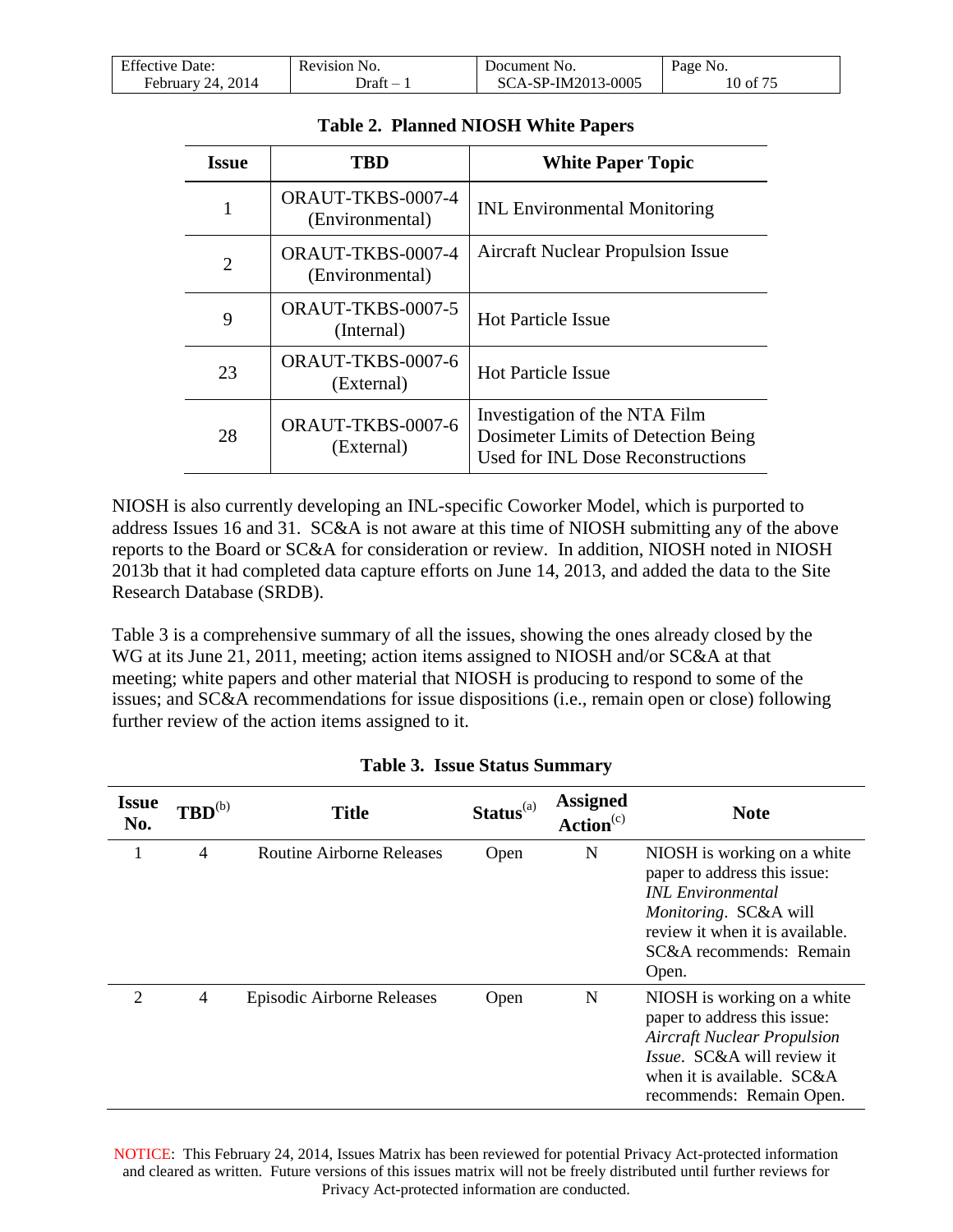| <b>Effective Date:</b> | Revision No. | Document No.       | Page No.    |
|------------------------|--------------|--------------------|-------------|
| February 24, 2014      | ⊃raft –      | SCA-SP-IM2013-0005 | $1$ of $75$ |

|  |  |  | <b>Table 3. Issue Status Summary</b> |
|--|--|--|--------------------------------------|
|--|--|--|--------------------------------------|

| <b>Issue</b><br>No.  | $\mathbf{TBD}^{(b)}$ | <b>Title</b>                                                                                     | Status <sup>(a)</sup> | <b>Assigned</b><br>Action <sup>(c)</sup> | <b>Note</b>                                                                                                                                                         |
|----------------------|----------------------|--------------------------------------------------------------------------------------------------|-----------------------|------------------------------------------|---------------------------------------------------------------------------------------------------------------------------------------------------------------------|
| 3                    | $\overline{4}$       | Direct Gamma Exposures                                                                           | Closed                |                                          |                                                                                                                                                                     |
| $\overline{4}$       | 5                    | Completeness & Quality of<br><b>INL</b> Internal Dosimetry<br>Programs                           | Open                  | N, S                                     | SC&A recommends: Close.                                                                                                                                             |
| 5                    | 5                    | High-Risk Jobs (Internal<br>Exposure)                                                            | Open                  | S                                        | SC&A recommends: Remain<br>Open.                                                                                                                                    |
| 6                    | 5                    | <b>Calibration of Internal</b><br>Dosimetry Analytical &<br>Monitoring Equipment                 | Open                  | S                                        | SC&A recommends: Remain<br>Open.                                                                                                                                    |
| $\overline{7}$       | $\overline{7}$       | <b>Changes of Internal Dose</b><br>Limits                                                        | Closed                |                                          |                                                                                                                                                                     |
| 8                    | 5                    | High-Fired Plutonium and<br><b>Uranium Intakes</b>                                               | Open                  | N, S                                     | SC&A recommends: Close.                                                                                                                                             |
| $9^{(\overline{d})}$ | 5                    | Skin and Facial<br>Contamination                                                                 | Open                  | N, S                                     | NIOSH is working on a white<br>paper to address this issue:<br>Hot Particle Issue. SC&A<br>will review it when it is<br>available. SC&A<br>recommends: Remain Open. |
| 10                   | 5                    | <b>Breathing Rates</b>                                                                           | Closed                |                                          |                                                                                                                                                                     |
| 11                   | 5                    | Non-Occupational Worker<br>Elimination of DU<br>Background                                       | Closed                |                                          |                                                                                                                                                                     |
| 12                   | 5                    | <b>Unmonitored Workers</b>                                                                       | Closed                | $\overline{\phantom{a}}$                 |                                                                                                                                                                     |
| 13                   | 4,5,6                | <b>Naval Reactor Facility</b><br>Workers                                                         | Closed                |                                          |                                                                                                                                                                     |
| 14                   | 5                    | <b>Plutonium Monitoring</b>                                                                      | Open                  | N, S                                     | SC&A recommends: Close.                                                                                                                                             |
| 15                   | 4,5,6                | SL-1 Accident Dose                                                                               | Open                  | S                                        | SC&A recommends: Remain<br>Open.                                                                                                                                    |
| 16                   | 6                    | Completeness and Quality of<br><b>INL Beta/Gamma Dosimetry</b><br>and Record Keeping<br>Programs | Open                  | N, S                                     | NIOSH is working on an INL-<br>specific coworker model.<br>SC&A will review it when it<br>is available (see Issue 31).<br>SC&A recommends: Remain<br>Open.          |
| 17                   | 6                    | Penetrating and Non-<br><b>Penetrating Doses</b>                                                 | Open                  | S                                        | SC&A recommends: Close.                                                                                                                                             |
| 18                   | 6                    | <b>Correction for Beta Doses</b>                                                                 | Open                  | S                                        | SC&A recommends: Close.                                                                                                                                             |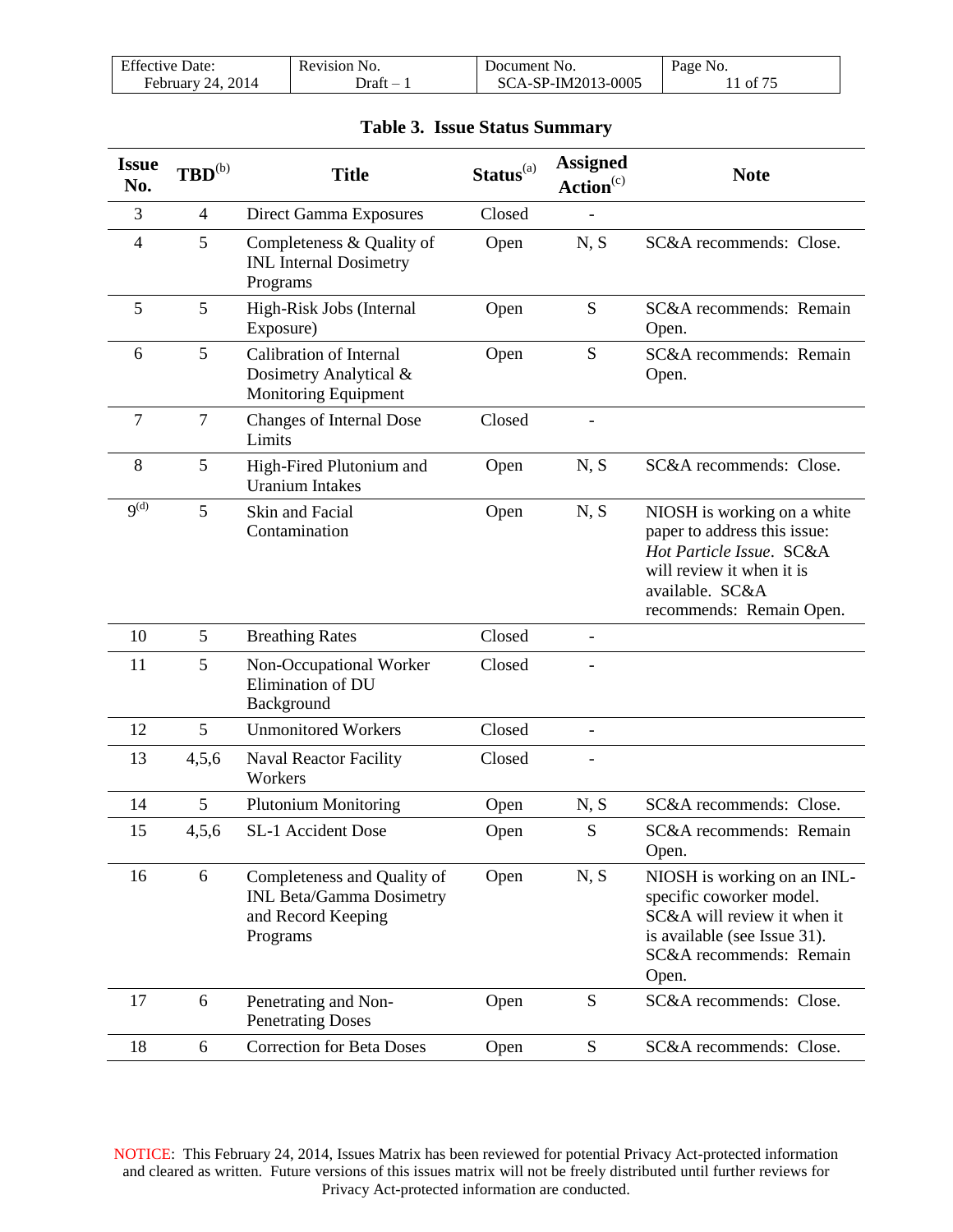| <b>Effective Date:</b> | Revision No. | Document No.       | Page No. |
|------------------------|--------------|--------------------|----------|
| February 24, 2014      | - Draft      | SCA-SP-IM2013-0005 | 12 of 75 |

| <b>Issue</b><br>No. | $\mathbf{TBD}^{(b)}$ | <b>Title</b>                                                                                      | Status <sup>(a)</sup> | <b>Assigned</b><br>Action <sup>(c)</sup> | <b>Note</b>                                                                                                                                                                                                                                                   |
|---------------------|----------------------|---------------------------------------------------------------------------------------------------|-----------------------|------------------------------------------|---------------------------------------------------------------------------------------------------------------------------------------------------------------------------------------------------------------------------------------------------------------|
| 19                  | 6                    | <b>Angular Dependence</b><br><b>Correction Factor for Gamma</b><br>Dose                           | Open                  | $\mathbf N$                              | SC&A is waiting for NIOSH<br>response. SC&A<br>recommends: Remain Open.                                                                                                                                                                                       |
| 20                  | 6                    | <b>Restating Beta Dose as</b><br>Gamma Dose                                                       | Open                  | ${\bf S}$                                | SC&A recommends: Close.                                                                                                                                                                                                                                       |
| 21                  | 6                    | Photon Spectrum Split                                                                             | Open                  | ${\bf S}$                                | SC&A recommends: Close.                                                                                                                                                                                                                                       |
| 22                  | 6                    | <b>Immersion Dose</b>                                                                             | Closed                |                                          |                                                                                                                                                                                                                                                               |
| $23^{(d)}$          | 6                    | High-Risk Jobs (Beta/Gamma<br>Exposure)                                                           | Open                  | N, S                                     | NIOSH is working on a white<br>paper to address this issue:<br>Hot Particle Issue. SC&A<br>will review it when it is<br>available. SC&A<br>recommends: Remain Open.                                                                                           |
| 24                  | 6                    | <b>Extremity Dose</b>                                                                             | Open                  | N, S                                     | SC&A recommends: Remain<br>Open.                                                                                                                                                                                                                              |
| 25                  | 6                    | Discrepancies Between PIC<br>and Film Reading                                                     | Closed                |                                          |                                                                                                                                                                                                                                                               |
| 26                  | 6                    | Minimum Detection Limit                                                                           | Open                  | ${\bf S}$                                | SC&A recommends: Close.                                                                                                                                                                                                                                       |
| 27                  | 6                    | Minimum Reporting Level<br>(Beta/Gamma)                                                           | Open                  | S                                        | SC&A recommends: Remain<br>Open.                                                                                                                                                                                                                              |
| 28                  | 6                    | Minimum Reporting Level<br>(Neutron)                                                              | Open                  | N, S                                     | NIOSH is working on a white<br>paper to address this issue:<br>Investigation of the NTA Film<br>Dosimeter Limits of Detection<br>Being Used for INL Dose<br>Reconstructions. SC&A will<br>review it when it is available.<br>SC&A recommends: Remain<br>Open. |
| 29                  | 6                    | <b>Failure to Properly Address</b><br><b>Neutron Exposures</b>                                    | Open                  | ${\bf S}$                                | SC&A recommends: Close.                                                                                                                                                                                                                                       |
| 30                  | 6                    | <b>Neutron Calibration</b><br>Deficiencies                                                        | Open                  | ${\bf S}$                                | SC&A recommends: Close.                                                                                                                                                                                                                                       |
| 31                  | 6                    | Completeness and Quality of<br><b>INL Neutron Dosimetry and</b><br><b>Record Keeping Programs</b> | Open                  | $\mathbf N$                              | NIOSH is working on an INL-<br>specific coworker model.<br>SC&A will review it when it<br>is available (see Issue 16).<br>SC&A recommends: Remain<br>Open.                                                                                                    |
| 32                  | 6                    | <b>Uncertainty Estimation for</b><br><b>Neutron Doses</b>                                         | Open                  | ${\bf S}$                                | SC&A recommends: Close.                                                                                                                                                                                                                                       |

### **Table 3. Issue Status Summary**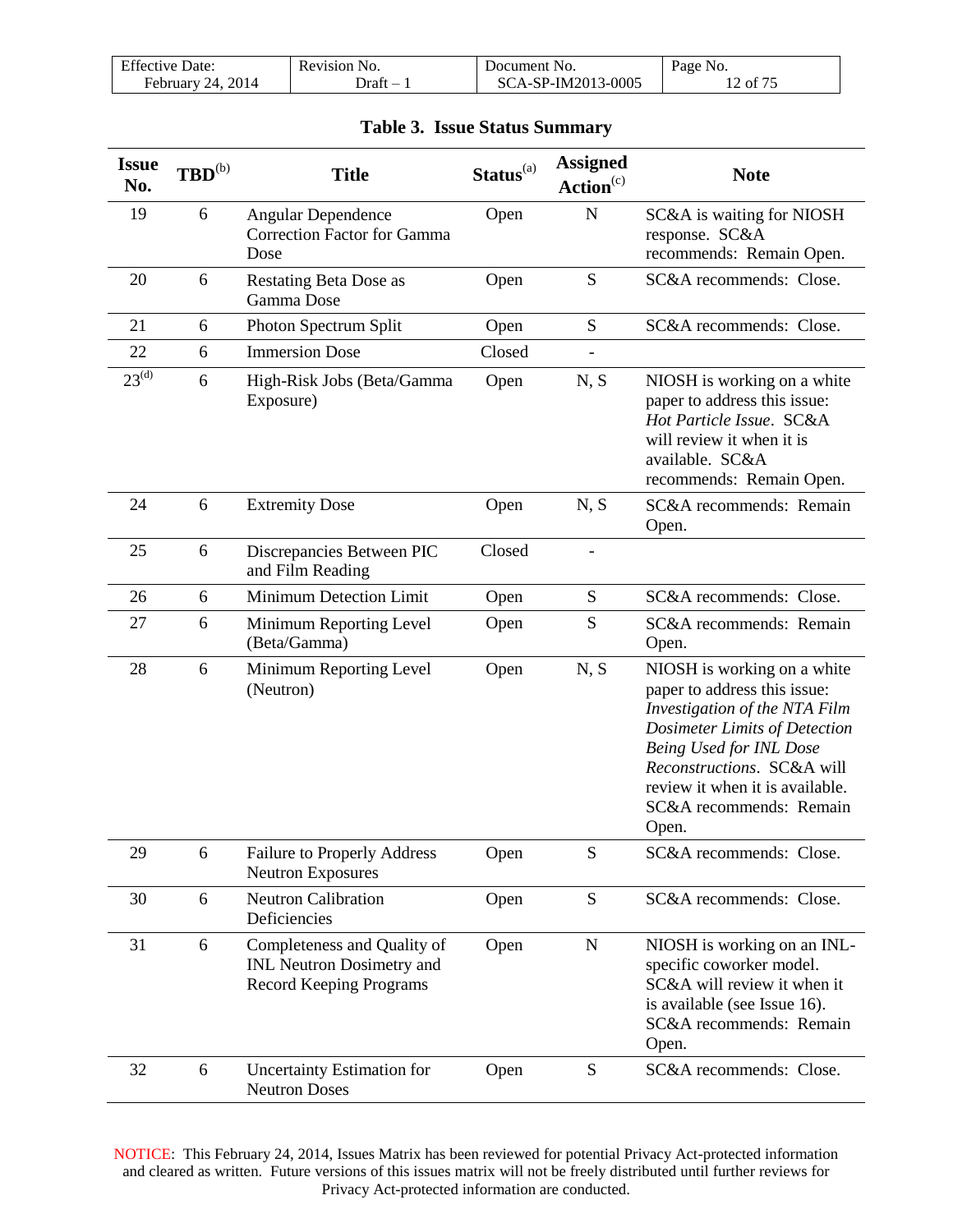| <b>Effective Date:</b> | Revision No. | Document No.       | Page No. |
|------------------------|--------------|--------------------|----------|
| February 24, $2014$    | - Draft      | SCA-SP-IM2013-0005 | 3 of 75  |

| <b>Issue</b><br>No. | $\mathbf{TBD}^{(b)}$ | <b>Title</b>                                          | $Status(a)$ | <b>Assigned</b><br>Action <sup>(c)</sup> | <b>Note</b>                                                 |
|---------------------|----------------------|-------------------------------------------------------|-------------|------------------------------------------|-------------------------------------------------------------|
| 33                  | 6                    | <b>Neutron Organ Dose</b>                             | Open        | S                                        | SC&A recommends: Close.                                     |
| 34                  | 6                    | High-Risk Jobs (Neutron<br>Exposure)                  | Open        | N, S                                     | NIOSH revisiting issue.<br>SC&A recommends: Remain<br>Open. |
| 35                  | 6                    | Multiplying Factors for<br><b>Missed Neutron Dose</b> | Open        | S                                        | SC&A recommends: Close.                                     |
| 36                  | 6                    | Missed Low Energy Beta<br>Dose                        | Open        | S                                        | SC&A recommends: Close.                                     |
| 37                  | 6                    | Error in Reference                                    | Closed      |                                          |                                                             |
| 38                  | 6                    | <b>Shallow Dose</b>                                   | Closed      |                                          |                                                             |

Notes:

(a) The WG closed Issues 3, 7, 10, 11, 12, 13, 22, 25, 37, and 38 at its June 21, 2011, meeting.

(b) The six volumes comprising the site profile are numbered ORAUT-TKBS-0007-1 to ORAUT-

- TKBS-0007-6. Their titles are:
	- 1. Introduction
	- 2. Site Description
	- 3. Occupational Medical Dose
	- 4. Occupational Environmental Dose
	- 5. Occupational Internal Dose
	- 6. Occupational External Dose
- (c) Assignments made at the June 21, 2011, WG meeting.  $N NIOSH$ ;  $S SC&A$
- (d) June 2011 WG meeting recommended combining issues 9 and 23.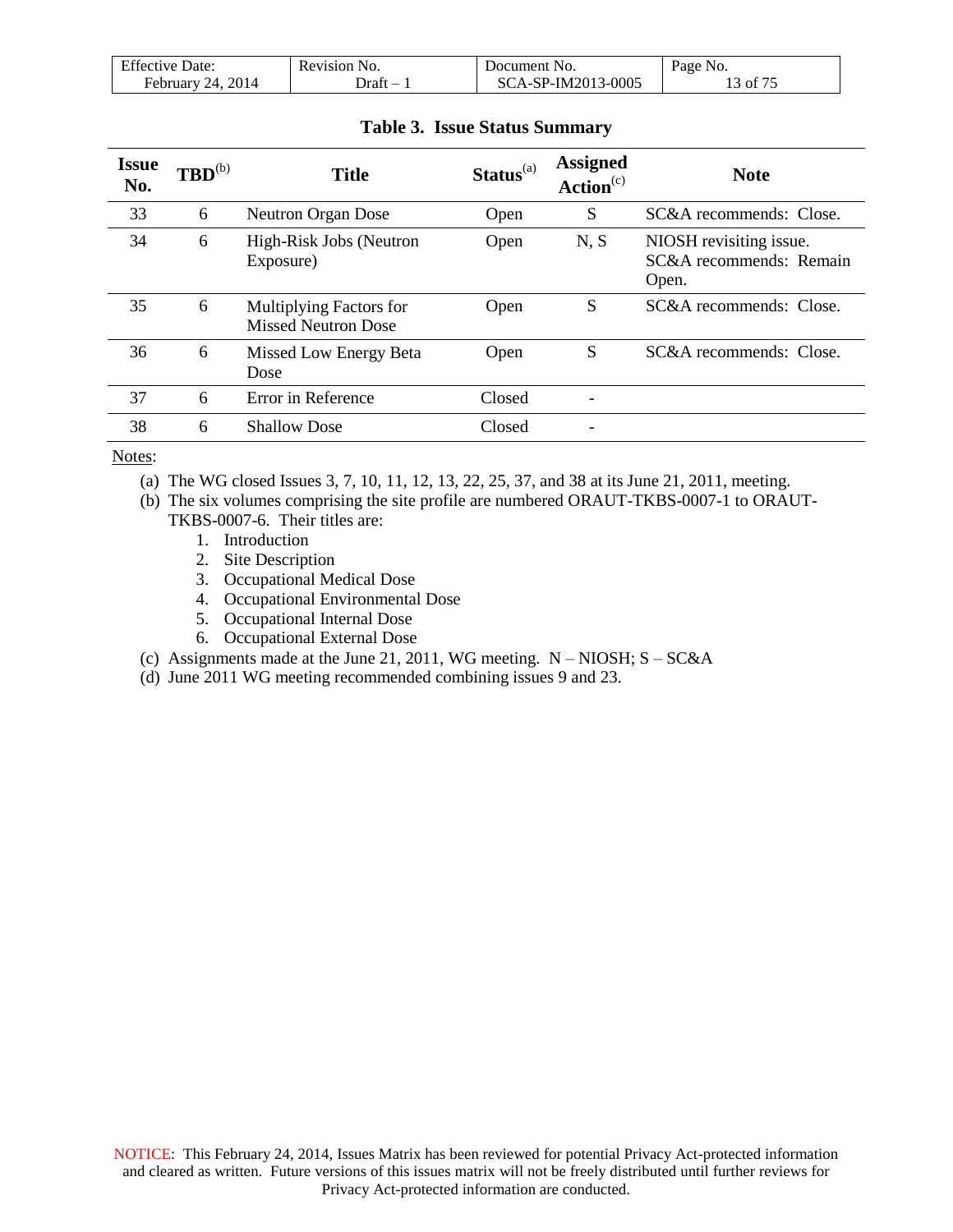| <b>Effective Date:</b> | Revision No. | Document No.       | Page No. |
|------------------------|--------------|--------------------|----------|
| . 2014<br>February 24, | - Draft      | SCA-SP-IM2013-0005 | 14 of 75 |

# **2.0 SITE PROFILE REVIEW CHRONOLOGY**

<span id="page-13-0"></span>The following briefly summarizes the chronology of key events in the INL/ANL-W TBD review process.

July 2004: NIOSH issues Rev. 0 of TBD.

Sept 2005: SC&A issues review of Rev. 0 TBD (SC&A 2005).

Jan 2006: SC&A issues Rev. 1 of its September 2005 review adding worker interviews and Issues Resolution Matrix (SC&A 2006).

Apr-Aug 2007: NIOSH issues revised TBDs; notably, the ones for internal and external exposures were completely rewritten.

July 2007: SC&A issues *Review of ANL-W Site Profile* (SC&A 2007).

Dec 2008: SC&A issues a supplemental review—a "quick look" (no detailed review or comparison)—of the 2007 TBDs, concluding that the original January 2006 SC&A comments are still valid, as none of its findings appear to have been addressed in the 2007 TBDs. The SC&A supplemental review includes a revised Issues Resolution Matrix (SC&A 2008).

6/10/09: First INL WG meeting. WG decides to combine INL and ANL-W (physically located within the INL site) TBDs and review the two sites together.

7/15/09: SC&A produces a "Combined Issues Matrix for INL and ANL-W" (SC&A 2009).

Dec 2009–Apr 2011: NIOSH revises all TBDs to merge INL and ANL-W and to make other revisions (ORAUT 2009, 2010a, 2010b, 2010c, 2010d, 2011b). These are the current revisions.

5/31/11: NIOSH adds its responses to the Issues Resolution Matrix.

6/21/11: Second WG meeting. SC&A produces a memo entitled, "INL/ANL-W Work Group Meeting, June 21, 2011: Actions," including a table of action items (SC&A 2011a).

6/24/11: SC&A issues a revised table incorporating comments from June 21 meeting participants (SC&A 2011b).

7/16/13: NIOSH's status report on INL/ANL-W site profile issues resolution given at the ABRWH Meeting in Idaho Falls, Idaho (NIOSH 2013a).

10/23/13: SC&A issues its *Idaho National Laboratory (INL) Site Profile Review Status Update*, draft, Rev. 0 (SC&A 2013). This is a complete summary of the history and status of the issues.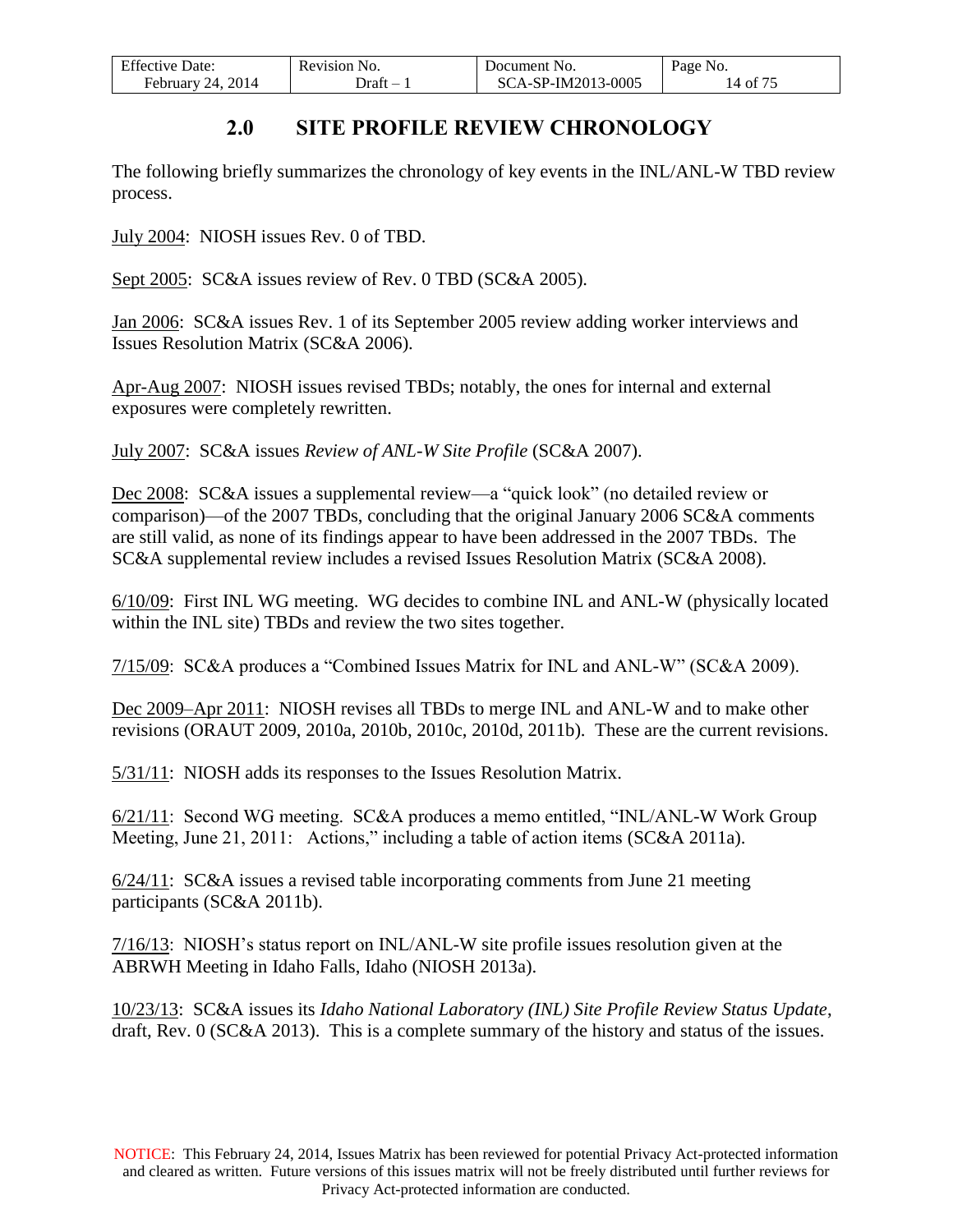| <b>Effective Date:</b>  | Revision No. | Document No.       | Page No. |
|-------------------------|--------------|--------------------|----------|
| 2014<br>24.<br>February | Jraft        | SCA-SP-IM2013-0005 | of       |

11/7/13: NIOSH issues two brief status reports:

- (a) *INL WG Issues Summary* (NIOSH 2013b).
- (b) *Nov. 2013 Status on INL WG Issues* (this is the file name. The document has no report name). This is a NIOSH markup of an SC&A table entitled: "October 2013 Status & Update in INL TBD WG Issues" (NIOSH 2013c).

2/28/14: SC&A issues its revised *Idaho National Laboratory (INL) Site Profile Review Status Update*, draft, Rev. 1 (SCA-SP-IM2013-0005, Rev. 1). This is a complete summary of the history and status of the issues, updating the Rev. 0, SC&A 2013 report.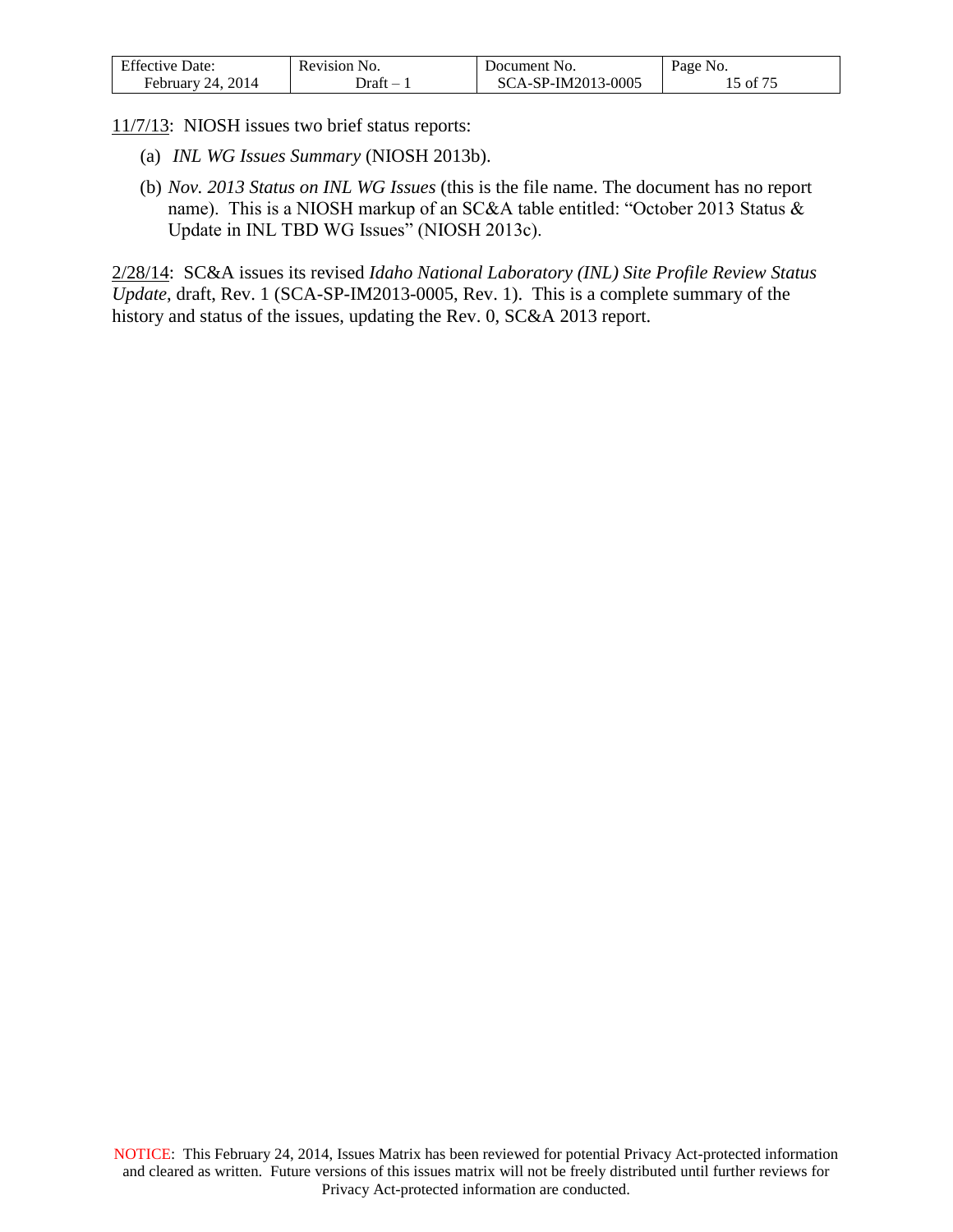| <b>Effective Date:</b> | Revision No. | Document No.       | Page No. |
|------------------------|--------------|--------------------|----------|
| February 24, 2014      | - Draft      | SCA-SP-IM2013-0005 | 16 of 75 |

# **3.0 TBD ITEM STATUS AND DISCUSSION**

<span id="page-15-0"></span>This section contains a comprehensive listing of the 38 issues by TBD, including, for each issue, the TBD section (at the time of the SC&A 2006 review); the page number of the full comment made in SC&A 2006 and SC&A 2008; NIOSH responses to SC&A comments made just prior to the June 21, 2011, WG meeting; the WG Action Item or determination from the June  $21<sup>st</sup>$ meeting; and SC&A's subsequent response to the items assigned to it (SC&A 2011b) performed in a quick review (SC&A 2013) after the meeting; and SC&A's latest response after a subsequent thorough review (SCA-SP-IM2013-0005, Rev. 0). Note that this report presents the information in a linear fashion rather than the more traditional spreadsheet matrix in the interests of easier readability, as the matrix would have several very long and narrow columns. In addition, SC&A took the liberty in a few places to slightly edit the previously expressed findings and responses to clarify them.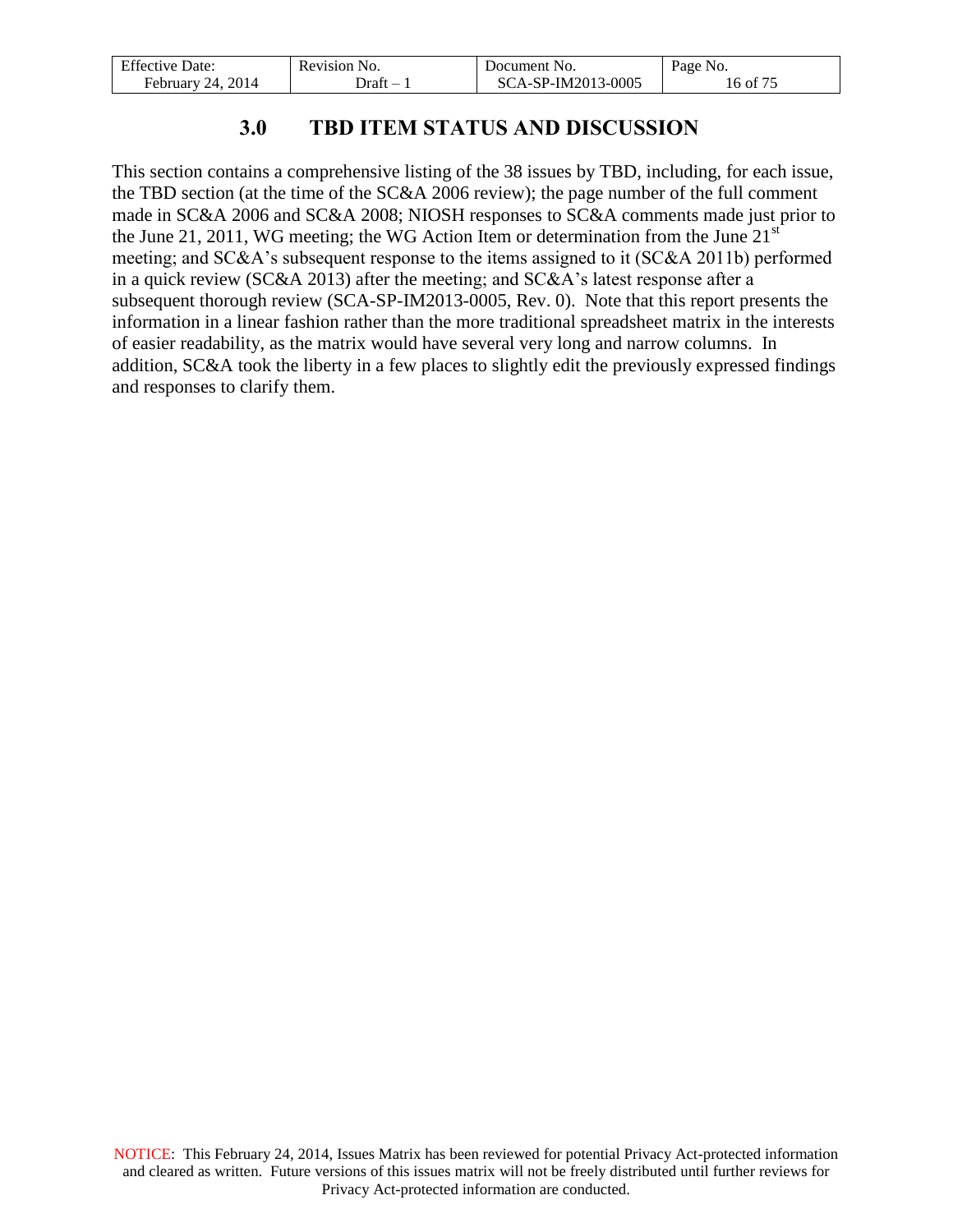| <b>Effective Date:</b> | Revision No. | Document No.       | Page No. |
|------------------------|--------------|--------------------|----------|
| February 24, 2014      | Jraft        | SCA-SP-IM2013-0005 | of 75    |

## <span id="page-16-0"></span>**3.1 ISSUE 1: ROUTINE AIRBORNE RELEASES**

ORAUT-TKBS-0007-4, Occupational Environmental Dose, TBD Sect. 5.1.1.1, SC&A p. 45

**Issue:** Source terms provided require improvement for use in determining the worker intake from airborne releases at different INL facilities. The data NIOSH uses do not take into account the deficiencies in the environmental monitoring equipment and their locations, and, in addition, NIOSH does not assess the uncertainties associated with the meteorological dispersion model used for the INL site. Most importantly, the source terms do not account for worker inhalation of resuspended contaminated soils and materials around the INL facilities.

**NIOSH Response:** The SC&A comments are directly related to the Tiger Team report DOE/EH-0178 (DOE 1991). That report cites 40 CFR 50 and 40 CFR 58, both of which are EPA regulations concerning primary ambient air quality standards. The equipment type, location requirements, and uncertainties referred to in those standards are designed for purposes other than those for which NIOSH is using this data. The dose calculations made by NIOSH are independent of the requirements in those standards. NIOSH requests the reference SC&A used to determine that the uncertainties not accounted for in the meteorological dispersion model.

### **WG Action Items:**

• **NIOSH:** Revisit meteorological dispersion model, especially for relatively close proximity to release points.

Note: (Oct. 2013 update) NIOSH is working on a white paper to address this issue: *INL Environmental Monitoring.* 

---------------------------------------------------------------------------

**Rev. 1 Status and Review Information** 

**NIOSH Update (NIOSH 2013b, 2013c):** NIOSH is working on a white paper to address this issue.

**SC&A Further Review:** SC&A is waiting for the NIOSH white paper. Hence, SC&A recommends that this issue remain Open.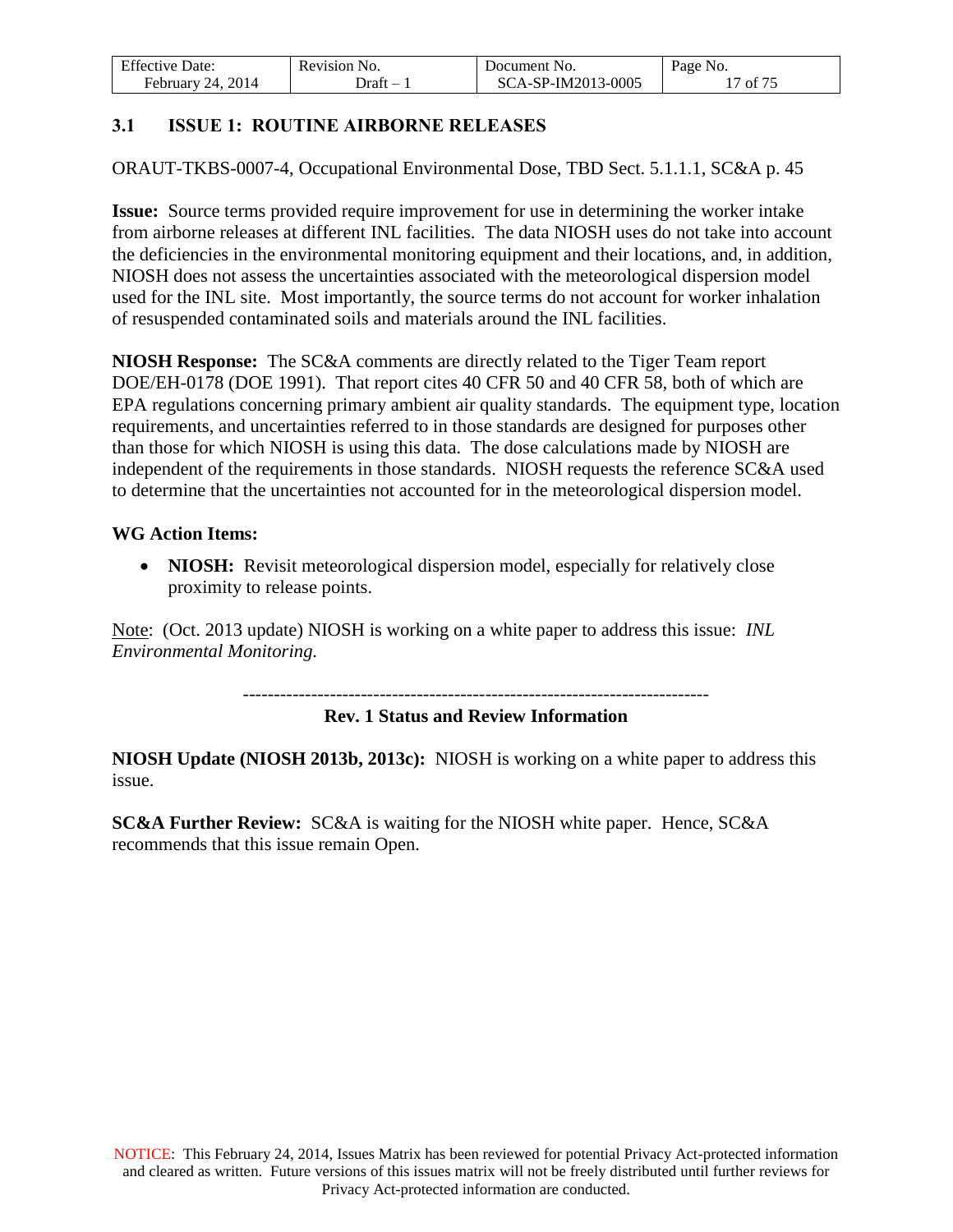| <b>Effective Date:</b> | Revision No. | Document No.       | Page No. |
|------------------------|--------------|--------------------|----------|
| February 24, 2014      | Draft –      | SCA-SP-IM2013-0005 | 18 of 75 |

### <span id="page-17-0"></span>**3.2 ISSUE 2: EPISODIC AIRBORNE RELEASE**

ORAUT-TKBS-0007-4, Occupational Environmental Dose, Sect. 5.1.1.2, SC&A p. 55

**Issue:** The airborne releases associated with several of the Initial Engine Tests of the Aircraft Nuclear Propulsion (ANP) Program were likely to have been underestimated by factors ranging from 2 to 16. Also, NIOSH did not evaluate the uncertainties associated with the deficiencies in air monitoring equipment.

**NIOSH Response:** Please provide a basis for the "factors ranging from 2 to 16." Please see response to number 1 regarding uncertainties.

#### **WG Action Items:**

 **NIOSH:** Review SC&A report: *Critical Review of Source Terms for Select Initial Engine Tests Associated with the Aircraft Nuclear Propulsion Program and INEL*, 2003, on the RAC modeling approach. [SC&A 2003]

Note: (Oct. 2013 update) NIOSH is working on a white paper to address this issue: *Aircraft Nuclear Propulsion Issue.* 

---------------------------------------------------------------------------

#### **Rev. 1 Status and Review Information**

**NIOSH Update (NIOSH 2013b, 2013c):** NIOSH is working on a white paper to address this issue.

**SC&A Further Review:** SC&A is waiting for the NIOSH white paper. Hence, SC&A recommends that this issue remain Open.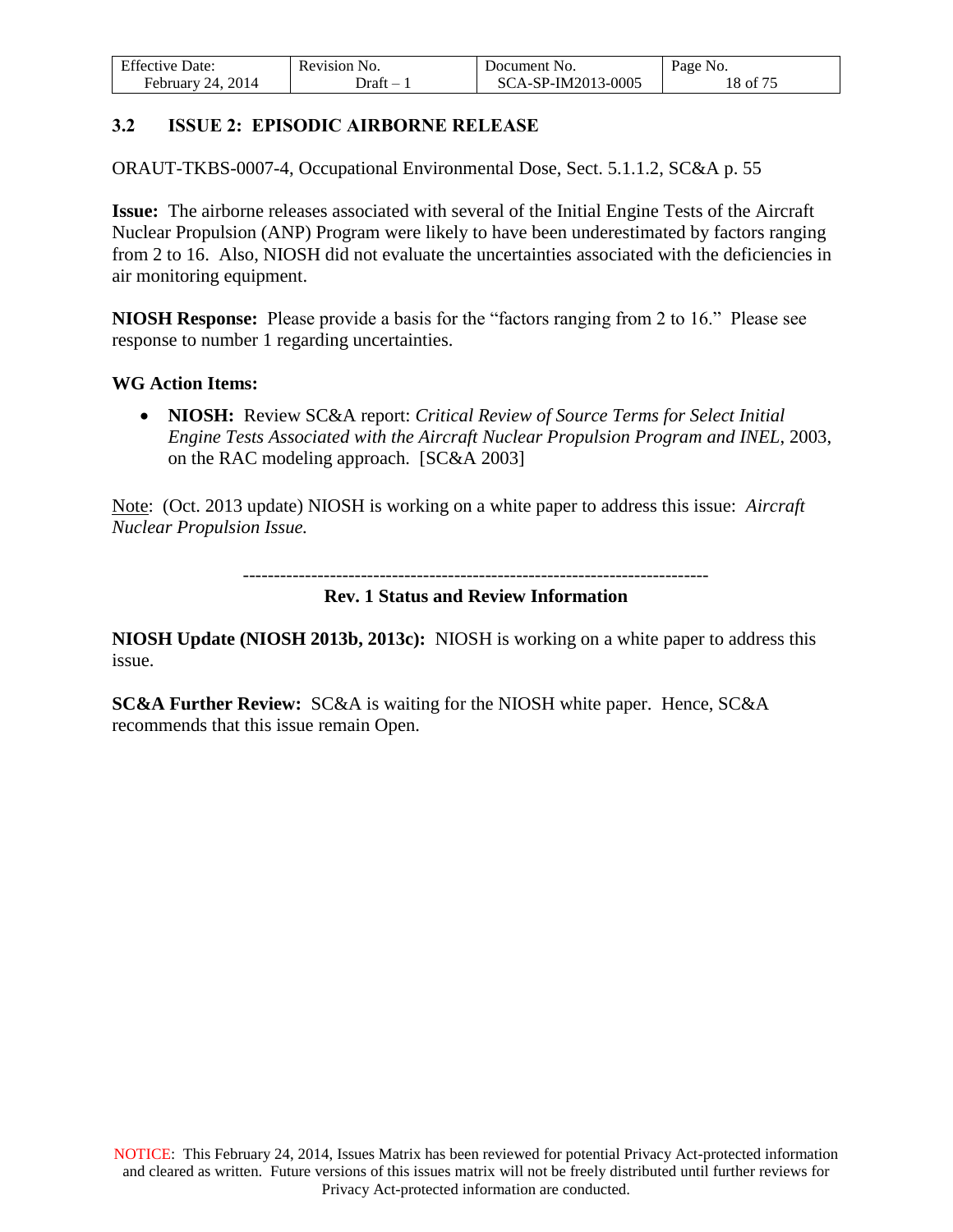| <b>Effective Date:</b>  | Revision No. | Document No.       | Page No. |
|-------------------------|--------------|--------------------|----------|
| 2014<br>February<br>24. | ⊅ratt        | SCA-SP-IM2013-0005 | 19 of 75 |

# <span id="page-18-0"></span>**3.3 ISSUE 3: DIRECT GAMMA EXPOSURES**

ORAUT-TKBS-0007-4, Occupational Environmental Dose, Sect. 5.1.1.3, SC&A p. 57

**Issue:** The fence-line thermoluminescent dosimeter (TLD) measurements are not adequate for reconstructing direct gamma doses to personnel working outdoors at and around a specific INL facility inside the fence-line boundary, because they do not take into account the most bounding scenarios.

**NIOSH Response:** Personnel within the various facilities were monitored and access was controlled. Dosimetry was required to enter the various "fenced" facilities on site. TLDs were placed on the fences enclosing the various facilities. The dose from these TLDs represents the bounding condition at the closest point an unmonitored individual could get to a facility.

**WG Action Items:** None. Issue closed based on NIOSH's response at the June 21, 2011, WG meeting.

### **ISSUE CLOSED**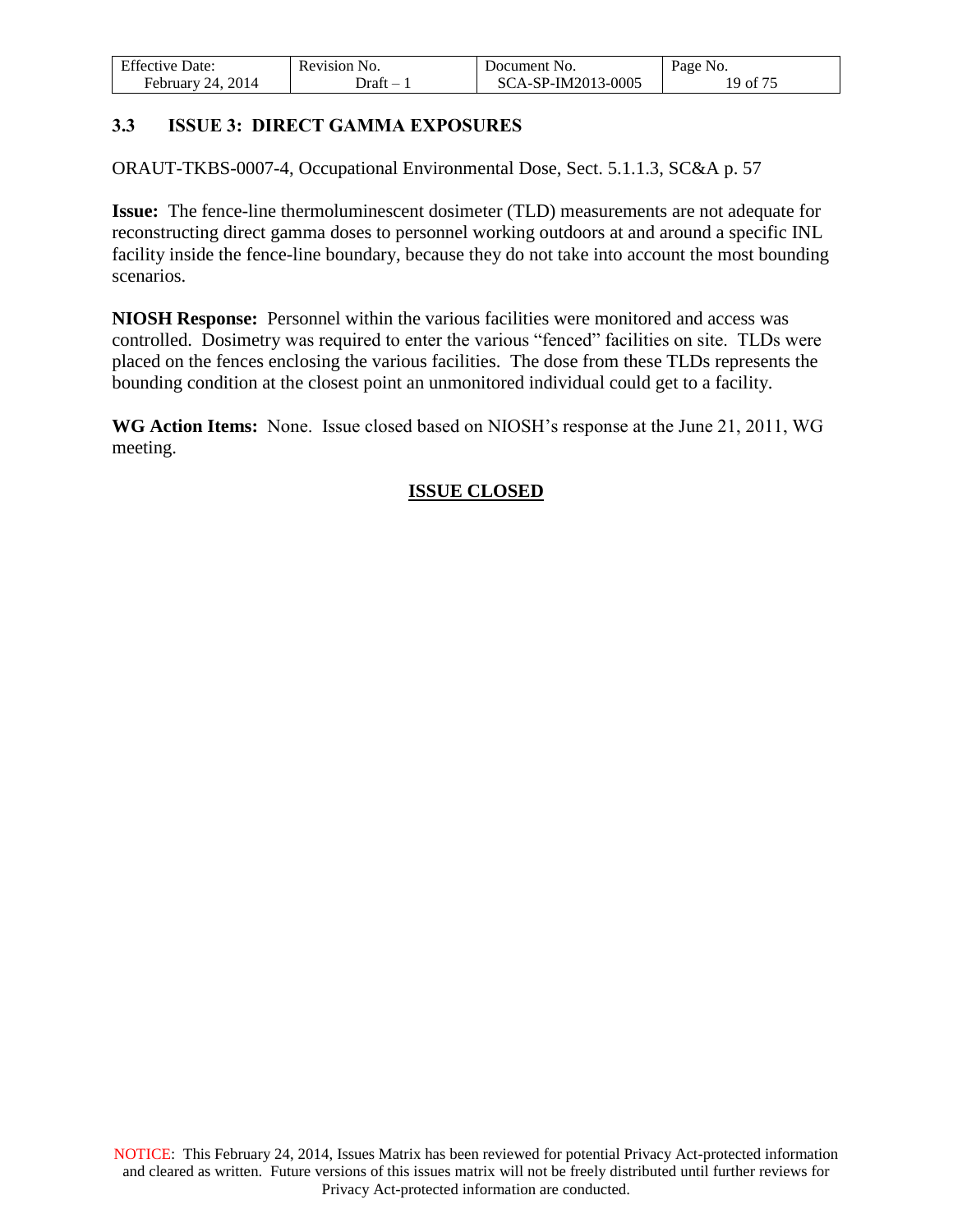| <b>Effective Date:</b> | Revision No. | Document No.       | Page No. |
|------------------------|--------------|--------------------|----------|
| 24, 2014<br>February   | Draft        | SCA-SP-IM2013-0005 | 20 of 75 |

## <span id="page-19-0"></span>**3.4 ISSUE 4: COMPLETENESS AND QUALITY OF INL INTERNAL DOSIMETRY PROGRAMS**

ORAUT-TKBS-0007-4, Occupational Environmental Dose, Sect. 5.1.2.1, SC&A p. 73.

**Issue:** The identification and determination of missed internal dose for workers are heavily influenced by the assumption of confidence, but SC&A found this premise to be unsupported after examining several critical DOE-HQ Tiger Team and DNFSB site audit reports. In addition, many site experts interviewed by SC&A indicated that there were significant deficiencies and inconsistencies in radiation work practices throughout the operating history of the INL facilities. These observations jeopardize the validity of the TBD approaches in reconstructing missed worker internal doses.

**NIOSH Response:** The default table for missed dose (5-24) does not have a basis in the "confidence" of the INL radiological program. The table is based on monitoring results, favorable ratios, and other claimant-favorable assumptions.

However, in resolving the issue associated with SC&A's Finding 3.5-1 for the ANL-W Site Profile, the previous approaches used to calculate missed and unmonitored internal doses have been completely replaced. The missed and unmonitored doses for activation and fission products are now based on the approach described in OTIB-0054 (ORAUT 2007b). The unmonitored actinide doses are now being calculated using a new site-specific approach based on source term information and a broader list of radionuclides.

### **WG Action Items:**

- **NIOSH:** Report the number of people sampled and the time periods when the samples were taken.
- **SC&A:** Review applicable portions of the current version of the Internal Exposure TBD and reassess the issue.

**SC&A Reassessment:** Upon reviewing TBD Section 5, Revision 3, SC&A observes that Section 5.8 "Default for Missed Dose" has been deleted and a new Section 5.6 "Intake and Internal Dose Assessment for Unmonitored Workers" has been added. New Section 5.6 refers to OTIB-0018 (ORAUT 2005a) and OTIB-0033 (ORAUT 2005c) for assigning a default missed internal dose. Additionally, in Section 5.5.1, missed and unmonitored doses for activation and fission products are now based on the approach described in OTIB-0054 (ORAUT 2007b), as stated by NIOSH in their response. OTIB-0018, OTIB-0033, and OTIB-0054 have each been reviewed by SC&A, under the Procedures Review Subcommittee [N.B., SC&A is currently (Oct. 2013) reviewing OTIB-0054, Rev. 1]. Outstanding issues with these three OTIBs are being resolved within that Subcommittee.

SC&A is satisfied with the manner in which NIOSH has resolved this issue, and recommends to the WG that this issue be closed.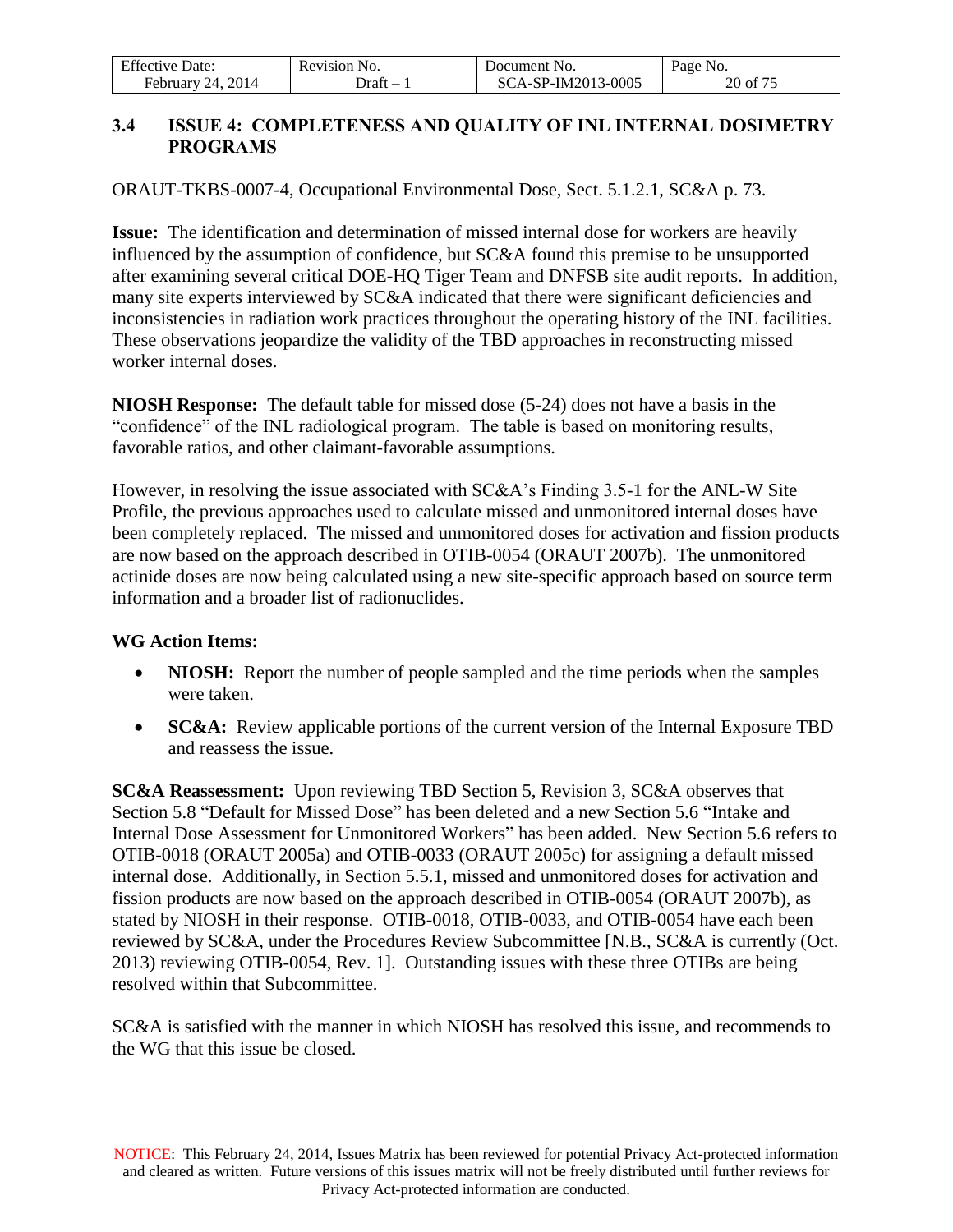| <b>Effective Date:</b> | Revision No. | Document No.       | Page No. |
|------------------------|--------------|--------------------|----------|
| 24, 2014<br>February.  | Jraft        | SCA-SP-IM2013-0005 | 21 of 75 |

### --------------------------------------------------------------------------- **Rev. 1 Status and Review Information**

**NIOSH Update (NIOSH 2013b, 2013c):** NIOSH agrees with SC&A's recommendation to the WG to close this issue.

**SC&A Further Review:** None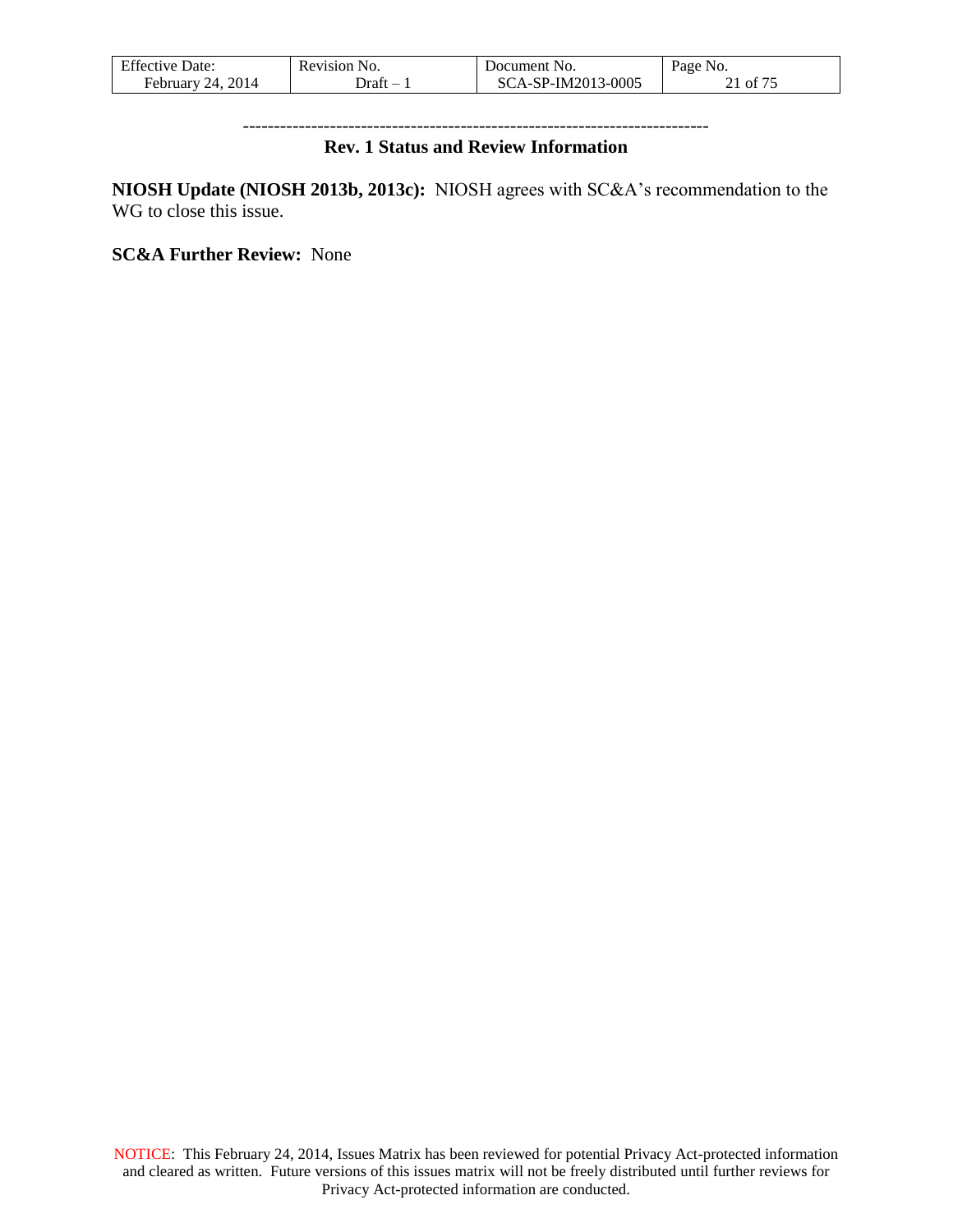| <b>Effective Date:</b>  | Revision No. | Document No.       | Page No. |
|-------------------------|--------------|--------------------|----------|
| 2014<br>Februarv<br>24. | - )raft      | SCA-SP-IM2013-0005 | 22 of 75 |

# <span id="page-21-0"></span>**3.5 ISSUE 5: HIGH-RISK JOBS (INTERNAL EXPOSURE)**

ORAUT-TKBS-0007-5, Occupational Internal Dose, Sect. 5.1.2.2, SC&A p. 77

**Issue:** NIOSH did not evaluate comprehensively the facility and field data to identify and separate out the high-risk or high-dose jobs for worker internal exposures. This information is essential for dose reconstructors to fill in the data gap when dose records in a claimant's file are not complete.

**NIOSH Response:** NIOSH has monitoring records for internal dose and NIOSH feels the records are fairly comprehensive for "high-risk" jobs. The TBD contains requirements for reconstructing internal doses and for missed doses.

### **WG Action Items:**

**SC&A:** Review applicable portions of the current version of the Internal Exposure TBD and reassess the issue.

**SC&A Reassessment:** Revision 3 of the TBD does not explicitly address this finding; rather, the NIOSH response argues that the dose reconstruction methodology contained within the TBD is sufficient. A similar concern was raised by SC&A during the review of OTIB-0052 (ORAUT 2011a) regarding "high-risk" construction jobs. With regard to the OTIB-0052 concern, SC&A suggested (and we believe that NIOSH concurred) that wording be provided in OTIB-0020 (ORAUT 2008a) to instruct the dose reconstructor to modify the dose reconstruction and/or perform additional research if a claimant expresses a specific concern (either verbally or in writing) and the dose reconstructor is able to confirm that concern. SC&A suggests that a similar statement be provided in the INL TBD.

SC&A recommends to the WG that this finding remain open for further discussion.

---------------------------------------------------------------------------

### **Rev. 1 Status and Review Information**

**NIOSH Update (NIOSH 2013b, 2013c):** NIOSH repeats the statement above, shown under WG Action Items: SC&A.

**SC&A Further Review:** SC&A repeated its review of the Internal Exposure TBD and believes that its earlier assessment, shown above under WG Action Items: SC&A Reassessment, remains valid and that the "action" is on NIOSH to respond. Hence, SC&A recommends that this issue remain Open.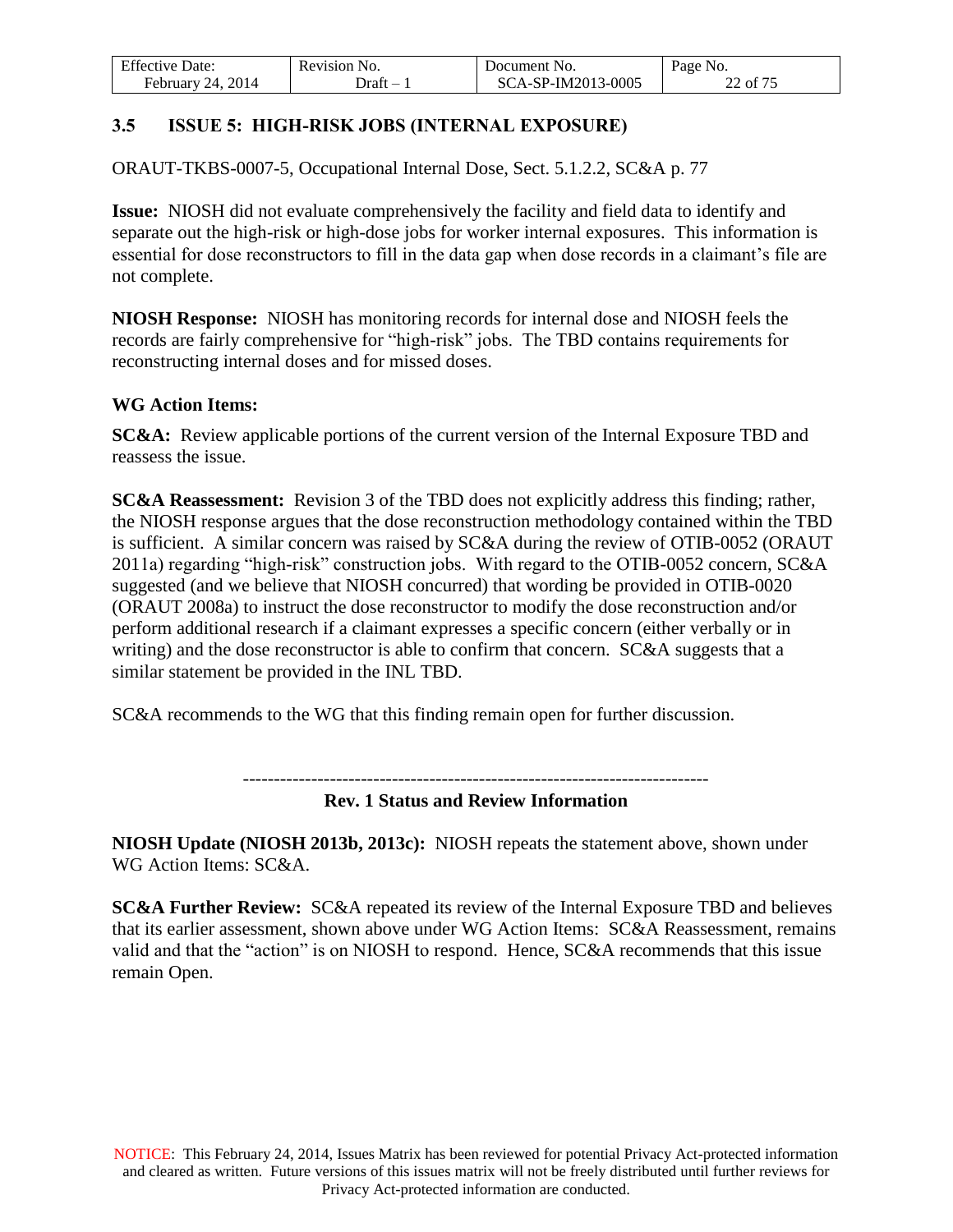| <b>Effective Date:</b> | Revision No. | Document No.       | Page No. |
|------------------------|--------------|--------------------|----------|
| February 24, $2014$    | ⊃ratt        | SCA-SP-IM2013-0005 | 23 of 75 |

### <span id="page-22-0"></span>**3.6 ISSUE 6: CALIBRATION OF INTERNAL DOSIMETRY ANALYTICAL AND MONITORING EQUIPMENT**

ORAUT-TKBS-0007-5, Occupational Internal Dose, Sect. 5.1.2.3, SC&A p. 78

**Issue:** The TBD does not provide any information on the calibration procedures, sensitivities, and standards of the internal dosimetry analytical equipment and monitoring instrumentation. The 1991 DOE Tiger Team findings (DOE 1991) show the deficiencies in these areas. NIOSH should evaluate the uncertainties and impacts on the internal dose assessment results associated with the deficient calibration programs at INL.

**NIOSH Response:** The references cited in the TBD provide information on the analytical equipment maintenance. Other facility audits find the program adequate.

The equipment type, location requirements, and uncertainties referred to in the Tiger Team report are designed for purposes other than those for which NIOSH is using this data. The dose calculations made by NIOSH are independent of the issues discussed in an old Tiger Team report. NIOSH did account for uncertainties associated with the radiological model.

### **WG Action Items:**

**SC&A:** Review applicable portions of the current version of the Internal Exposure TBD and the Tiger Team report and reassess the issue.

**SC&A Reassessment:** There is no additional information provided in Revision 3 to address this observation. The only additional information is that provided in the NIOSH response. There is too little information provided in the response to allow SC&A to agree or disagree with it. SC&A would like to know, what were the different "designed for purposes" between the Tiger Team report and NIOSH data? Also, how are the NIOSH calculations independent of the issues discussed in the Tiger Team report? Finally, how did NIOSH account for uncertainties associated with the radiological model?

SC&A recommends to the WG that this issue remain open for further discussion.

---------------------------------------------------------------------------

### **Rev. 1 Status and Review Information**

**NIOSH Update (NIOSH 2013b, 2013c):** NIOSH repeats the statement above, shown under WG Action Items: SC&A.

**SC&A Further Review:** SC&A reexamined the INL Tiger Team report (DOE 1991), the current site profile Internal Dosimetry TBD (ORAUT 2010d), the SC&A comment and background discussion in its 2006 site profile review (SC&A 2006) pertaining to Issue 6, and, additionally, Defense Nuclear Facilities Safety Board (DNFSB) reports (DNFSB 1994a, 1994b, 1995); the latter were found not germane to this issue and will not be discussed in the following.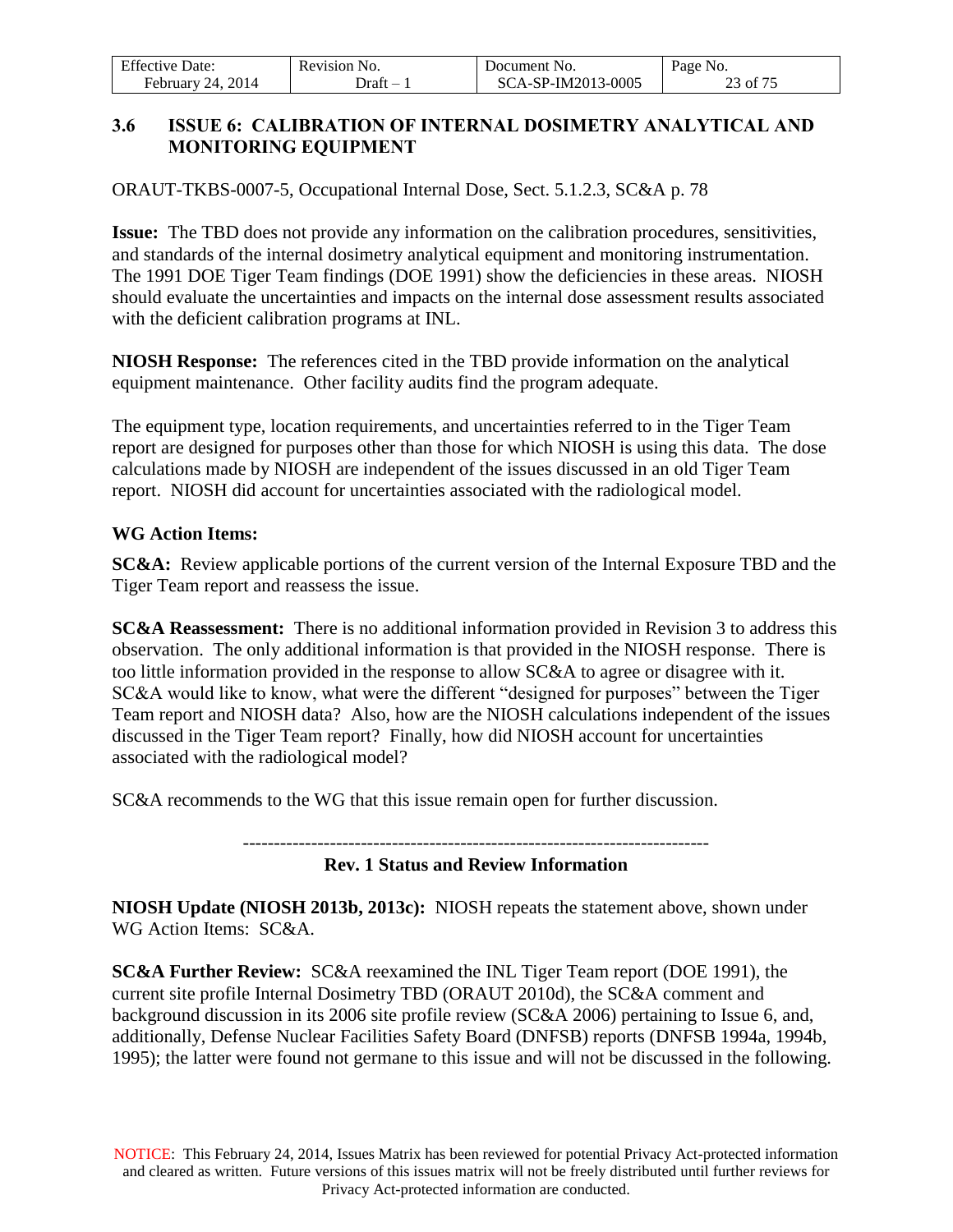| <b>Effective Date:</b> | Revision No. | Document No.       | Page No.                   |
|------------------------|--------------|--------------------|----------------------------|
| February 24, 2014      | - Draft      | SCA-SP-IM2013-0005 | $24 \text{ of } 7^{\circ}$ |

The INL Tiger Team assessment was conducted as part of the overall DOE Tiger Team Independent Assessment Program across the DOE facilities complex, which begun in the late 1980s. The INL assessment was accomplished during the summer of 1991 and the comprehensive, multi-volume report (DOE 1991) was published in August 1991. The evaluation focused on several areas, notably environment, safety and health, management, and organization. Much of the evaluation and many of the findings are programmatic and procedural, such as organizational structure (multiple governmental and private organizations were involved simultaneously at INL), direction, and coordination, and compliance with federal, state, and local regulations and procedures. The assessment is quite critical overall, particularly with respect to management. With regard to radiation protection, the Executive Summary notes:

*The radiation protection program at EG&G Idaho* [i.e., INL] *was found to be particularly deficient. The nuclear accident dosimetry program is not in compliance with performance requirements for fixed and personnel nuclear accident dosimeters. The personnel dosimeter program is not in compliance with applicable DOE Orders and there is no program to identify and resolve problems related to the response of radiation protection instrumentation.* 

Section 5.1.2 of the original SC&A site profile review (SC&A 2006), which assessed Rev. 0 of the INL Internal Dose TBD (ORAUT 2004b), discusses several issues noted in the Tiger Team report and quotes portions of it. In particular, Section 5.1.2.1, Completeness and Quality of INL Internal Dosimetry Programs, concludes:

*Given these deficiencies noted in the INL radiological protection and internal dosimetry programs, it is unlikely that the information and internal exposure records provided in the worker files are complete. It is also likely that many worker internal exposures associated with high-dose jobs were not monitored or documented.* 

SC&A reviewed the current, Rev. 3, INL Internal Dose TBD (2010d) and finds that it addresses some of the areas raised in Issue 6. For example, Section 5.1.6 and subsequent sections discuss the INL internal dosimetry program throughout the years, including air monitoring and in-vitro and in-vivo radiobioassay techniques and programs. Those sections contain several tables on detection sensitivities, such as minimum detectable activities (MDAs) for different types of measurements over different periods of time. The TBD discusses uncertainties only for bioassays in Section 5.4.2, and states that:

*The uncertainty values for all types of bioassay measurements are typically included in the INEL's* [i.e., INL's] *bioassay records that are provided by the DOE. When measurement-specific uncertainty values are available, those values are preferred for the data analysis over generic values. When the uncertainty values are not included with the bioassay records, the uncertainty values to be used for the data analysis should be determined in accordance with the recommendations in the "Technical Information Bulletin: Internal Dose Reconstruction"* [i.e., ORAUT-OTIB-0060, ORAUT 2007a].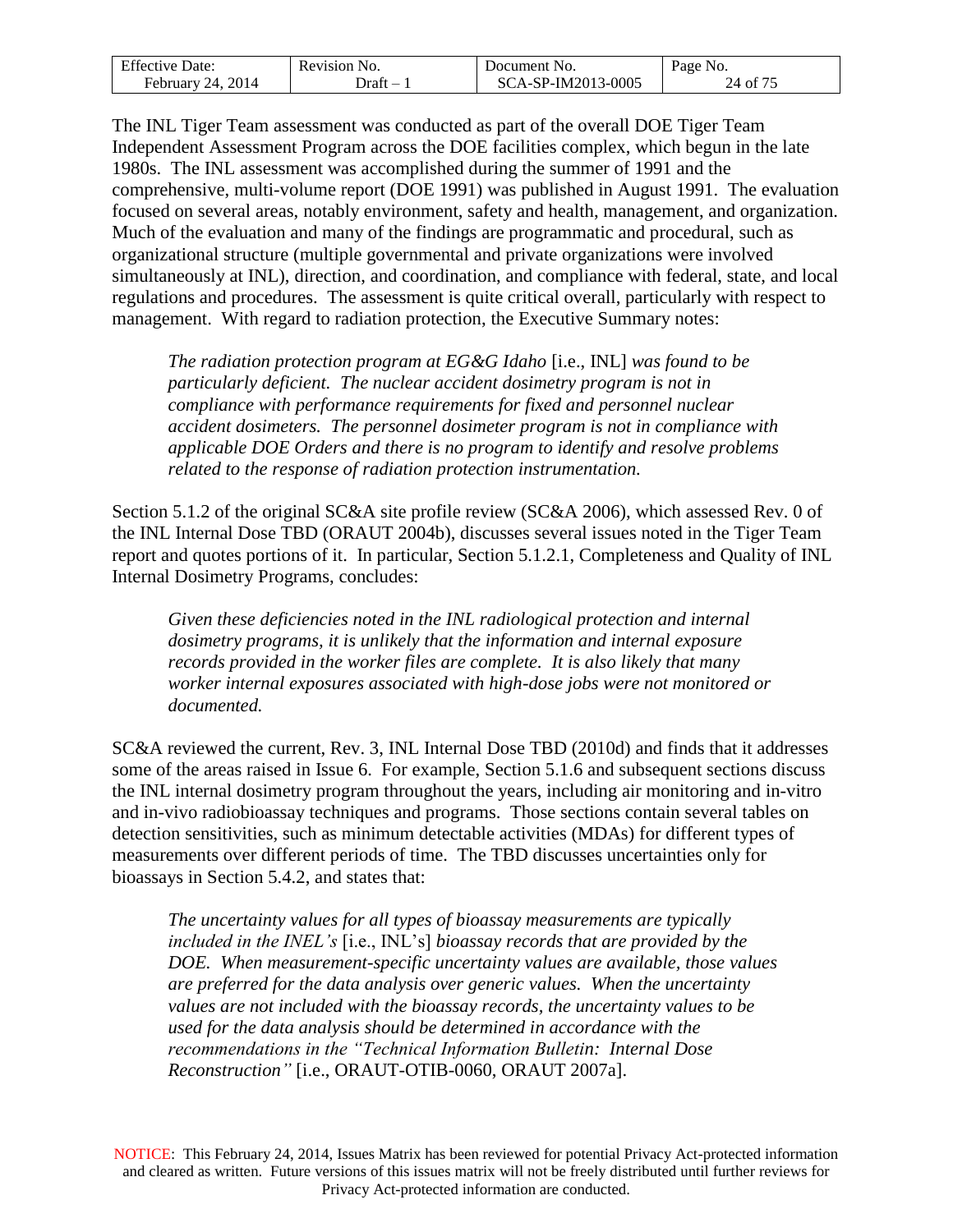| <b>Effective Date:</b>  | Revision No. | Document No.              | Page No.        |
|-------------------------|--------------|---------------------------|-----------------|
| 2014<br>February<br>24. | Jraft        | GCA-SP-IM2013-0005<br>SC7 | $c - c$<br>- of |

However, the TBD still does not comment on how accurate the data are expected to be, given the aforementioned deficiencies in, among other factors, calibration of monitoring and assay equipment, found in the radiation protection program by the Tiger Team assessment. The reliability of NIOSH's dose calculations for claimants depends on the reliability of the underlying data. Hence, SC&A recommends that Issue 6 remain open pending an elaboration of the issue by NIOSH, subsequent review of the response by SC&A, and action of the WG.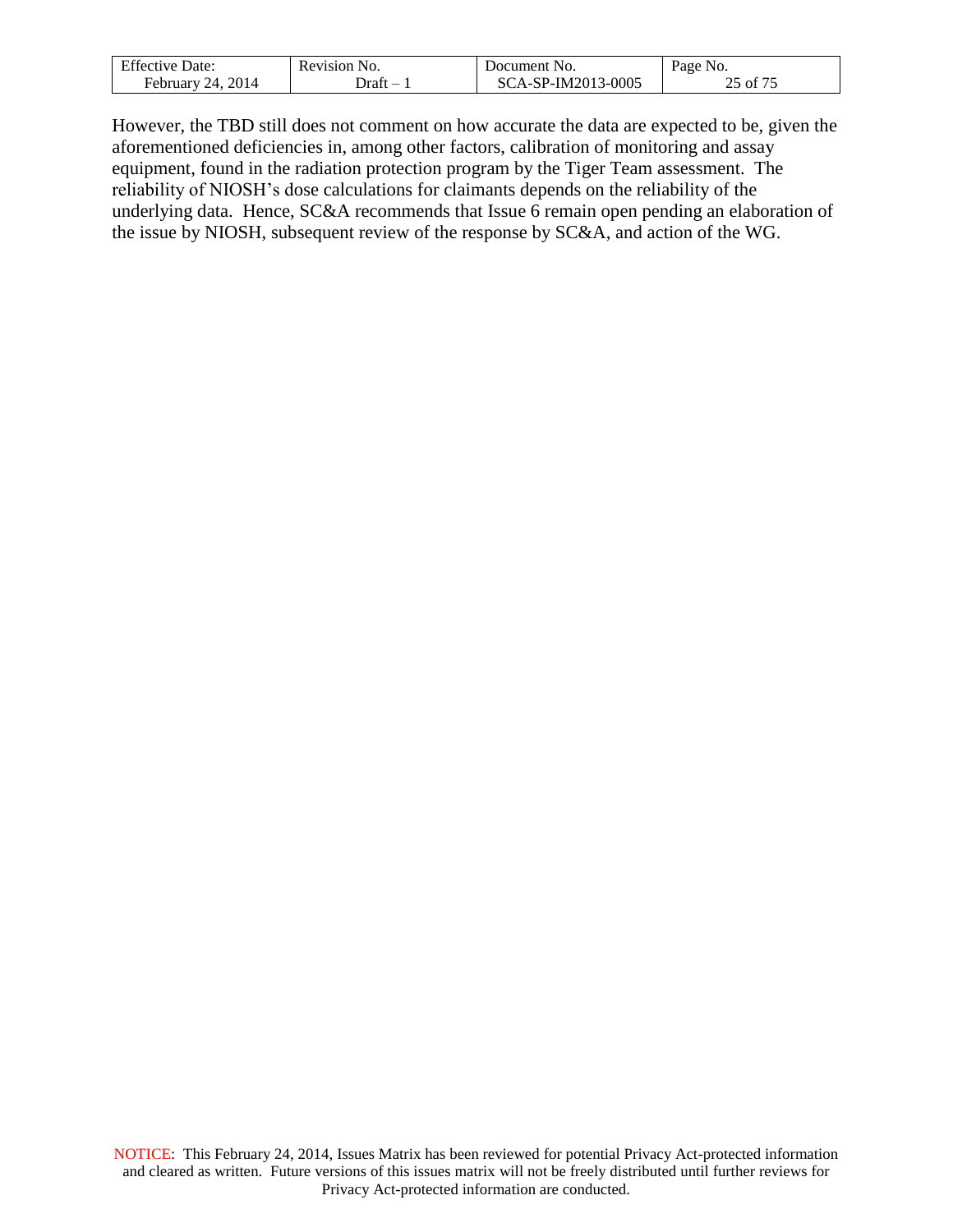| <b>Effective Date:</b>  | Revision No. | Document No.              | Page No. |
|-------------------------|--------------|---------------------------|----------|
| 2014<br>February<br>24. | - Draft      | 'CA-SP-IM2013-0005<br>SC. | 26 of 75 |

# <span id="page-25-0"></span>**3.7 ISSUE 7: CHANGES OF INTERNAL DOSE LIMITS**

ORAUT-TKBS-0007-5, Occupational Internal Dose, Sect. 5.1.2.4, SC&A p. 78

**Issue:** Inconsistent work practices were prevalent in the early years of the INL operation and may have led to significant missed dose to workers. NIOSH should evaluate the impacts of these dose limit changes over the operating history of INL to see whether there were missed doses in the early years when the radiation protection policy was less protective and inconsistently implemented.

**NIOSH Response:** Dose limits have no impact on missed doses, since missed doses are solely the doses that would have gone undetected by a particular monitoring method because of the limit of detection. Whereas, unmonitored dose is that for which no monitoring was performed. Therefore, NIOSH's response assumed that this comment was applicable to the potential unmonitored doses, since the dose limits were functions of when internal dose monitoring was performed.

A review of 90,515 urine sample results indicates that over 98% of the gross beta (GB) and gross gamma (GG) in urine results were below the minimum detectable activity (MDA) values provided in this TBD. In addition, a significant number of those positive bioassay measurements were follow-up measurements to previously identified intakes. Given that an overwhelming majority of the GB and GG in urine bioassay results, which constitute most of the bioassay data in the early years of the INL's operations, were below the MDAs for those measurement methods, it is unlikely that the alleged inconsistent practices led to significant unmonitored internal doses.

**WG Action Items:** None. WG concurs with NIOSH. Issue closed at the June 21, 2011, WG meeting.

# **ISSUE CLOSED**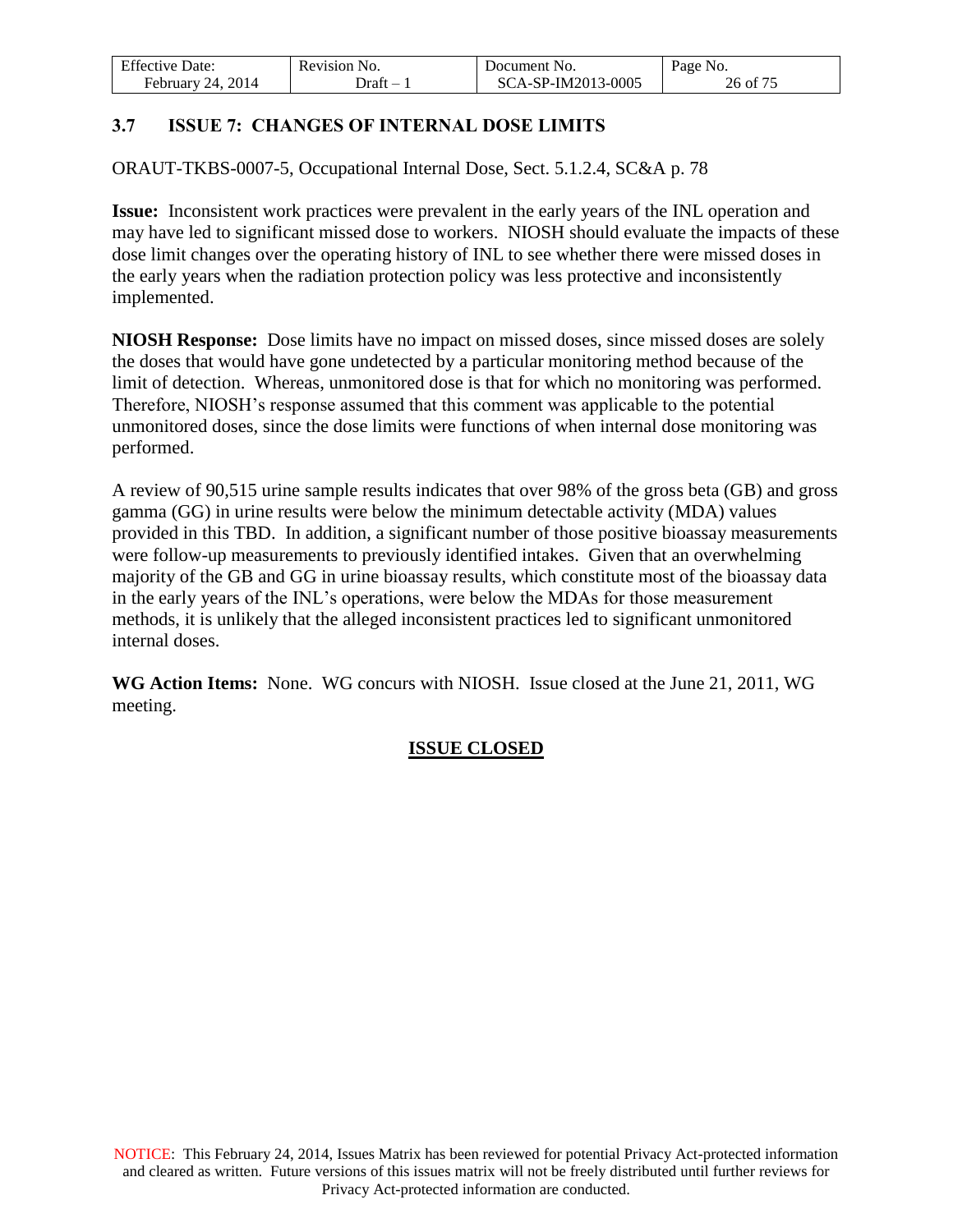| <b>Effective Date:</b> | Revision No. | Document No.       | Page No. |
|------------------------|--------------|--------------------|----------|
| February 24, 2014      | )raft –      | SCA-SP-IM2013-0005 | 27 of 75 |

# <span id="page-26-0"></span>**3.8 ISSUE 8: HIGH-FIRED PLUTONIUM AND URANIUM INTAKES**

ORAUT-TKBS-0007-5, Occupational Internal Dose, Sect. 5.1.2.5, SC&A p. 78

**Issue:** The TBD did not evaluate the hazard associated with high-fired plutonium and uranium at the INTEC (ICPP) and Radioactive Waste Management Complex (RWMC) facilities. Highfired Pu-238, Pu-239, and uranium are not easily dissolvable, nor do they readily break into very small particles. They also emit some gamma rays and neutrons. Similar to the treatment of recycled uranium, NIOSH should evaluate the lung dose for intake of high-fired uranium and plutonium oxide particulates (alveolar deposition).

**NIOSH Response**: The INL internal TBD has been revised to include super-S Pu as a potential material type at the INL.

Please define what you mean by high-fired uranium intakes.

### **WG Action Items:**

- **NIOSH:** Revisit the issue; in particular, the applicability of ICRP-66. Produce a "white paper" on recycled uranium.
- **SC&A:** Review applicable portions of the current version of the Internal Exposure TBD.

**SC&A Reassessment:** To create ceramic pellets, uranium dioxide (UO<sub>2</sub>) powder is fired in a high-temperature (about 1,700°C) sintering furnace. The pellets are then ground to a uniform size. Inhalation or ingestion of this sintered material is what is meant by "high-fired uranium intakes." High-fired uranium has an absorption classification of slow (S).

The SC&A review of Revision 3 confirms that super-S plutonium has been included in the determination of which solubility classification yields the highest dose (Section 5.1.4). Likewise, uranium class S representing high-fired uranium is also included (i.e., the "dose reconstructor should assume either type M or type S uranium to maximize the dose" (Section 5.5.5).

Therefore, SC&A believes that NIOSH has addressed this issue, considers this issue to be resolved, and recommends that the WG close it.

---------------------------------------------------------------------------

### **Rev. 1 Status and Review Information**

**NIOSH Update (NIOSH 2013b, 2013c):** NIOSH agrees with SC&A's recommendation to the WG to close this issue.

### **SC&A Further Review:** None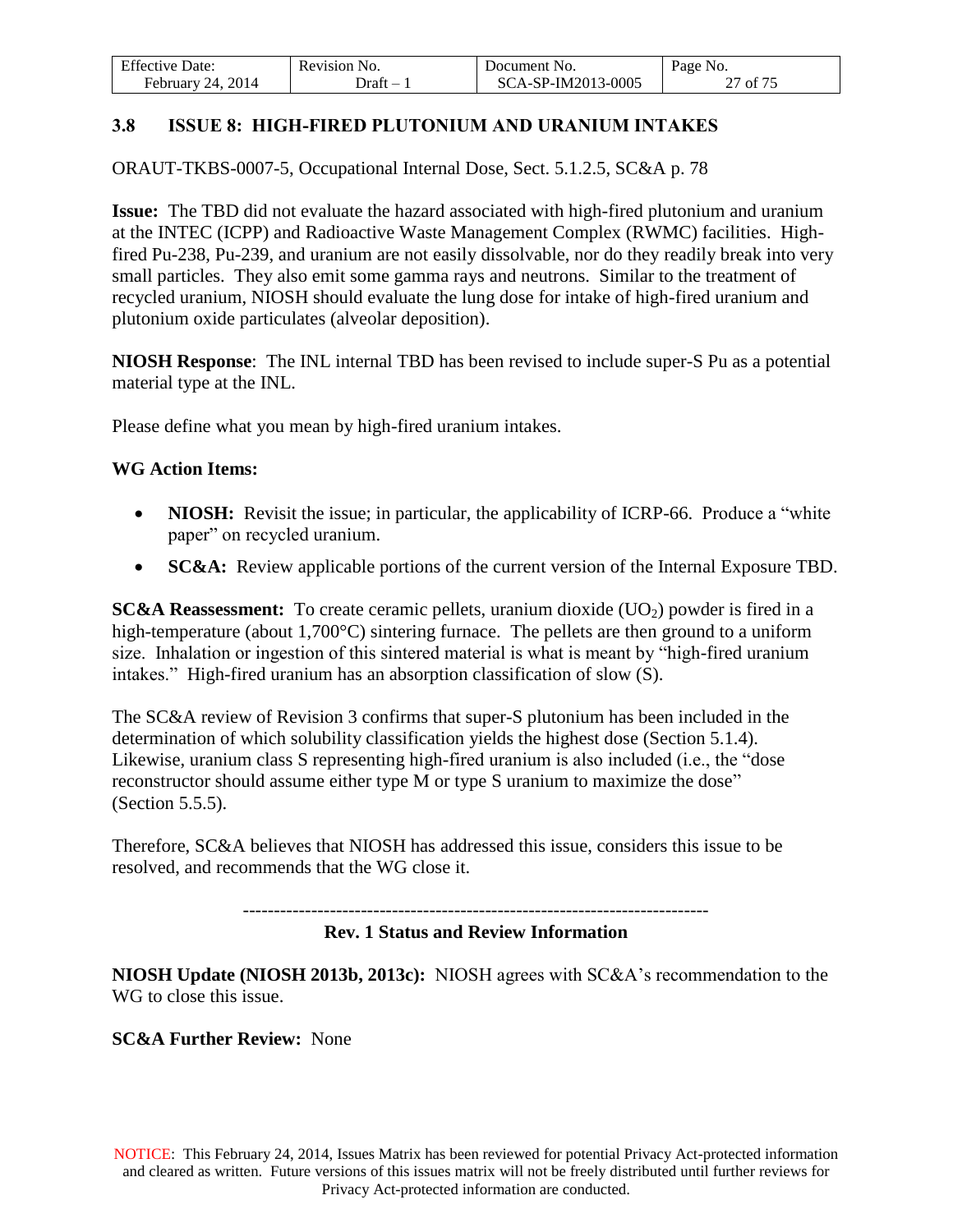| <b>Effective Date:</b>  | Revision No. | Document No.       | Page No. |
|-------------------------|--------------|--------------------|----------|
| 2014<br>February<br>24. | - Draft      | SCA-SP-IM2013-0005 | 28 of 75 |

# <span id="page-27-0"></span>**3.9 ISSUE 9: SKIN AND FACIAL CONTAMINATION**

ORAUT-TKBS-0007-5, Occupational Internal Dose, Sect. 5.1.2.6, SC&A p. 79

**Issue:** This TBD does not consider incidents with workers having skin contamination, facial contamination, and positive nasal swipes in the INL facilities. These kinds of problems would be compounded by the deficiencies in air sampling systems and ineffective respiratory protection programs. Guidance should be provided to a dose reconstructor to account for the missed dose due to the unaccounted uptake.

**NIOSH Response:** All versions of the internal TBD have indicated that the monitoring and analytical programs were designed to initiate, through *in vitro* and/or *in vivo* bioassay analysis, an investigation of any potential internal intake as indicated by positive air sampling, personnel contamination, etc… As a result, the skin and facial contamination incidents would have followup *in vitro* and/or *in vivo* bioassay measurement data when an intake was suspected. Therefore, the alleged deficiencies are of no consequence in NIOSH's dose reconstruction methods, since urine, fecal, whole body count, and lung count data would take precedence over air monitoring, contamination survey, and nasal smear data.

### **WG Action Items:**

- **NIOSH:** Look at how the issue of shallow exposures to radioactive particles or flakes is addressed. Did the facilities where this may have been an issue have programs addressing it? What work controls were used on the site?
- **SC&A:** Look at ORAUT-OTIB-0017 (ORAUT 2005b) for how it addresses potential hot particle doses.

**SC&A Reassessment:** SC&A performed a review of OTIB-0017 (ORAUT 2005b), including the "hot particle" portions, in June 2006 under the direction of the Procedures Review Subcommittee. The review of OTIB-0017 resulted in 15 findings being identified by SC&A, including Findings 3 and 5, which were related to "hot particles." All 15 of the OTIB-0017 findings have been discussed among the Procedures Review Subcommittee, NIOSH, and SC&A, and closed. In regards to the "hot particle" findings, SC&A recommended closure of the findings because it is believed that the methodology in OTIB-0017 could not be improved upon, even though it was believed to be technically weak. Obviously, NIOSH disagreed that OTIB-0017 was technically weak.

SC&A cannot make a recommendation to the WG regarding this observation until we have reviewed the NIOSH response to their action item.

Note: (Oct. 2013 update) NIOSH is working on a white paper to address this issue: *Hot Particle Issue.*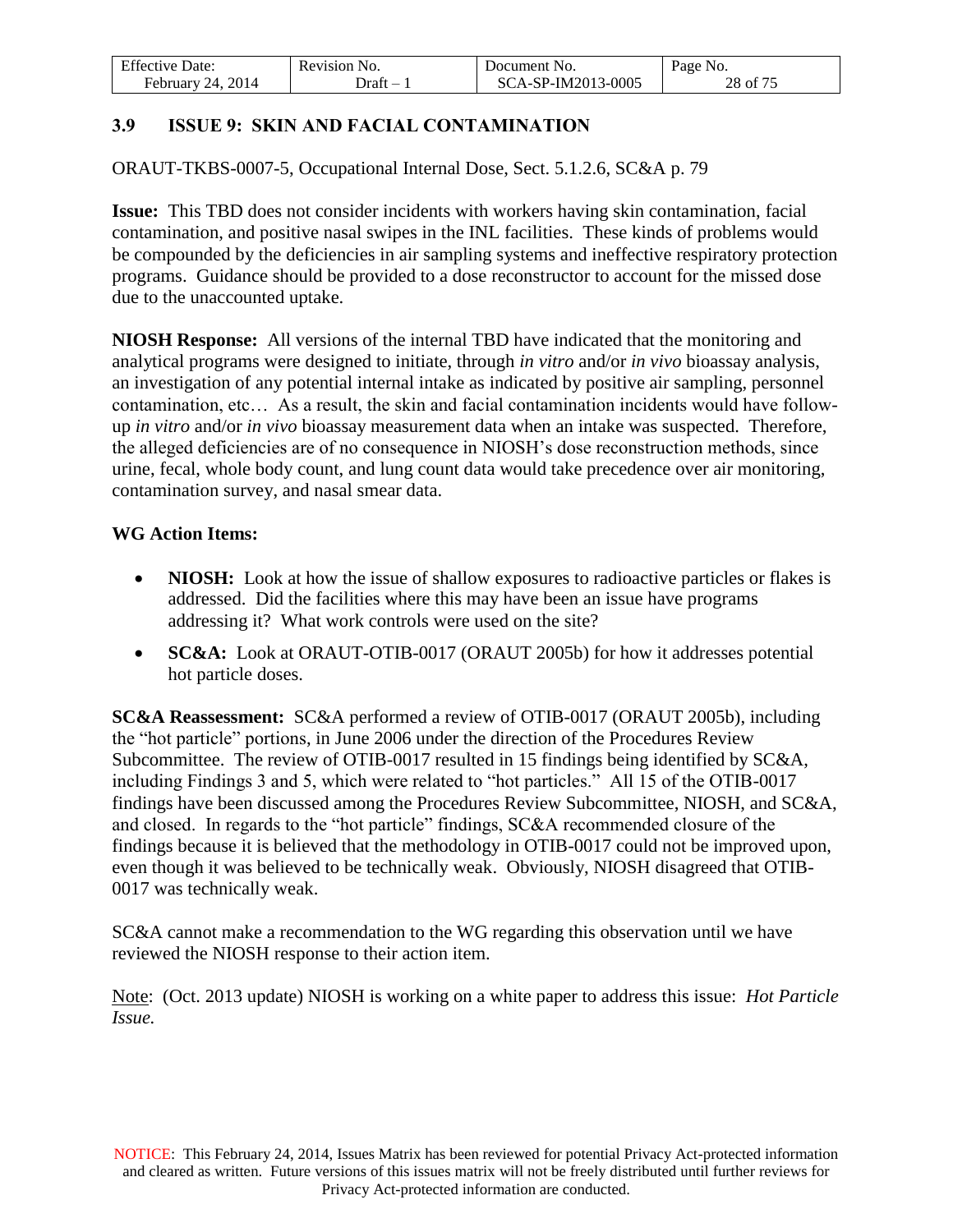| <b>Effective Date:</b>      | Revision No. | Document No.       | Page No. |
|-----------------------------|--------------|--------------------|----------|
| . 2014<br>24.<br>February ' | - )raft      | SCA-SP-IM2013-0005 | 29 of 75 |

### --------------------------------------------------------------------------- **Rev. 1 Status and Review Information**

**NIOSH Update (NIOSH 2013b, 2013c):** NIOSH is working on a white paper to address this issue and comments that this issue should be merged with Issue 23, High Risk Jobs (Beta/gamma Exposure). NIOSH also states that it is awaiting SC&A's response: "SC&A: Look at ORAUT-OTIB-0017 for how it addresses potential hot particle doses."

**SC&A Further Review:** SC&A is waiting for NIOSH's white paper before it will consider this issue further. Hence, SC&A recommends that this issue remain Open.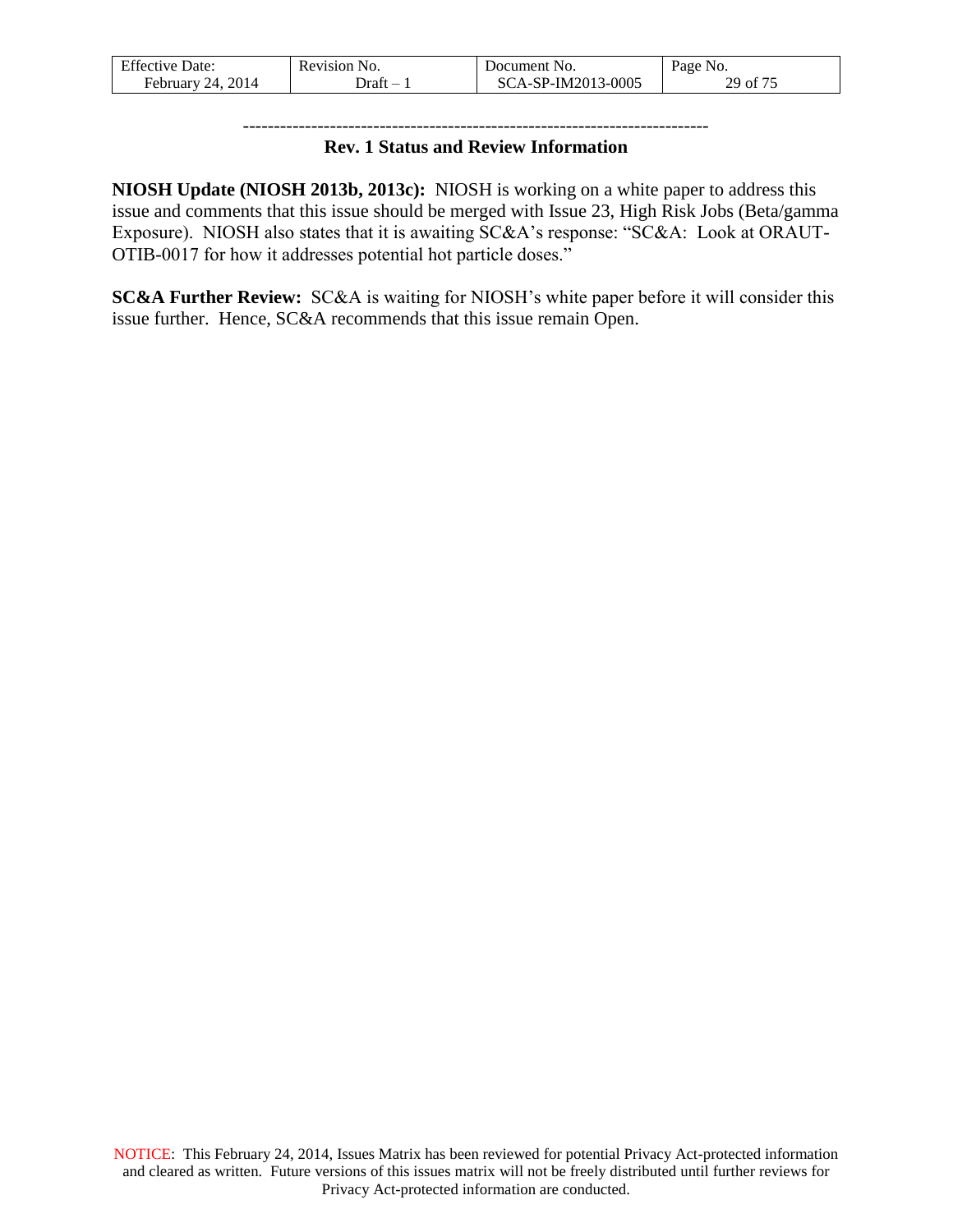| <b>Effective Date:</b> | Revision No. | Document No.       | Page No. |
|------------------------|--------------|--------------------|----------|
| February 24, 2014      | Jraft        | SCA-SP-IM2013-0005 | 30 of 75 |

### <span id="page-29-0"></span>**3.10 ISSUE 10: BREATHING RATES**

ORAUT-TKBS-0007-5, Occupational Internal Dose, Sect. 5.1.2.7; SC&A p. 79

**Issue:** The TBD assumption appears less claimant favorable than the ICRP or NCRP assumptions.

**NIOSH Response:** Based on the Section 5.1.2.7 of SCA-TR-TASK1-0005, this comment is actually being made for ORAUT-TKBS-0007-4.

NIOSH was only able to find breathing rate information in Footnote c of Table 1 in ICRP 68, which also indicates that the information being provided was obtained from Table 6 of ICRP 66. The breathing rates in ICRP Reports 23, 66, and 68 for 8 hr of light work activity are all 9.6 m<sup>3</sup>/workday. The INL Environmental TBD used an intake rate of 2,400 m<sup>3</sup>/yr, which is equivalent to 9.6 m<sup>3</sup>/workday times 250 workdays/yr. Therefore, the breathing rate used in the INL Environmental TBD is equivalent to the breathing rates recommended in ICRP Reports 23, 66, and 68.

**WG Action Item:** None. The WG accepted NIOSH's response and closed the issue at the June 21, 2011, WG meeting.

### **ISSUE CLOSED**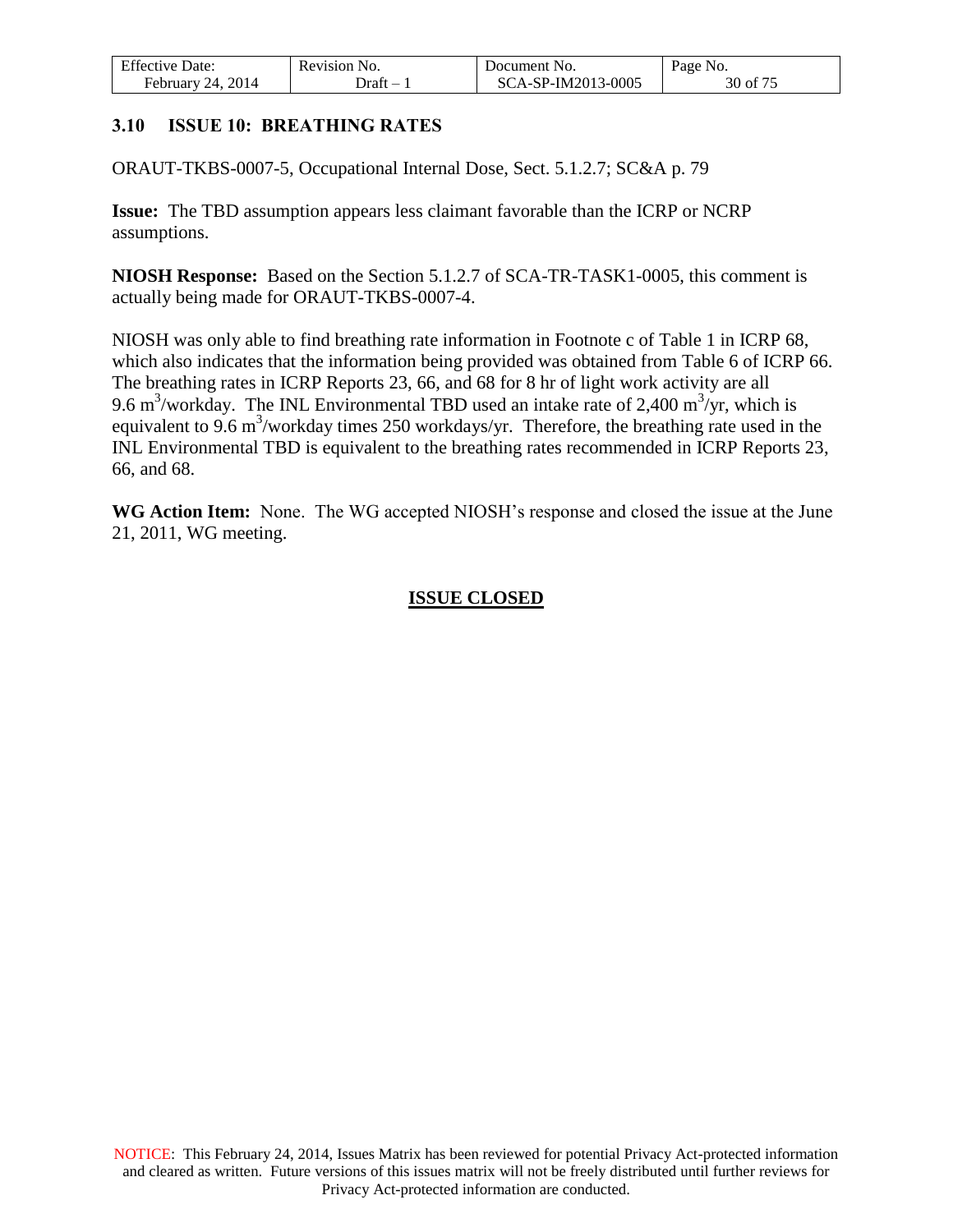| <b>Effective Date:</b> | Revision No. | Document No.       | Page No. |
|------------------------|--------------|--------------------|----------|
| February 24, 2014      | - Draft      | SCA-SP-IM2013-0005 | 1 of 75  |

## <span id="page-30-0"></span>**3.11 ISSUE 11: NON-OCCUPATIONAL WORKER ELIMINATION OF DU BACKGROUND**

ORAUT-TKBS-0007-5, Occupational Internal Dose, Sect. 5.1.2.8, SC&A p. 79

**Issue:** The derivation of the background value of 0.16 μg/L used for subtraction from each urinalysis result of uranium prior to assessment of occupational internal dose for Specific Manufacturing Capability (SMC) Facility radiation workers is not technically sound. The baseline background (population) intake value was determined by a study of urine samples submitted by non-radiation workers at the SMC facility. A better approach would be to use the urine excretion samples by non-INL people in the Idaho Falls area. NIOSH should consider this subtraction from urinalysis results as a missed internal dose.

**NIOSH Response:** The idea to collect background samples from non-INL personnel is not feasible and is unreasonable. ICRP 23 lists the daily intake of naturally occurring uranium as 1.9 µg per day. Assuming equilibrium, the daily excretion of uranium through urine would also be 1.9 µg. Applying the excretion volume for Reference Man of 1.4 liters per day, this results in a range of typical urinary concentration of 0.04 to 0.5 µg/L. Therefore, the INL's adjustment value of 0.16 µg/L is consistent with ICRP reference values for natural uranium.

**Reference:** King, V.A., 2001, *Technical Basis for Internal Dosimetry at SMC*, EDF No. SMC-2001-02, Rev. 3, Idaho National Environmental and Engineering Laboratory, Idaho Falls, Idaho, May 31. [SRDB Ref ID: 8479, p. 67]

**WG Action Item:** None. The WG accepted NIOSH's response and closed the issue at the June 21, 2011, WG meeting.

# **CLOSED**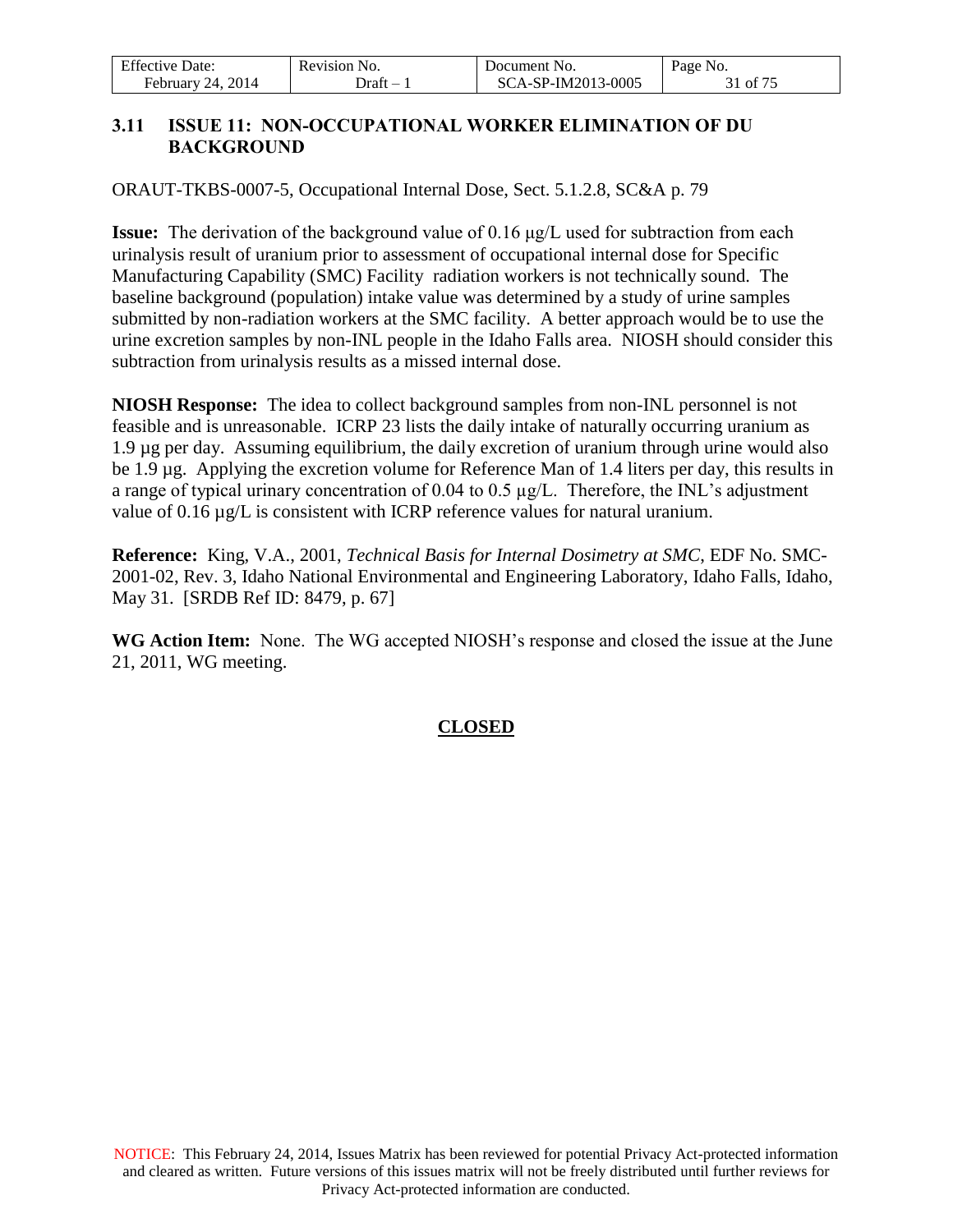| <b>Effective Date:</b> | Revision No. | Document No.       | Page No. |
|------------------------|--------------|--------------------|----------|
| February 24, 2014      | - Draft      | SCA-SP-IM2013-0005 | 32 of 75 |

### <span id="page-31-0"></span>**3.12 ISSUE 12: UNMONITORED WORKERS**

ORAUT-TKBS-0007-5, Occupational Internal Dose, TBD Sect. 5.1.2.9, SC&A p. 80

**Issue:** The potential missed doses for unmonitored workers would be from inhaling resuspended contaminated soils and ingesting contaminated materials while eating in a contaminated, previously considered uncontaminated, area (such as office and cafeteria). NIOSH should evaluate these potential missed doses.

**NIOSH Response:** These scenarios are considered in the development of unmonitored doses.

**WG Action Items:** None. The WG accepted NIOSH's response and closed the issue at the June 21, 2011, WG meeting.

### **CLOSED**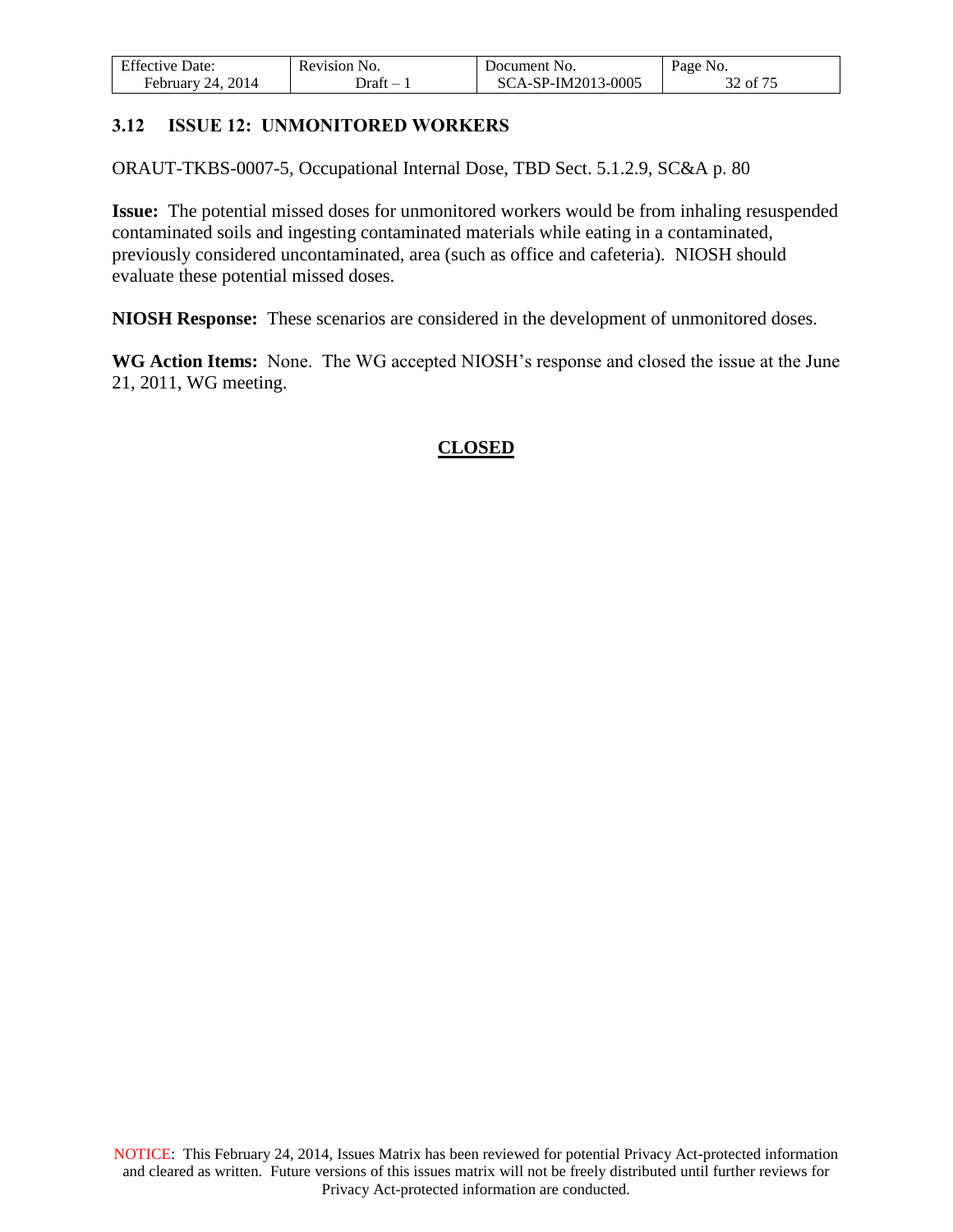| <b>Effective Date:</b>  | Revision No. | Document No.       | Page No. |
|-------------------------|--------------|--------------------|----------|
| 2014<br>February<br>24. | - Draft      | SCA-SP-IM2013-0005 | 33 of 75 |

# <span id="page-32-0"></span>**3.13 ISSUE 13: NAVAL REACTOR FACILITY WORKERS**

ORAUT-TKBS-0007-4 (Environmental), -5 (Internal), -6 (External), SC&A p. 80

**Issue:** As the internal dose TBD indicates, "some workers' internal dose could have resulted from their support work at the NRF." NIOSH should evaluate the potential missed dose at the Naval Reactor Facility (NRF) for these workers.

**NIOSH Response:** Workers assigned to the NRF are not covered as required by EEOICPA. However, doses received by NRF workers while responding to the Stationary Low-Power Reactor Number One (SL-1) accident are covered.

**WG Action Items:** None. The WG found the NIOSH response acceptable and closed the issue at the June 21, 2011, WG meeting.

# **CLOSED**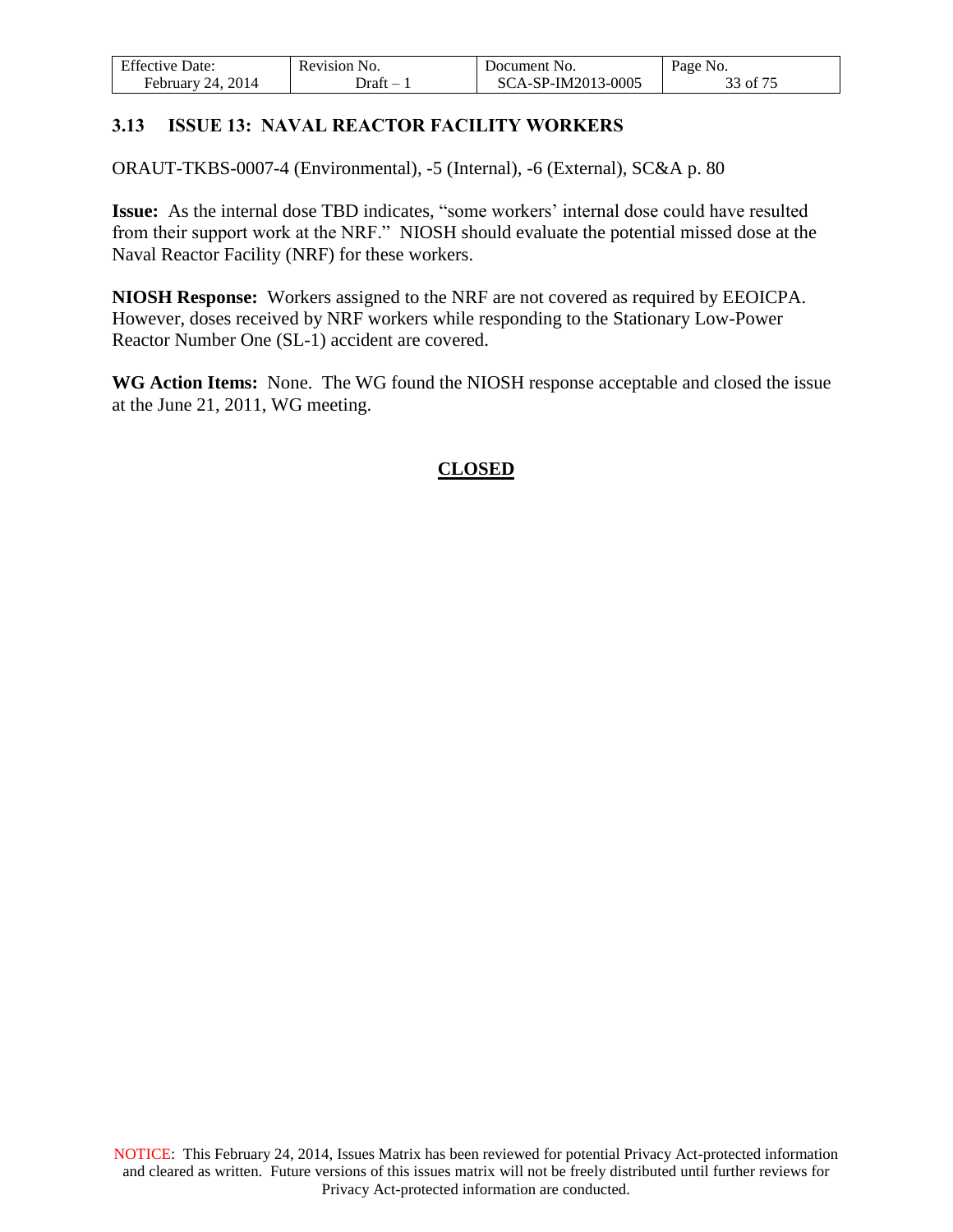| <b>Effective Date:</b>  | Revision No. | Document No.       | Page No. |
|-------------------------|--------------|--------------------|----------|
| 2014<br>February<br>24. | - Draft      | SCA-SP-IM2013-0005 | 34 of 75 |

# <span id="page-33-0"></span>**3.14 ISSUE 14: PLUTONIUM MONITORING**

ORAUT-TKBS-0007-5, Occupational Internal Dose, Sect. 5.1.2.11, SC&A p. 80

**Issue:** The TBD does not provide any historical information on the plutonium analysis methods used at INL. It is entirely possible that selective plutonium monitoring on workers was used at INL until 1980, but without this information, the dose reconstructors would not be able to assign missed internal dose due to plutonium intakes in the time period before 1980. NIOSH should provide information on plutonium monitoring.

**NIOSH Response:** Because plutonium was not separated from the spent nuclear fuel at the INL, the plutonium was always present with the more readily detectable mixed fission products that were also in the spent nuclear fuel. Therefore, in the vast majority of the plutonium exposure scenarios, the plutonium would have been present with the product and waste streams containing mixed fission products, and any intakes of radioactivity would have been more readily detectable by performing bioassay measurements for mixed fission products. Exceptions to these exposure scenarios may have included exposures to laboratory workers that may have separated and/or handled laboratory quantities of plutonium and the limited number of workers that may have somehow received a plutonium intake from the plutonium that was plated out on the surfaces inside a decontaminated hot cell at the ICPP. Performing bioassay measurements for these few types of scenarios and possibly just as experimental bioassay procedures, would explain the sporadic plutonium bioassay data. Because the INL appears to have routinely performed bioassay measurements for mixed fission products when it thought there was any potential for exposure, and because the intakes of mixed fission products can be correlated to intakes of plutonium, the dose reconstruction process for the INL involves assigning missed plutonium doses based on either Pu:Sr-90 or Pu:Cs-137 ratios that get applied to intakes that were estimated for those fission products.

### **WG Action Items:**

- **NIOSH:** Provide SC&A with the source documents used.
- **SC&A:** Review applicable portions of the current version of the Internal Exposure TBD and reassess the issue.

**SC&A Reassessment:** SC&A's review of Revision 3 indicates that the text of TKBS-0007-5 has been revised to incorporate a discussion on bioassay monitoring in Section 5.1.6.3.

Therefore, SC&A believes that NIOSH has addressed this issue, considers this issue to be resolved, and recommends that the WG close this issue.

---------------------------------------------------------------------------

### **Rev. 1 Status and Review Information**

**NIOSH Update (NIOSH 2013b, 2013c):** NIOSH agrees with SC&A's recommendation to the WG to close this issue.

### **SC&A Further Review:** None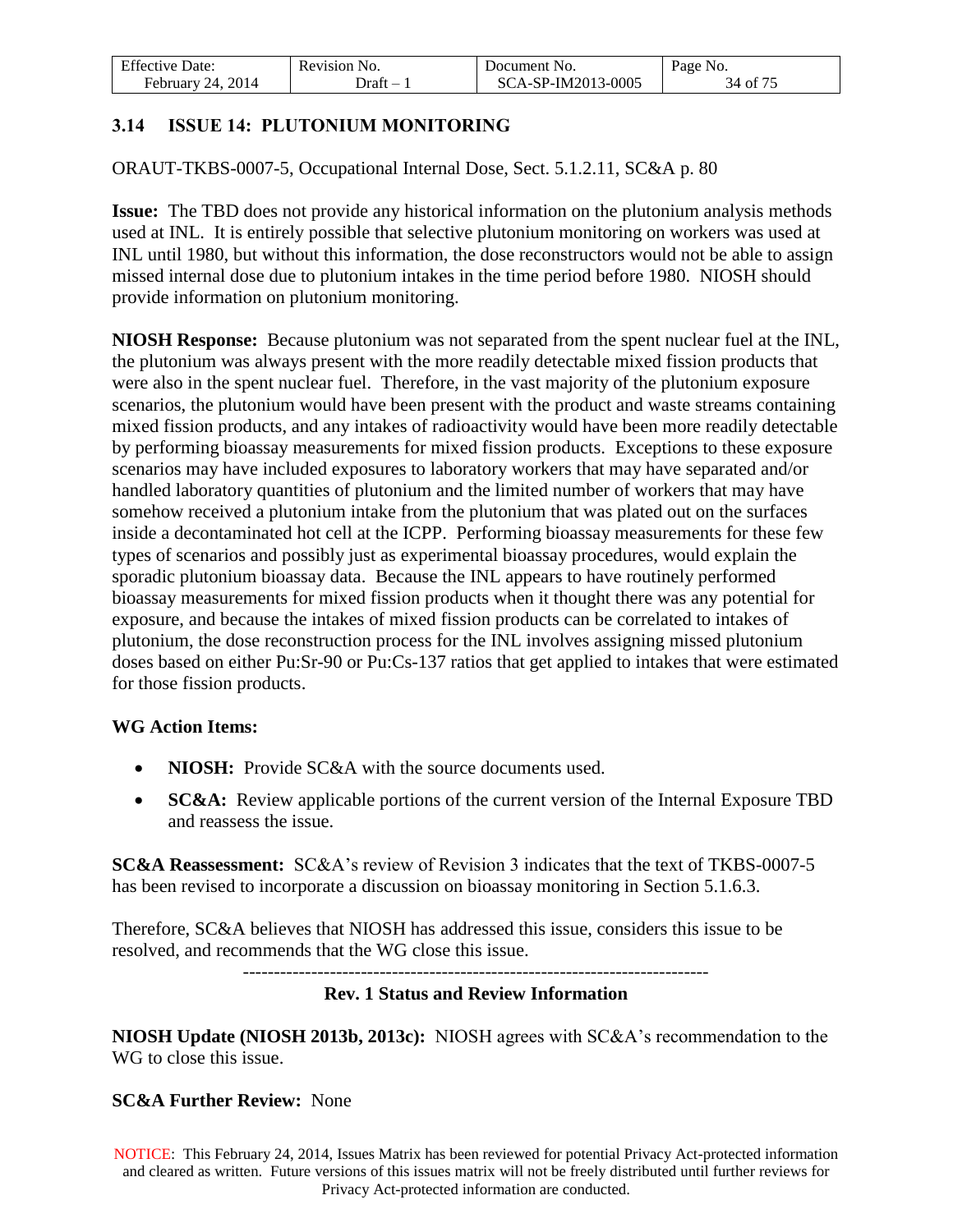| <b>Effective Date:</b> | Revision No. | Document No.       | Page No. |
|------------------------|--------------|--------------------|----------|
| 24, 2014<br>February : | - )raft      | SCA-SP-IM2013-0005 | 35 of 75 |

## <span id="page-34-0"></span>**3.15 ISSUE 15: SL-1 ACCIDENT DOSE RECONSTRUCTIONS**

ORAUT-TKBS-0007-4/5/6, Occupational Environmental Dose, Occupational Internal Dose, Occupational External Dose, TKBS-5 Section 5.1.3, SC&A p. 80

**Issue:** The TBDs do not evaluate the potential missed internal and external doses or the associated uncertainties for the over 1,000 rescue and cleanup workers involved with the SL-1 accident that occurred in January 1961. There was a high potential for significant exposures, because the equipment used and the radiological control policies in place in that era were not as advanced and protective as those in current use. The TBDs should develop adjustment factors related to stay time, dose field estimates, internal dose results, external dose readings, and contamination level estimates.

**NIOSH Response:** NIOSH has a significant dosimetry history for first-responder and recovery workers at the SL-1 facility. The dosimetric records provide enough data to accurately reconstruct doses. In some instances, SL-1 specific coworker dose is used. SL-1 dose reconstruction data are addressed in the TBD.

### **WG Action Items:**

 **SC&A:** Review applicable portions of the current versions of the TBDs and reassess the issue.

**SC&A Reassessment:** SC&A's review of Revision 3 indicates that NIOSH did not make any changes to TKBS-5 as a result of this finding. NIOSH provided additional information in its issue response; however, SC&A would like to see more specifics before recommending that this finding be closed. For example, what constitutes "a significant dosimetry history?" How was it determined that the "dosimetric records provide enough data to accurately recalculate doses?" An example of an instance when SL-1-specific coworker dose was used would be appreciated.

SC&A recommends that this finding remain open for further discussion.

---------------------------------------------------------------------------

**Rev. 1 Status and Review Information** 

**NIOSH Update (NIOSH 2013b, 2013c):** NIOSH repeats the content of the WG Action Items: SC&A, shown above.

**SC&A Further Review:** SC&A revisited the current versions of the INL TBDs that address the SL-1 accident: Occupational Environmental Dose (ORAUT 2010c), Occupational Internal Dose (ORAUT 2010d), and Occupational External Dosimetry (ORAUT 2011b). SC&A would still like to see a NIOSH discussion of the personnel exposures and underlying data associated with the SL-1 criticality accident. Hence, SC&A recommends that the WG keep this issue open.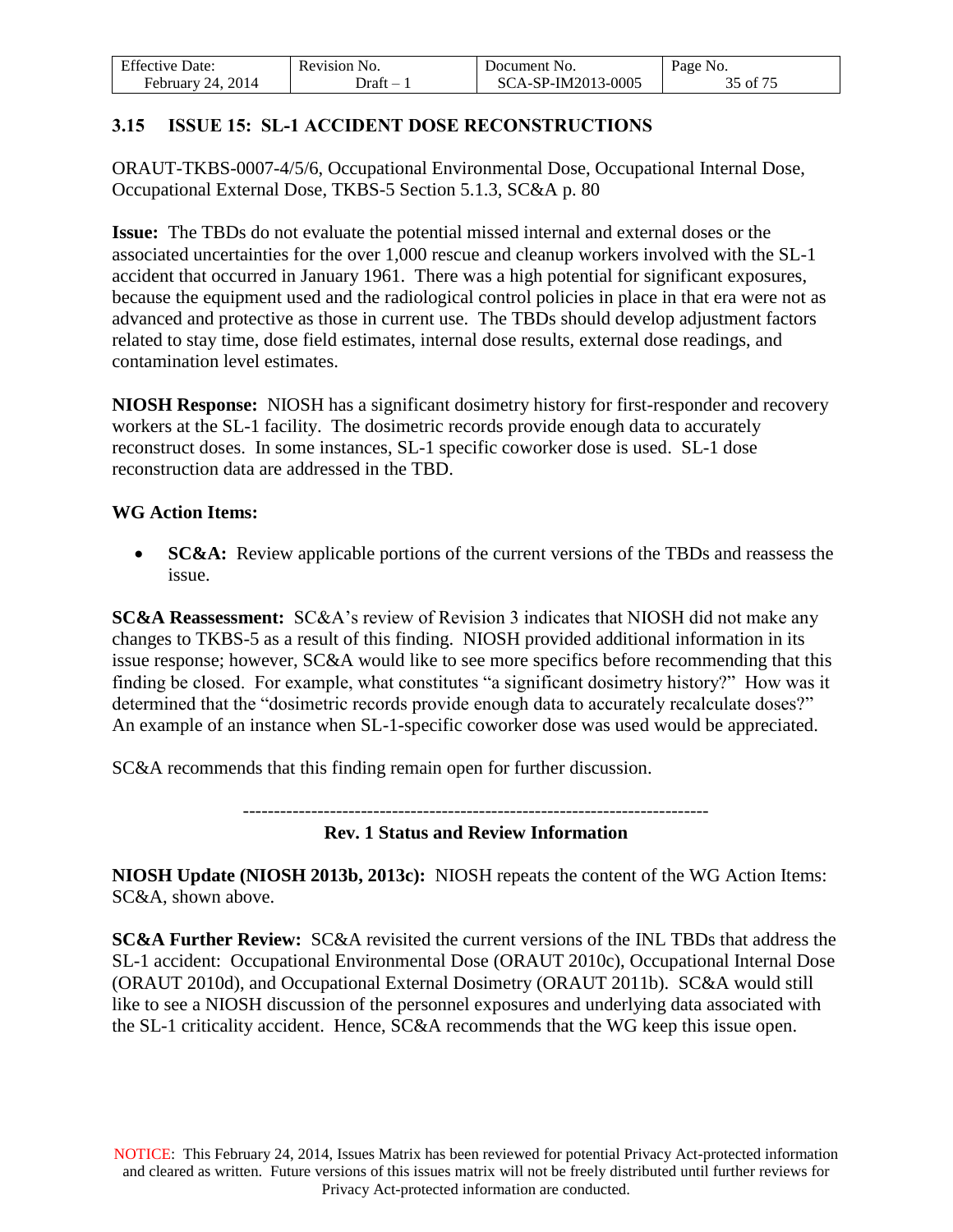| Effective 1            | NO.      | Document No.       | Page                      |
|------------------------|----------|--------------------|---------------------------|
| Date:                  | Revision |                    | NO.                       |
| 2014<br>Februarv<br>14 | - Jraft  | SCA-SP-IM2013-0005 | $\sim$ $-$<br>-of<br>.30. |

### <span id="page-35-0"></span>**3.16 ISSUE 16: COMPLETENESS AND QUALITY OF INL BETA/GAMMA DOSIMETRY AND RECORD KEEPING PROGRAMS**

ORAUT-TKBS-0007-6, Occupational External Dose, Sect. 5.1.4.1.1, SC&A p. 96

**Issue:** The identification and determination of missed external dose for workers are heavily influenced by this assumption of confidence, but SC&A found this premise to be unsupported after examining several critical DOE-HQ Tiger Team and DNFSB site audit reports. In addition, many site experts interviewed by SC&A indicated that there were significant deficiencies and inconsistencies in radiation work practices throughout the operating history of the INL facilities. These observations jeopardize the validity of the TBD approaches in reconstructing missed worker external doses.

**NIOSH Response:** Please provide the reports of "significant deficiencies and inconsistencies in radiation work practices" and provide how the NIOSH-derived missed dose calculations are subject to the results of the Tiger Team report.

### **WG Action Items:**

• NIOSH/SC&A: SC&A will clarify its concerns with respect to the Tiger Team reports and NIOSH will respond to those concerns and identify any additional relevant issues.

**SC&A Reassessment:** None at this time.

---------------------------------------------------------------------------

### **Rev. 1 Status and Review Information**

**NIOSH Update (NIOSH 2013b, 2013c):** NIOSH repeats the statement above, shown under WG Action Items: SC&A.

**SC&A Further Review:** SC&A re-examined the INL Tiger Team report (DOE 1991), the current site profile External Dose TBD (ORAUT 2011b), the original External Dose TBD (ORAUT 2004a), the original SC&A comment and background discussion, as well as the site expert interview summary, in its 2006 site profile review (SC&A 2006) pertaining to Issue 16, and, additionally, the Defense Nuclear Facilities Safety Board (DNFSB) reports (DNFSB 1994a, 1994b, 1995); the latter were found not germane to this issue and will not be discussed in the following.

The INL Tiger Team assessment was conducted as part of the overall DOE Tiger Team Independent Assessment Program across the DOE facilities complex, which begun in the late 1980s. The INL assessment was accomplished during the summer of 1991 and the comprehensive, multi-volume report (DOE 1991) was published in August 1991. The evaluation focused on several areas, notably environment, safety and health, management, and organization. Much of the evaluation and many of the findings are programmatic and procedural, such as organizational structure (multiple governmental and private organizations were involved simultaneously at INL), direction, and coordination, and compliance with federal, state, and local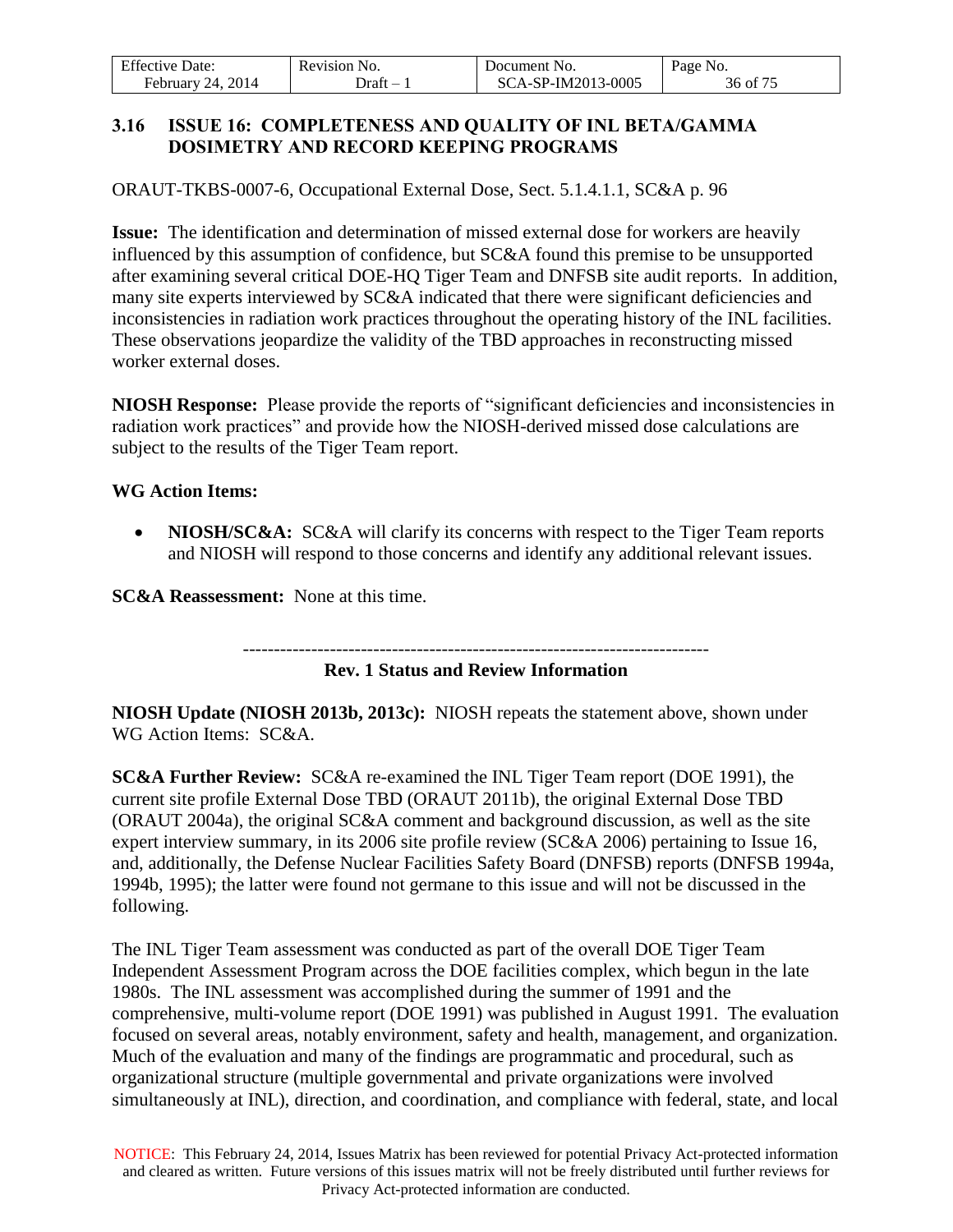| <b>Effective Date:</b> | Revision No. | Document No.       | Page No. |
|------------------------|--------------|--------------------|----------|
| February 24, 2014      | - Draft      | SCA-SP-IM2013-0005 | 37 of 75 |

regulations and procedures. The assessment is quite critical overall, particularly with respect to management. With regard to radiation protection, the Executive Summary notes:

*The radiation protection program at EG&G Idaho* [i.e., INL] *was found to be particularly deficient. The nuclear accident dosimetry program is not in compliance with performance requirements for fixed and personnel nuclear accident dosimeters. The personnel dosimeter program is not in compliance with applicable DOE Orders and there is no program to identify and resolve problems related to the response of radiation protection instrumentation.* 

The Tiger Team report also mentions in several places that not everyone who should have had personal monitoring actually had it.

Section 5.1.4.1.1 of the SC&A site profile review (SC&A 2006), which assessed Rev. 0 of the INL External Dose TBD (ORAUT 2004a), cites several issues noted in the Tiger Team report, as well as site interviews SC&A had conducted. In particular, in reference to missed dose:

*(3) During the site expert interviews, past and current workers at INL facilities provided first-hand information about potential missed dose scenarios and deficiencies in personnel protection programs and dosimetry record keeping. Even though there is a sentiment that the INL radiological protection programs and the advancement of equipment and techniques have made dramatic improvements over the past two decades, the missed dose problems due to these deficiencies in the early days must be addressed in a fair and reasonable manner.* 

SC&A reviewed the current, Rev. 3, INL External Dose TBD (ORAUT 2011b) as well as the Rev. 0 External Dose TBD (ORAUT 2004a) and found that the issue is addressed in Section 6.5 of the former, Missed Dose, with subsections; dosimeter not worn, missed photon dose, missed electron dose, and missed neutron dose. The first two subsections are applicable to this issue. For the situation of a worker claiming exposure to radiation while not wearing a dosimeter (Section 6.5.1, dosimeter not worn), the TBD refers the dose reconstructor to ORAUT-OTIB-020, *Use of Coworker Dosimetry Data for External Dose Assignment* (ORAUT 2011c). The OTIB gives generic guidance, but NIOSH has indicated that it is currently preparing an INLspecific coworker model, which SC&A will review when it is available. The other subsections of Section 6.5 provide guidance for other missed dose situations that might be applicable to a particular dose reconstruction.

SC&A recommends that the WG keep this issue open pending receipt and review of the INLspecific coworker model under development by NIOSH.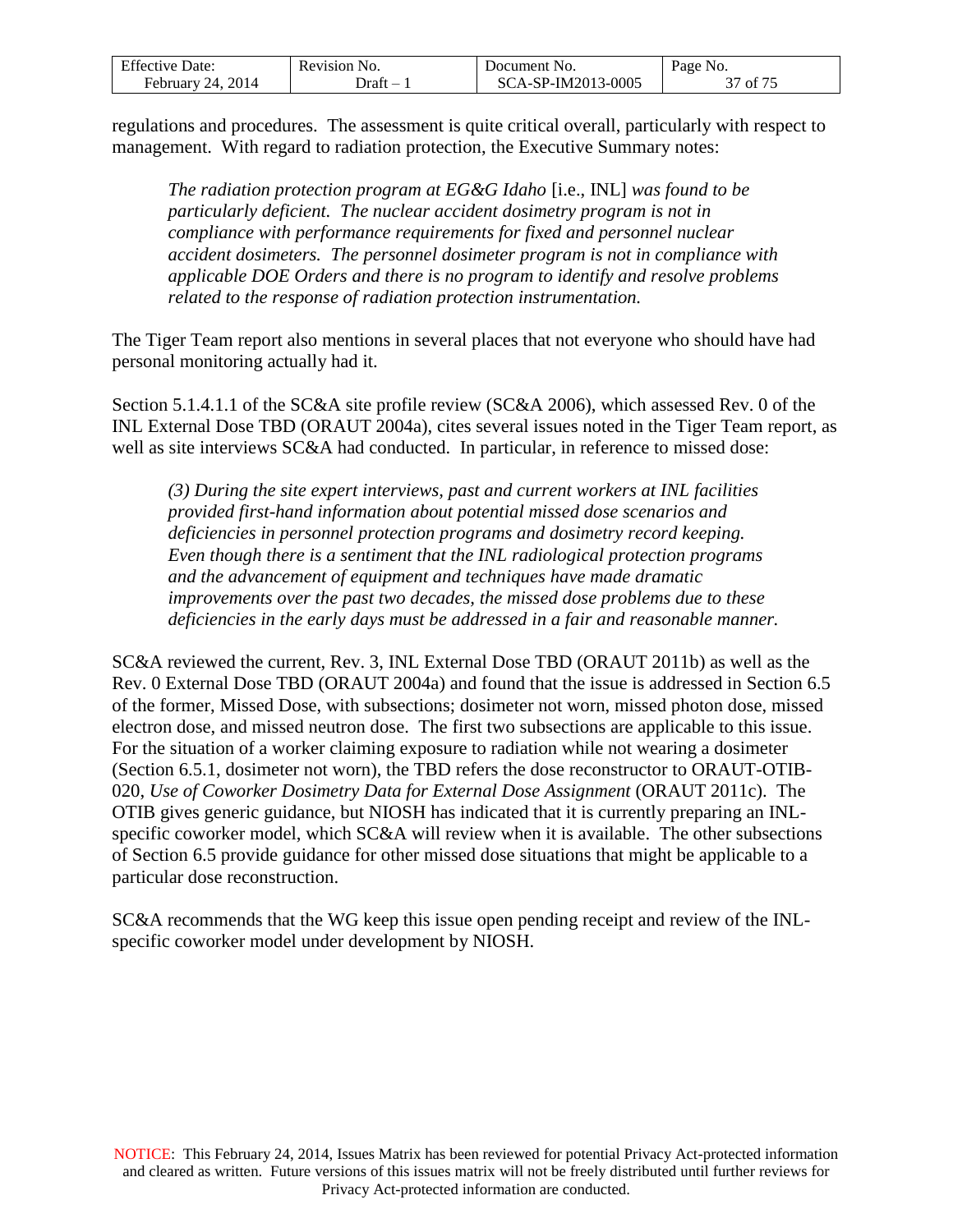| $F^{ac}$<br>⊅ate:<br>Effective | NO.<br>Revision | NO.<br>Jocument             | Page<br>NO.             |
|--------------------------------|-----------------|-----------------------------|-------------------------|
| 2014<br>2Δ<br>February         | Jraft<br>__     | ?-IM2013-0005<br>.SP.<br>J۱ | $\sim$ $ -$<br>38<br>ΟĪ |

## **3.17 ISSUE 17: PENETRATING AND NON-PENETRATING DOSES**

ORAUT-TKBS-0007-6, Occupational External Dose, Sect. 5.1.4.1.2, SC&A p. 96

**Issue:** NIOSH should re-evaluate the missed gamma dose, due to the deficiencies in the procedures and algorithms.

**NIOSH Response:** The under-reporting of the penetrating photon doses at the INL, due to the two-element film dosimeter's limitation for measuring low-energy photon doses, is much less of a significant situation for the majority of exposure scenarios than what is being indicated by SC&A.

INL Health Physics personnel have been aware of the dosimeter response issues associated with low energy photons for many years, including at least some of the years when the two-element film dosimeters were being used. However, there were ways for the dosimetry personnel to determine whether a non-penetrating dose was likely attributable to beta or low-energy photon radiation. One such way was noting the ratio of the Open Window (OW) and S readings from the dosimeter, since this ratio should be relatively consistent for similar radiation fields (i.e., in terms of radiation type and energy distribution). Because the OW reading for the two-element film dosimeters being used at the INL had a significant over-response to low-energy photons, an unusual amount of blackening on the OW film would be observed when the dosimeter was exposed to low-energy photons. Therefore, an OW to S reading ratio that was significantly higher than usual would be an indication that the worker's non-penetrating dose contained a significant contribution from low-energy photon exposure. Also, using such dosimeter readings as is would potentially result in a significant overestimate of the non-penetrating dose that was being reported and could potentially have resulted in a dose limit being exceeded. Therefore, it was in the INL's best interest to at least be somewhat familiar with the OW to S reading ratios and the photon energy distributions for the various exposure scenarios and to adjust any doses that were too high because of the dosimeter's over-response to low-energy photons. In addition to the unusual amount of blackening that would have been observed on the OW dosimeter, the survey instrument readings would have indicated to the INL Health Physics personnel that the "beta" doses based on the dosimeter results were being significantly over-reported and that they were likely seeing the effect of the dosimeter's over-response to low energy photon radiation, since the hand held survey instruments that were carried during most hot jobs did not overrespond to the low-energy photons.

## **WG Action Items:**

• **SC&A:** Review applicable portions of the current version of the External Exposure TBD and reassess the issue.

**SC&A Reassessment:** SC&A's review of Revision 3 indicates that NIOSH did not make any changes to TKBS-0007-5 as a result of this finding. NIOSH provided additional information in their issue response. However, SC&A suggests that NIOSH incorporate the information provided above in the response into TKBS-0007-5 during its next revision, so that future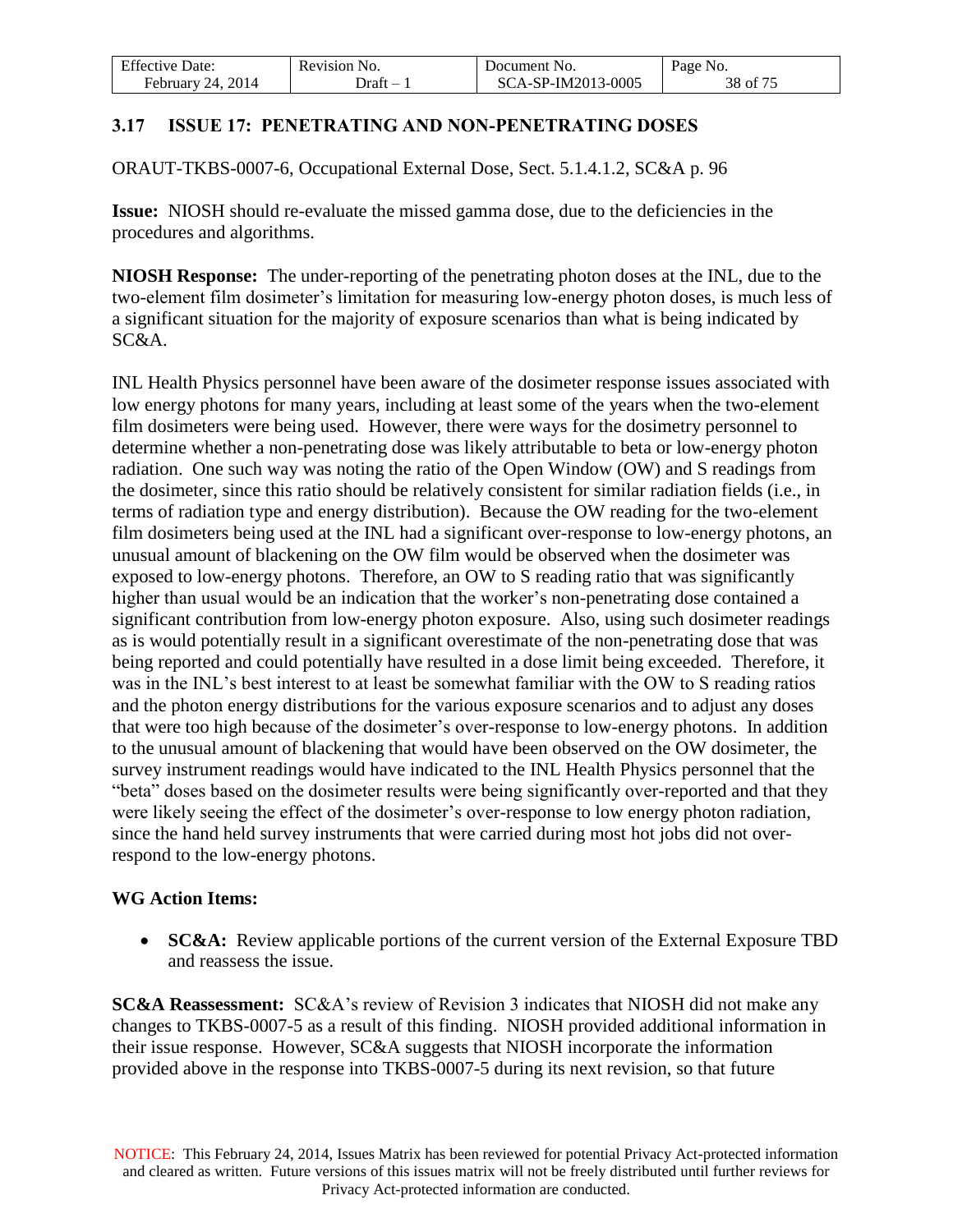| <b>Effective Date:</b> | Revision No. | Document No.       | Page No.                                           |
|------------------------|--------------|--------------------|----------------------------------------------------|
| February 24, 2014      | - Draft      | SCA-SP-IM2013-0005 | $\mathcal{L}$ $\mathcal{L}$ $\mathcal{L}$<br>39 of |

reviewers will have access to it.SC&A believes that the NIOSH response has adequately addressed this issue and recommends that the WG close it.

```
---------------------------------------------------------------------------
```
#### **Rev. 1 Status and Review Information**

**NIOSH Update (NIOSH 2013b, 2013c):** NIOSH agrees with SC&A's recommendation to the WG to close this issue.

**SC&A Further Review:** None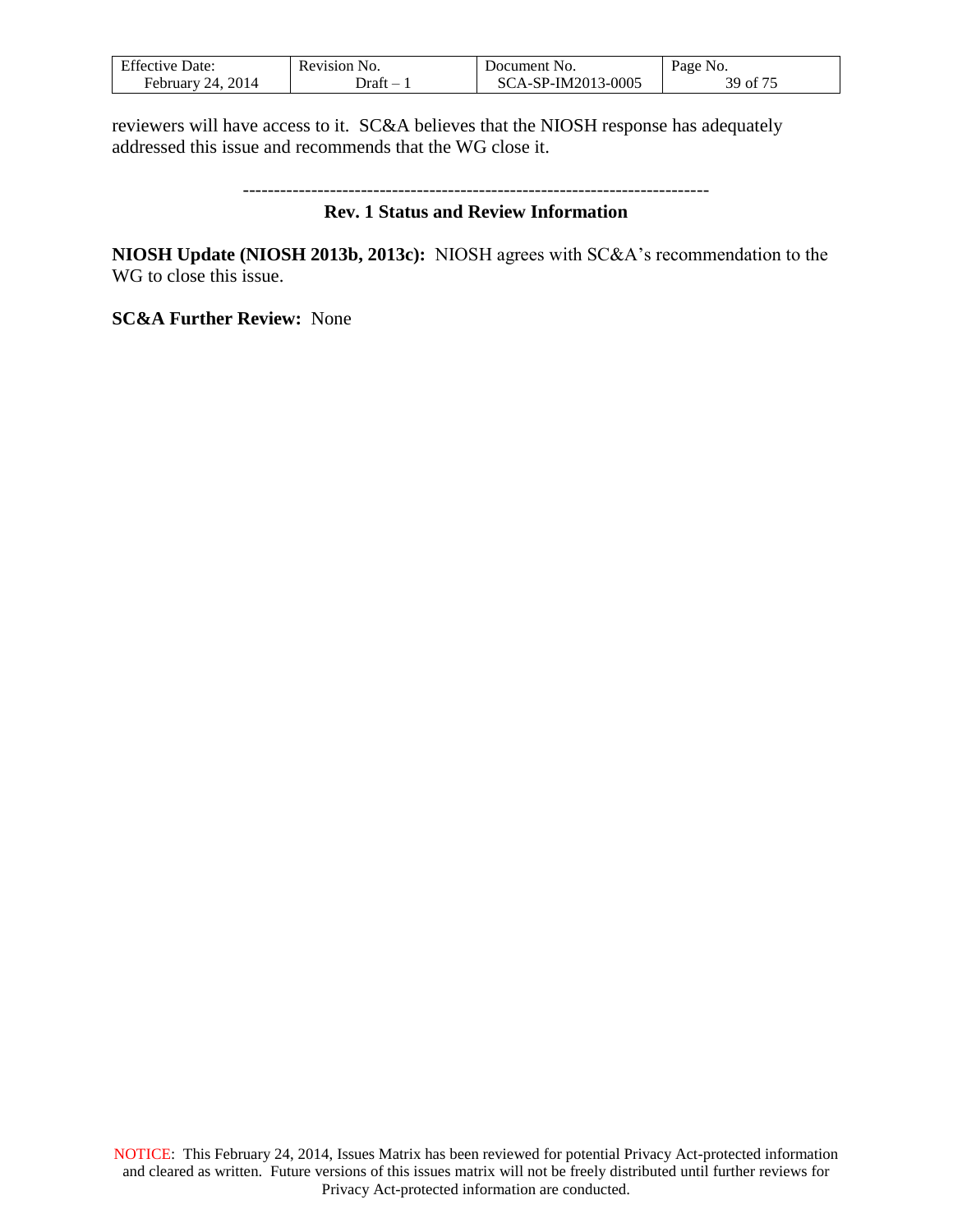| <b>Effective Date:</b> | Revision No. | Document No.       | Page No. |
|------------------------|--------------|--------------------|----------|
| February 24, 2014      | - Draft      | SCA-SP-IM2013-0005 | 40 of 75 |

## **3.18 ISSUE 18: CORRECTION FOR BETA DOSES**

ORAUT-TKBS-0007-6, Occupational External Dose, Sect. 5.1.4.1.3, SC&A p. 97

**Issue:** NIOSH should develop a method to consistently account for uncertainties in dosimetry readings. Claimant-favorable correction factors should be developed for beta dose reconstruction.

**NIOSH Response**: Table 6-9 in the TBD provides correction factors for under-reporting. Comment 18 quotes the following statement along with several others from OCAS-IG-001, which are quotes from Revision 1 (OCAS 2002) versus Revision 3 (OCAS 2007) of the OCAS-IG-001 and some of which is no longer in OCAS-IG-001. "If individual energy distribution information is not available for two-element film badges, the open window dose should be used as a claimant friendly estimate of the 30 to 250 keV dose." However, the comment didn't quote some statements that were in between the quoted statements. One such statement was, "When monitoring data do not indicate the relative energy distribution, the distribution can be estimated based upon either the site radionuclide inventory or the relative energy distribution which can be estimated for most facilities based upon a review of historical operations," which is still a statement in Revision 3 of OCAS-IG-001 (OCAS 2007) and is what was used for the INL TBD. The photon energy distribution of 25% 30–250 keV photons and 75% >250 keV photons in the INL TBD is claimant-favorable for the majority of exposure scenarios at the INL, based on the radioactivity in The Materials Test Reactor's (MTR's) spent reactor and the waste stream for the ICPP (see attached file). MicroShield calculations indicate that 88.9% of the photons in the spent MTR reactor fuel have an energy greater than 300 keV, and that percentage increases to 98.8% for the ICPP's waste stream that contains all of the fission products and transuranics. It should also be noted that these energy distributions do not account for the effect from any minimal shielding that would have been in place for most exposure scenarios and would have further reduced the amount of low-energy photons that the workers were being exposed to.

In addition, the potential under-reporting of the penetrating photon doses would have only been able to have occurred when the reported non-penetrating dose was significantly greater than the dosimeter's limit of detection, since the OW reading for the dosimeter would have been capable of detecting the low-energy photons and would have significantly over-responded to them. Therefore, this issue is only potentially applicable to the instances when a significant nonpenetrating dose is reported for a specific dosimeter. Because reviews of the dosimetry data for a significant number of cases indicate that the majority of non-penetrating doses reported for most INL workers were either zero or insignificant, NIOSH expects that the number of potentially under-reported penetrating photon doses would have been very small. If SC&A has encountered any specific examples where an INL worker's penetrating dose was likely underreported, NIOSH would be willing to investigate this potential issue further.

It should also be noted in Comment 18 that the reference to the correction factor used at the SRS (i.e., the factor of 1.119) is not applicable to other sites.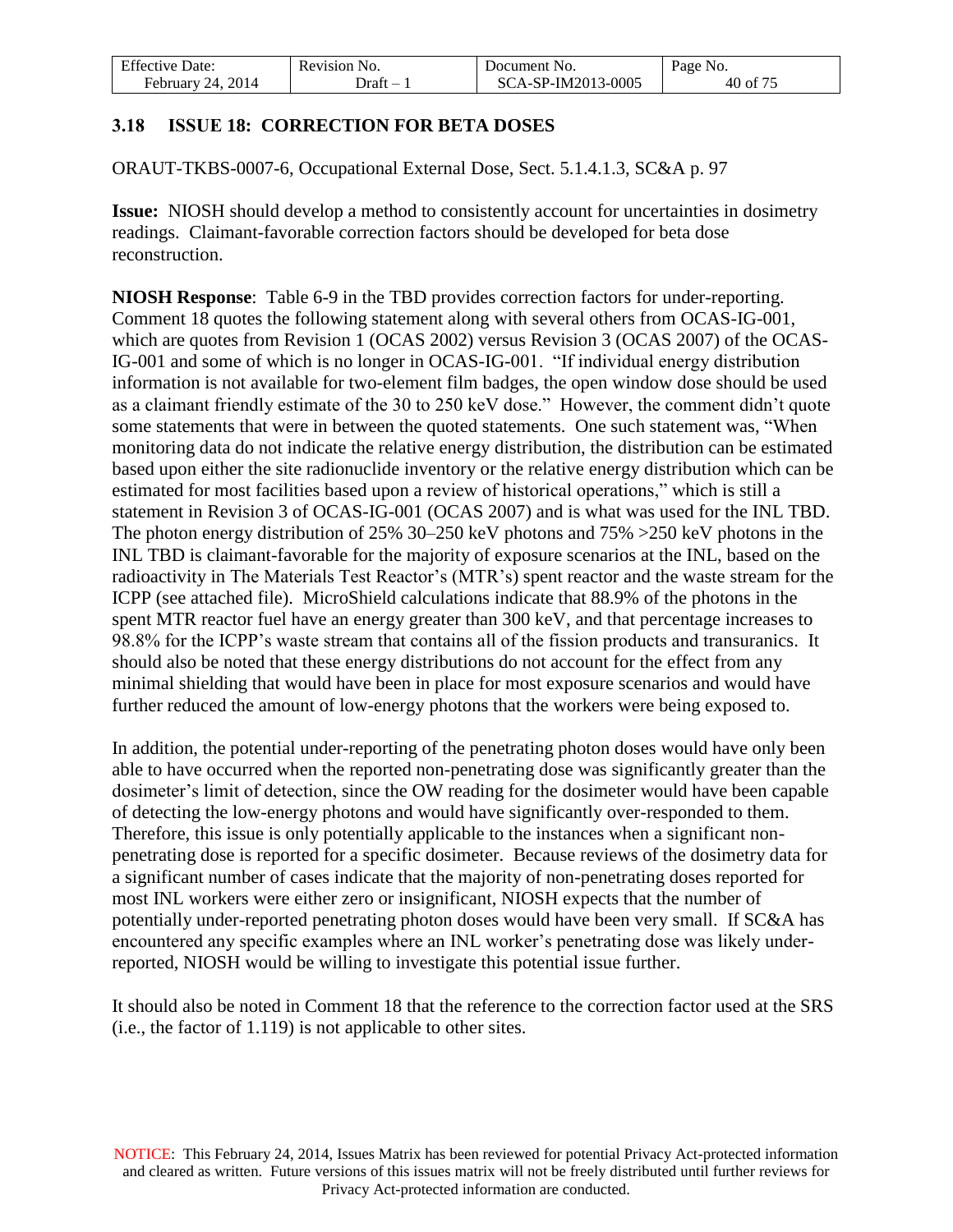| <b>Effective Date:</b> | Revision No. | Document No.       | Page No. |
|------------------------|--------------|--------------------|----------|
| February 24, 2014      | ⊃raft – ′    | SCA-SP-IM2013-0005 | 41 of 75 |

### **WG Action Items:**

**SC&A:** Review applicable portions of the current version of the External Exposure TBD and reassess the issue.

**SC&A Reassessment:** SC&A's review of Revision 3 indicates that NIOSH did not make any changes to TKBS-0007-5 as a result of this observation. NIOSH provided additional information in their issue response. However, SC&A suggests that NIOSH incorporate the information provided above in the response into TKBS-0007-5 during its next revision, so that future reviewers will have access to it.

SC&A believes that the NIOSH response has addressed this issue, considers this issue to be resolved, and recommends that the WG close this issue.

```
---------------------------------------------------------------------------
```
## **Rev. 1 Status and Review Information**

**NIOSH Update (NIOSH 2013b, 2013c):** NIOSH agrees with SC&A's recommendation to the WG to close this issue.

**SC&A Further Review:** None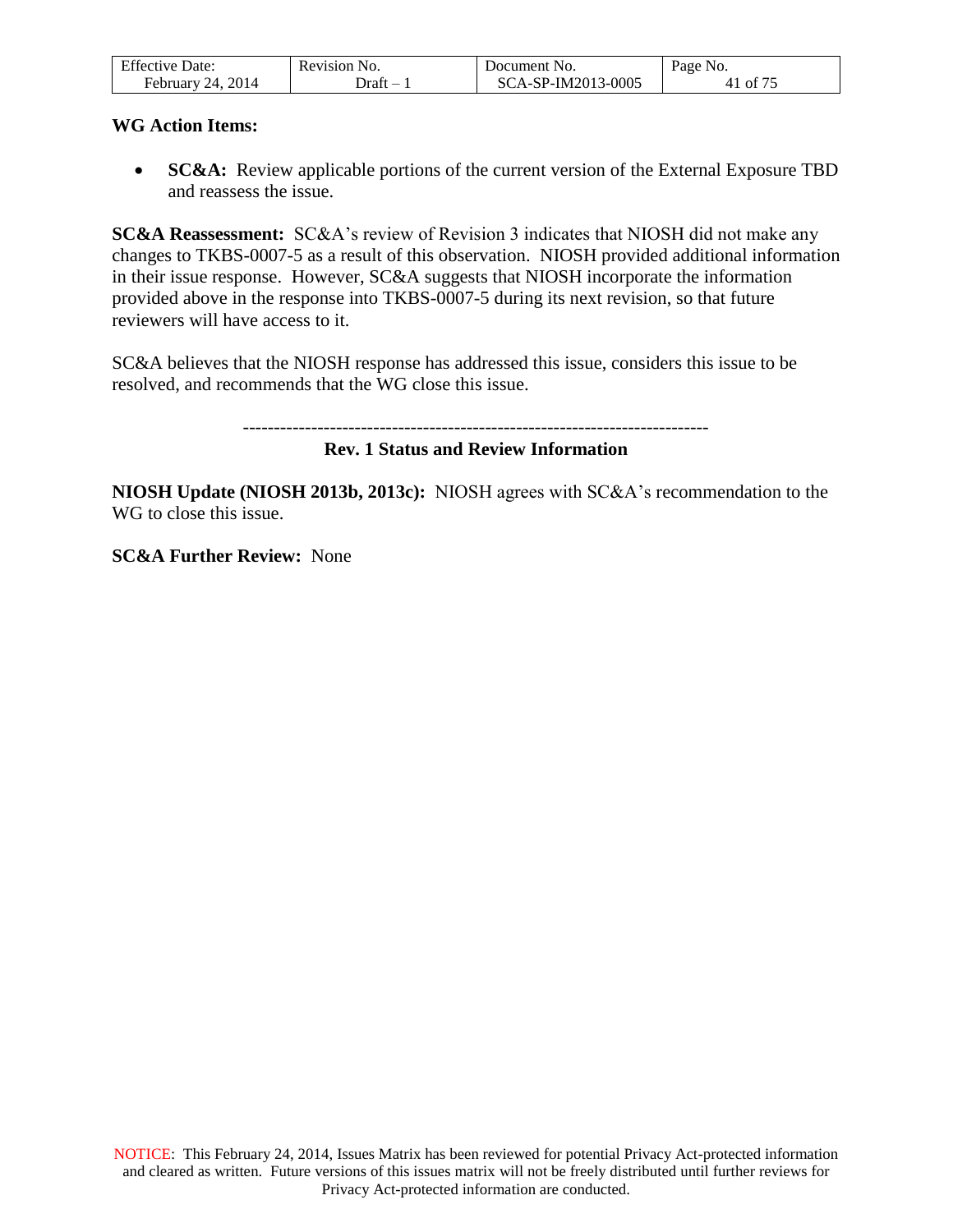| <b>Effective Date:</b> | Revision No. | Document No.       | Page No. |
|------------------------|--------------|--------------------|----------|
| February 24, $2014$    | - Draft      | SCA-SP-IM2013-0005 | 42 of 75 |

## **3.19 ISSUE 19: ANGULAR DEPENDENCE CORRECTION FACTOR FOR GAMMA DOSE**

ORAUT-TKBS-0007-6, Occupational External Dose, TBD Sect. 5.1.4.1.4, SC&A p. 99

**Issue:** NIOSH should provide angular dependence (anatomic geometry) correction factors for external gamma doses, particularly for low-photon energies, where the angular dependence of the sensitivity of the dosimeter is most pronounced. These correction factors are used to account for, for example, the bias introduced by a dosimeter worn at the neck level and the higher doses received by tissues/organs below the waist.

**NIOSH Response:** NIOSH DCAS-TIB-010 (DCAS 2011) provides angular correction factors for such exposure geometries that are usable for all sites. Also, NIOSH OCAS-IG-001 *External Dose Reconstruction Guideline*, Revision 3 (OCAS 2007), provides DCFs based on incident photon geometry. Therefore, no site-specific factors are needed. In addition, clamant-favorable AP geometry is typically assumed.

### **WG Action Items:**

• **NIOSH:** Revise its response to correct a misstatement [clarification: that DCAS-TIB-010 contains angular correction factors in addition to geometric correction factors].

> --------------------------------------------------------------------------- **Rev. 1 Status and Review Information**

**NIOSH Update (NIOSH 2013b, 2013c):** NIOSH indicates that its response is available for WG and SC&A review.

**SC&A Further Review:** Communication (via email) with NIOSH's Pete Darnell on January 29, 2014, revealed that NIOSH is currently revisiting the issue and has not yet issued a response. SC&A will review that response when it is available; SC&A recommends that the issue remain open.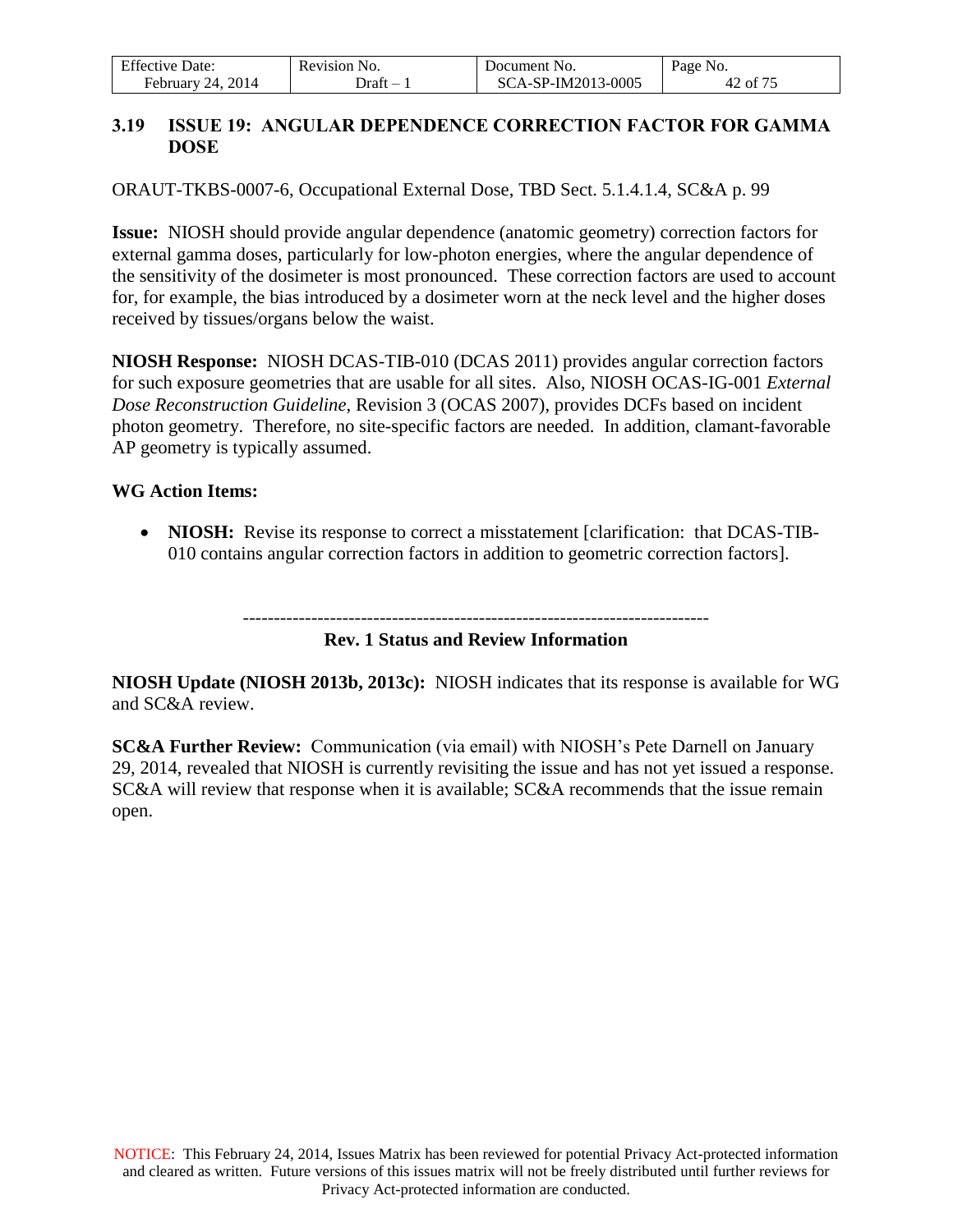| <b>Effective Date:</b> | Revision No. | Document No.       | Page No.    |
|------------------------|--------------|--------------------|-------------|
| February 24, 2014      | - Draft      | SCA-SP-IM2013-0005 | 43 of $7^5$ |

### **3.20 ISSUE 20: RESTATING BETA DOSE**

ORAUT-TKBS-0007-6, Occupational External Dose, Sect. 5.1.4.1.5, SC&A p. 99

**Issue:** It is not claimant favorable to state that the entire dose measured in the open window is due to the beta dose.

**NIOSH Response:** Open window beta dose is discussed in OCAS-IG-001 (OCAS 2007). Please provide a basis for these opinions—where has SC&A found data supporting <30 keV photons?

#### **WG Action Items:**

• **SC&A:** Review applicable portions of the current version of the External Exposure TBD and reassess the issue (related to Issues 17 and 18).

**SC&A Reassessment:** SC&A's review of Revision 3 shows that NIOSH has revised Section 6.5.3 to address this issue. SC&A has reviewed the revised section, believes that it addresses this issue, considers it resolved, and recommends that the WG close this issue.

---------------------------------------------------------------------------

## **Rev. 1 Status and Review Information**

**NIOSH Update (NIOSH 2013b, 2013c):** NIOSH agrees with SC&A's recommendation to the WG to close this issue.

**SC&A Further Review:** None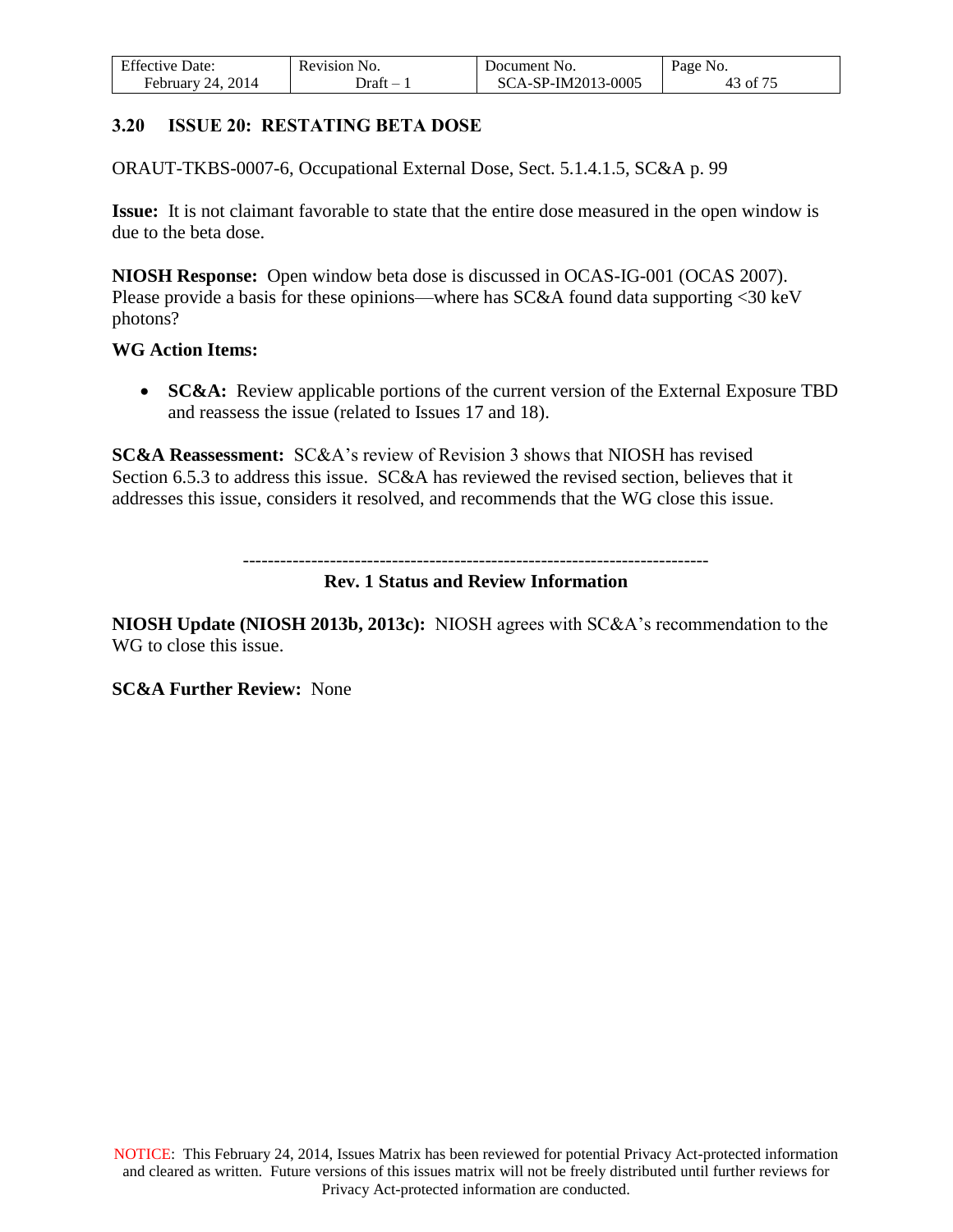| <b>Effective Date:</b>    | Revision No. | Document No.       | Page No. |
|---------------------------|--------------|--------------------|----------|
| . 2014<br>February $24$ . | - Draft      | SCA-SP-IM2013-0005 | 44 of 75 |

## **3.21 ISSUE 21: PHOTON SPECTRUM SPLIT**

ORAUT-TKBS-0007-6, Occupational External Dose, Sect. 5.1.4.1.6, SC&A p. 99

**Issue:** NIOSH should provide guidance assigning dose values for the 30 keV<E<250 keV and E>250 keV regions.

**NIOSH Response:** Photon energy ranges are based upon the predominant radionuclides found in the workplace. Scenarios like those discussed in the SC&A report would be reconstructed on a case-by-case basis. Please provide a basis for these statements and for the SC&A opinion that a 50/50 energy range is more appropriate.

### **WG Action Items:**

**SC&A:** Explain why it believes a 50:50 split between low- and high-energy photon energy groups is preferable to the 25:75 split assumed by NIOSH.

**SC&A Reassessment:** Not at this time.

#### **Rev. 1 Status and Review Information**

**NIOSH Update (NIOSH 2013b, 2013c):** NIOSH repeats its statement under WG Action Items: SC&A above.

**SC&A Further Review:** When a penetrating dose is recorded on a film badge, the total dose is split into one to three different energy ranges: <30 keV for the x-rays emitted by transuranics, 3– 250 keV for x-rays and many radionuclides, and >250 keV for the higher energy photon emitters. NIOSH uses its judgment regarding how to make this split. This split is made because the risk conversion factor (risk per rad) is energy dependent. We judge the reasonableness of this split on a case-by-case basis.

For INL, there is a very wide range of radionuclides, so we concur with NIOSH's response and recommend that the WG close this issue.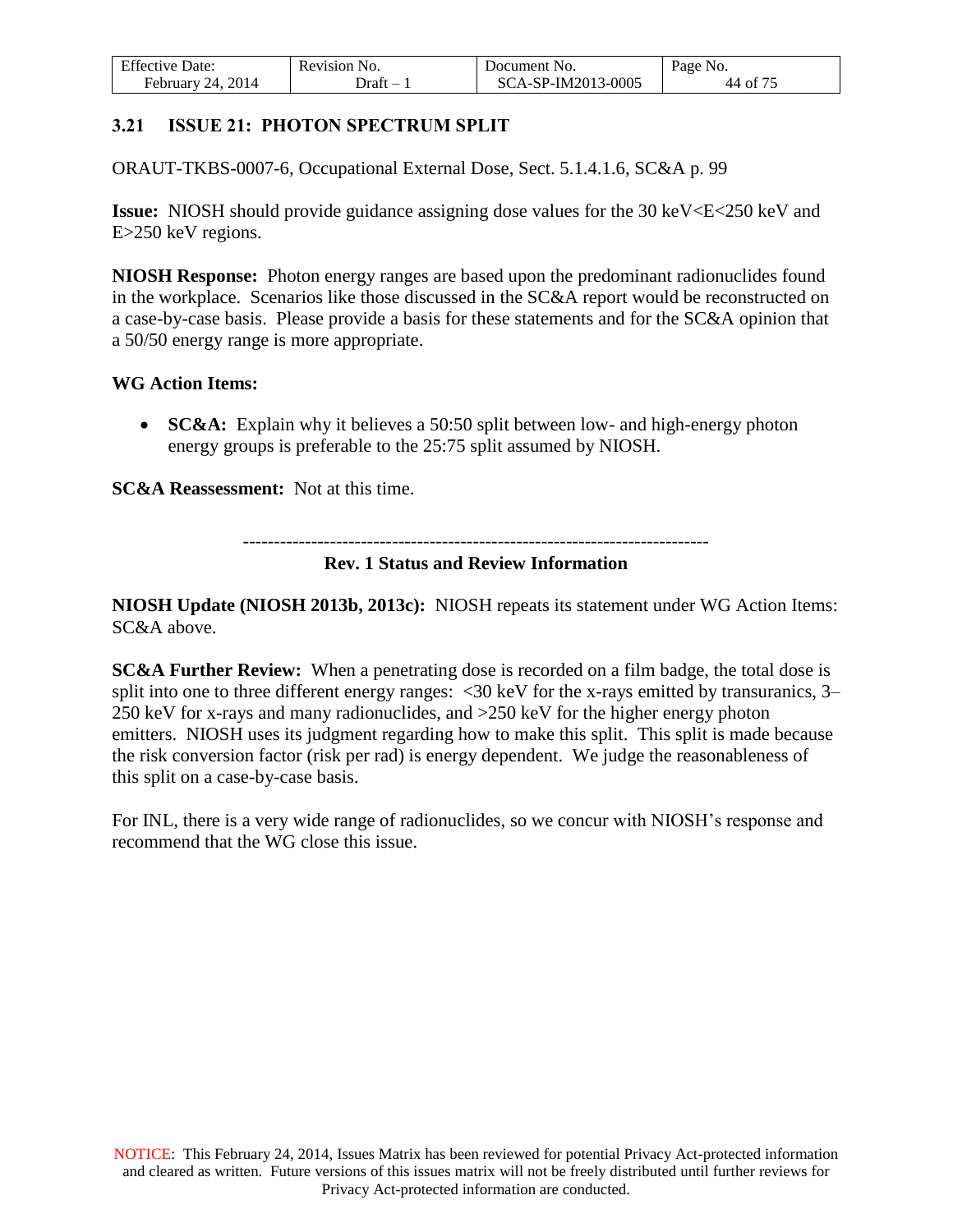| <b>Effective Date:</b>    | Revision No. | Document No.       | Page No.                  |
|---------------------------|--------------|--------------------|---------------------------|
| . 2014<br>February<br>24. | Jraft        | SCA-SP-IM2013-0005 | $\overline{\nu}$ of $7^5$ |

## **3.22 ISSUE 22: IMMERSION DOSE**

ORAUT-TKBS-0007-6, Occupational External Dose, Sect. 5.1.4.1.7, SC&A p. 100

**Issue:** The dose recorded on a dosimeter due to a semi-infinite cloud irradiation would be approximately half of the actual dose received. NIOSH should, therefore, consider a weighting factor of 2 for immersion dose.

**NIOSH Response:** NIOSH does not use personnel whole-body or extremity dosimeter data to estimate internal doses. The comment listed in this matrix does not appear to coincide with the discussion in the SC&A review report. This comment may be an error, because there is no mention of semi-infinite cloud exposures in the TBD.

**WG Action Items:** None. The WG accepted NIOSH's response and closed the issue at the June 21, 2011, WG meeting.

# **CLOSED**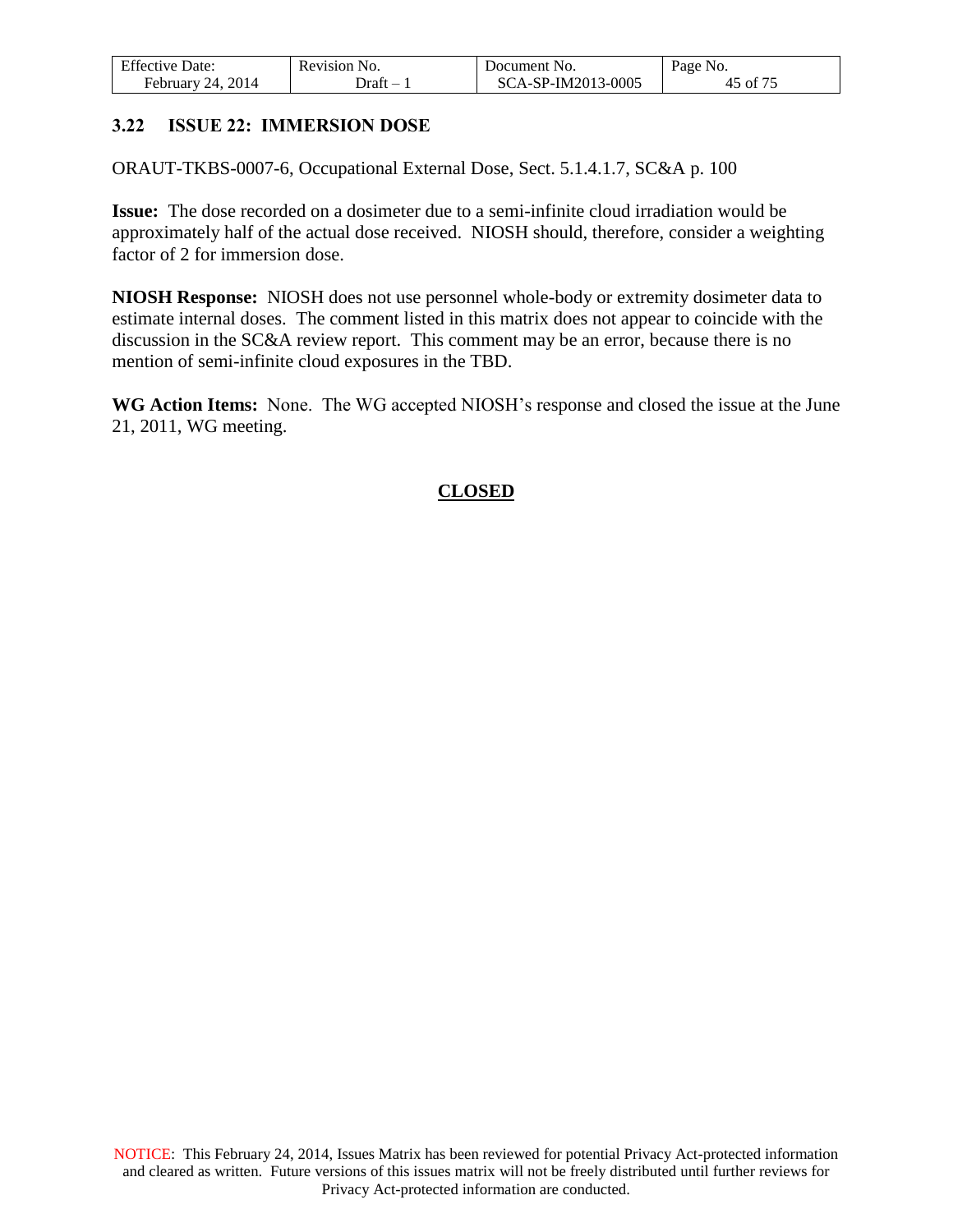| <b>Effective Date:</b> | Revision No. | Document No.       | Page No. |
|------------------------|--------------|--------------------|----------|
| 24, 2014<br>February   | - Draft      | SCA-SP-IM2013-0005 | 6 of 75  |

# **3.23 ISSUE 23: HIGH-RISK JOBS (BETA/GAMMA EXPOSURE)**

ORAUT-TKBS-0007-6, Occupational External Dose, Sect. 5.1.4.1.8, SC&A p. 100

**Issue:** Site experts interviewed by SC&A classified INL as an "acute dose" site, with a significant number of facilities, operations, experiments, and occurrences providing the possibility of personnel receiving dangerous levels of radiation. NIOSH did not evaluate comprehensively the facility and field data to identify and separate out the high-risk or high-dose jobs for worker external exposures. This information is essential for dose reconstructors to fill in the data gap when dose records in a claimant's file are not complete.

**NIOSH Response:** Please provide a basis for these statements regarding NIOSH evaluation of facility and field data. The referenced section of the SC&A report does not appear to relate to the comment provided. The report discusses beta dose and hot particles. NIOSH would only perform dose reconstruction for hot particles or unreported skin contamination that were documented. There is no reasonable way to estimate hot particle doses without monitoring data.

#### **WG Action Items:**

• **NIOSH/SC&A:** Merge with Issue 9 and see also Issues 5 and 34.

**SC&A Reassessment:** As the WG noted, this issue is similar to Issue 5 (internal exposure), Issue 9 (skin contamination), and Issue 34 (neutron exposure). The approach outlined in the response to Issue 5 could also be applied for high-risk gamma exposure jobs, i.e., wording could be provided in TKBS-0007-6 to instruct the dose reconstructor to modify the dose reconstruction and/or perform additional research if a claimant expresses a specific concern (either verbally or in writing) that he/she was inadequately monitored for gamma exposure, and the dose reconstructor is able to confirm that concern.

SC&A recommends that the WG keep this issue open for further discussion.

---------------------------------------------------------------------------

### **Rev. 1 Status and Review Information**

**NIOSH Update (NIOSH 2013b, 2013c):** NIOSH is working on a white paper to address this issue and comments that this issue should be merged with Issue 9, Skin and Facial Contamination. NIOSH also refers to Issue 34, High-Risk Jobs (Neutron Exposure).

**SC&A Further Review:** SC&A is waiting for NIOSH's Hot Particle Issue white paper before it will consider this issue further. Hence, SC&A recommends that this issue remain Open.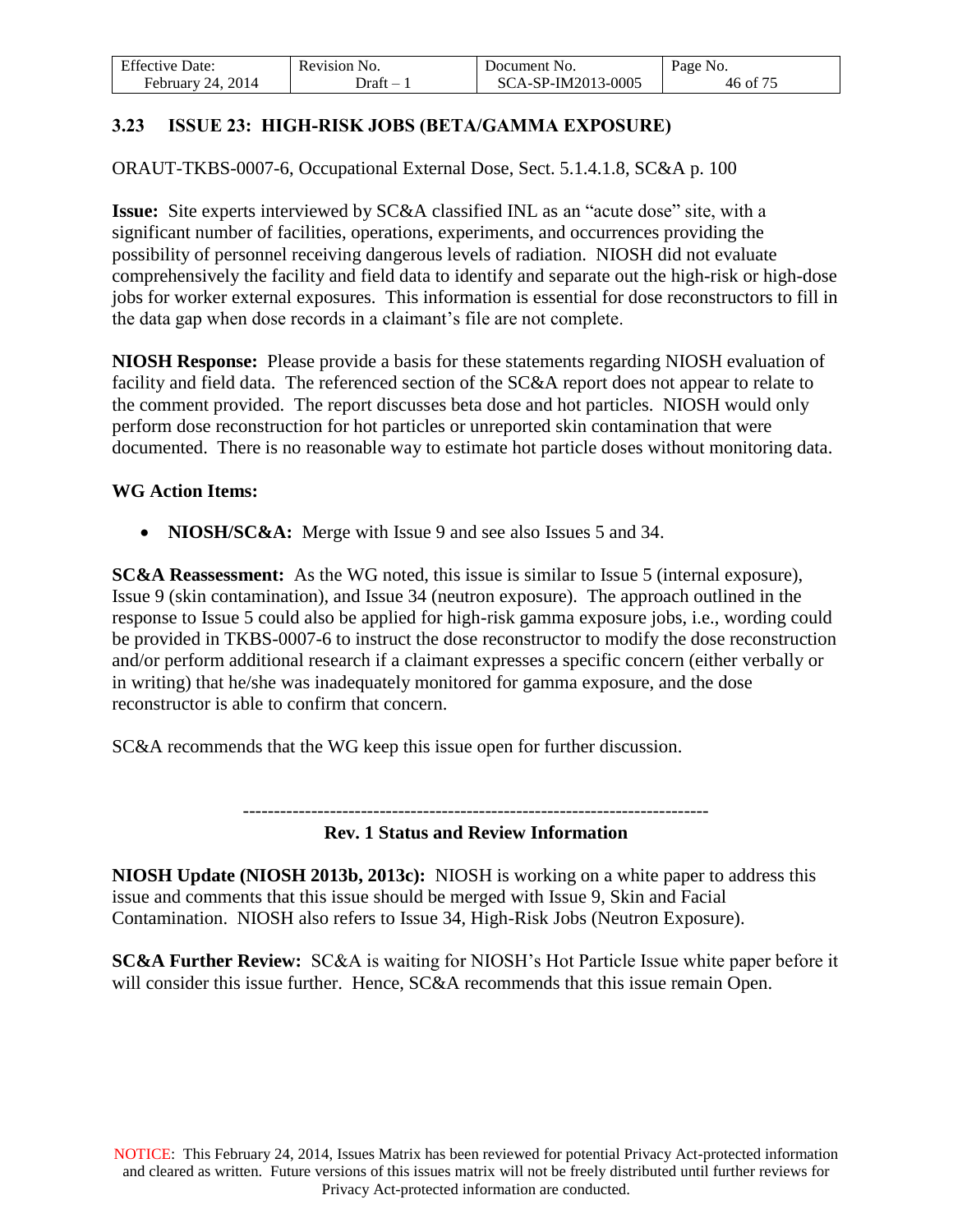| <b>Effective Date:</b> | Revision No. | Document No.       | Page No. |
|------------------------|--------------|--------------------|----------|
| February 24, 2014      | - Draft      | SCA-SP-IM2013-0005 | 47 of 75 |

## **3.24 ISSUE 24: EXTREMITY DOSE**

ORAUT-TKBS-0007-6, Occupational External Dose, Sect. 5.1.4.1.9, SC&A p. 100

**Issue:** NIOSH should evaluate the potential for missed extremity dose for workers working in facilities where highly contaminated equipment, piping, instruments, valves, and systems resulted in exposures in confined spaces to hands.

**NIOSH Response:** INL assigned extremity dosimetry when needed. For other workers, NIOSH will address this on a case-by-case basis—we routinely use multiplication factors to account for geometry differences for cancer on extremities when the EE was a "hands-on" worker.

#### **WG Action Items:**

• **NIOSH/SC&A:** Look at interviews appearing in SC&A's site profile review for relevant anecdotal discussions on extremity exposures. NIOSH will report how many INL/ANL-W claimants have extremity cancers.

**SC&A Reassessment:** Discussion of extremity dose is provided in Attachment C, pages 190 to 191. Specific exposures to the hands and face are discussed on pages 171 and 206.

*In the 1980s, the Specific Manufacturing Capability (SMC) facility was built in the TAN area. Operations at the SMC facility, which involved the machining of depleted uranium (DU), are considered classified. Chip fires occurred due to the pyrophoric nature of the uranium. An incident occurred when the elevated temperature resulting from a worker drilling a can containing DU reacted with the moisture inside the can to produce hydrogen gas. The hydrogen was ignited by the sparks, and flames shot up to the ceiling. This worker got burned all over his face and hands.* (SC&A 2006, p. 171)

*In the ICPP Calciner Facility, workers had to use friction saws to cut off valves that were contaminated with high levels of Cs-137, Sr-90/Y, and U-235. When they were drilling into the valves, sometimes filters were burned through, spilling contaminants, which would get all over their hands or faces. This often resulted in skin contamination. The airborne radioactivity level was also very high and may have been responsible for significant uptakes of radionuclides.*  (SC&A 2006, p. 206)

SC&A cannot make a recommendation to the WG regarding this observation until we have reviewed the NIOSH response to their portion of the action item.

#### --------------------------------------------------------------------------- **Rev. 1 Status and Review Information**

**NIOSH Update (NIOSH 2013b, 2013c):** NIOSH repeats the SC&A action item shown above, "Look at interviews appearing in SC&A's site profile review for relevant anecdotal discussions on extremity exposures," and also states that there are "no new data to report (NIOSH will report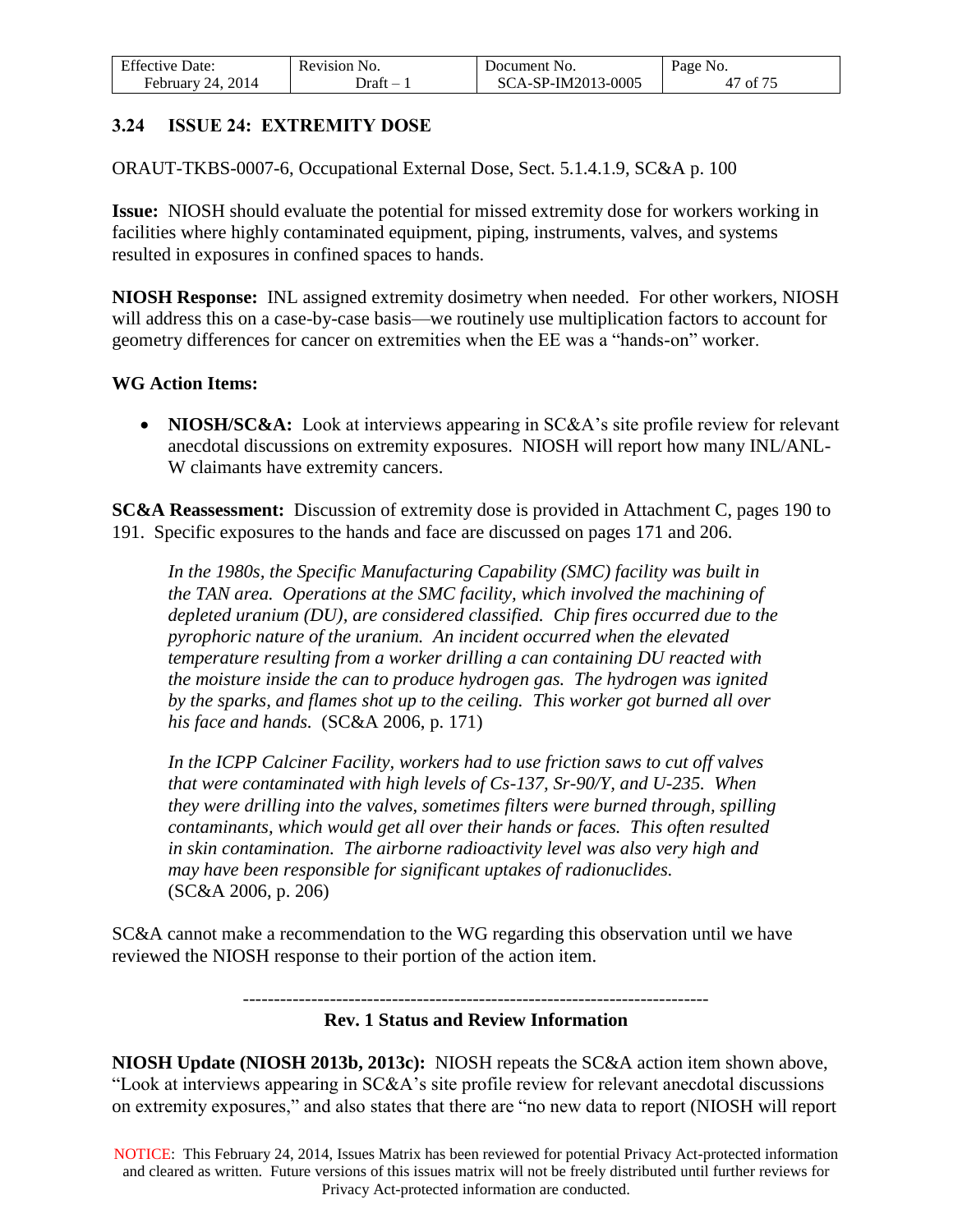| <b>Effective Date:</b>    | Revision No.                      | Document No.       | Page No.                                         |
|---------------------------|-----------------------------------|--------------------|--------------------------------------------------|
| . 2014<br>February<br>24. | ⊃raπt<br>$\overline{\phantom{0}}$ | SCA-SP-IM2013-0005 | $\cdot$ $\cdot$ $\sim$ $\sim$ $\sim$<br>48<br>0t |

how many INL/ANL-W claimants have extremity cancers. NIOSH response expected late  $2013$ ."

**SC&A Further Review:** SC&A is waiting for the NIOSH response before it will consider this issue further. Hence, SC&A recommends that this issue remain Open.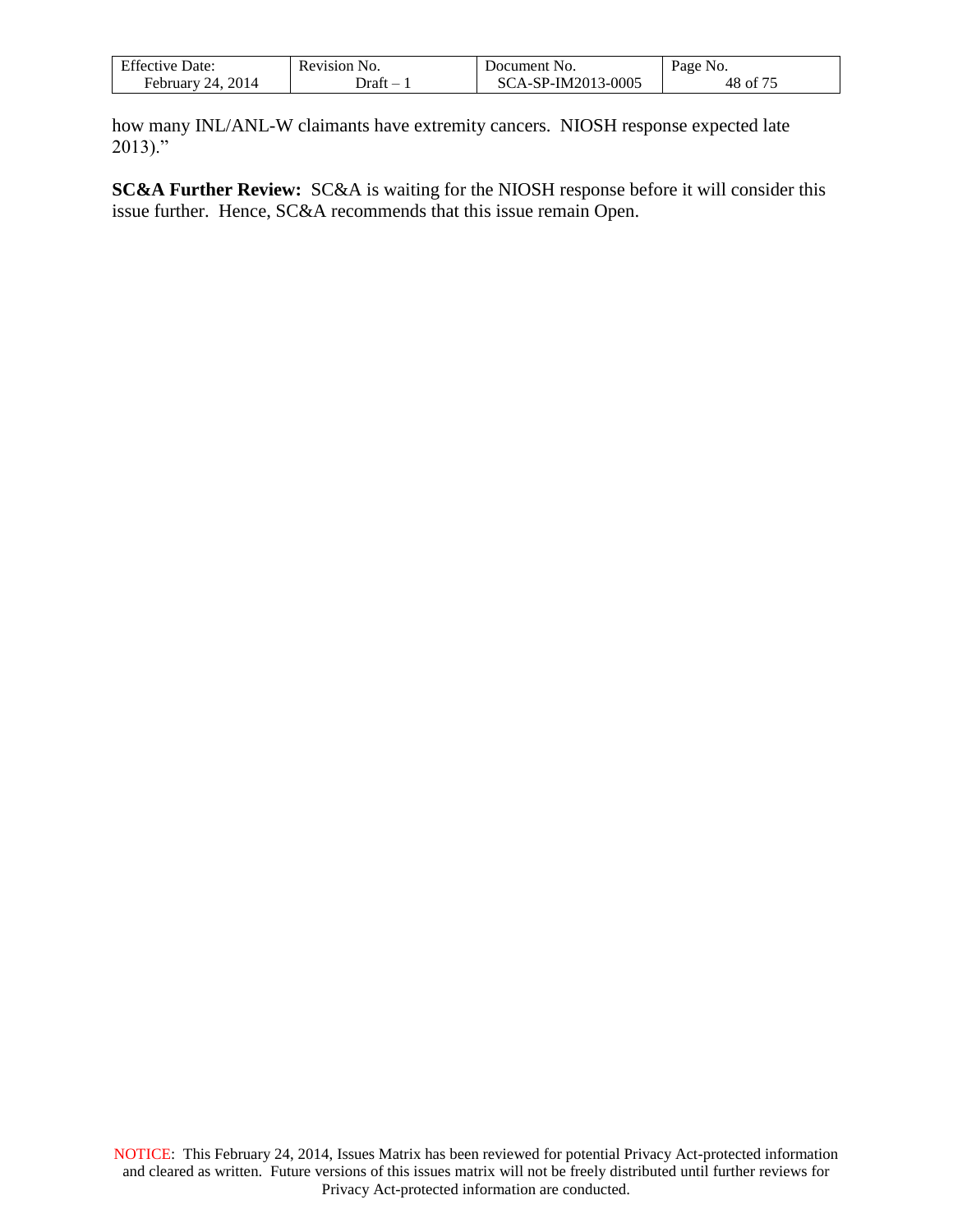| <b>Effective Date:</b>  | Revision No. | Document No.       | Page No. |
|-------------------------|--------------|--------------------|----------|
| 2014<br>February<br>24. | - Jraft      | SCA-SP-IM2013-0005 | 49 of 75 |

## **3.25 ISSUE 25: DISCREPANCIES BETWEEN PIC AND FILM READING**

ORAUT-TKBS-0007-6, Occupational External Dose, TBD Sect. 5.1.4.1.10, p. 100

**Issue:** NIOSH should compare PIC versus film badge data (i.e., shallow and deep), and ensure that all the dose has been captured by the film badge. It is important to note that some PICs were worn for only the length of the job, so the discrepancy between readings of the two-dosimeter systems cannot be explained by drifting.

**Expanded:** Many difficulties in comparing PIC readings and film badge results make agreement within a factor of two the best that can be expected.

**NIOSH Response:** The PIC is not a legal record and is a lower-preference for reconstructing dose. The PIC typically over-responded to site photon energies and was sensitive to shock. They are designed for use in the field to get a real-time exposure reading until the dosimeter could be read at a later time.

**WG Action Items:** None. The WG accepted NIOSH's response and closed the issue at the June 21, 2011, WG meeting.

# **CLOSED**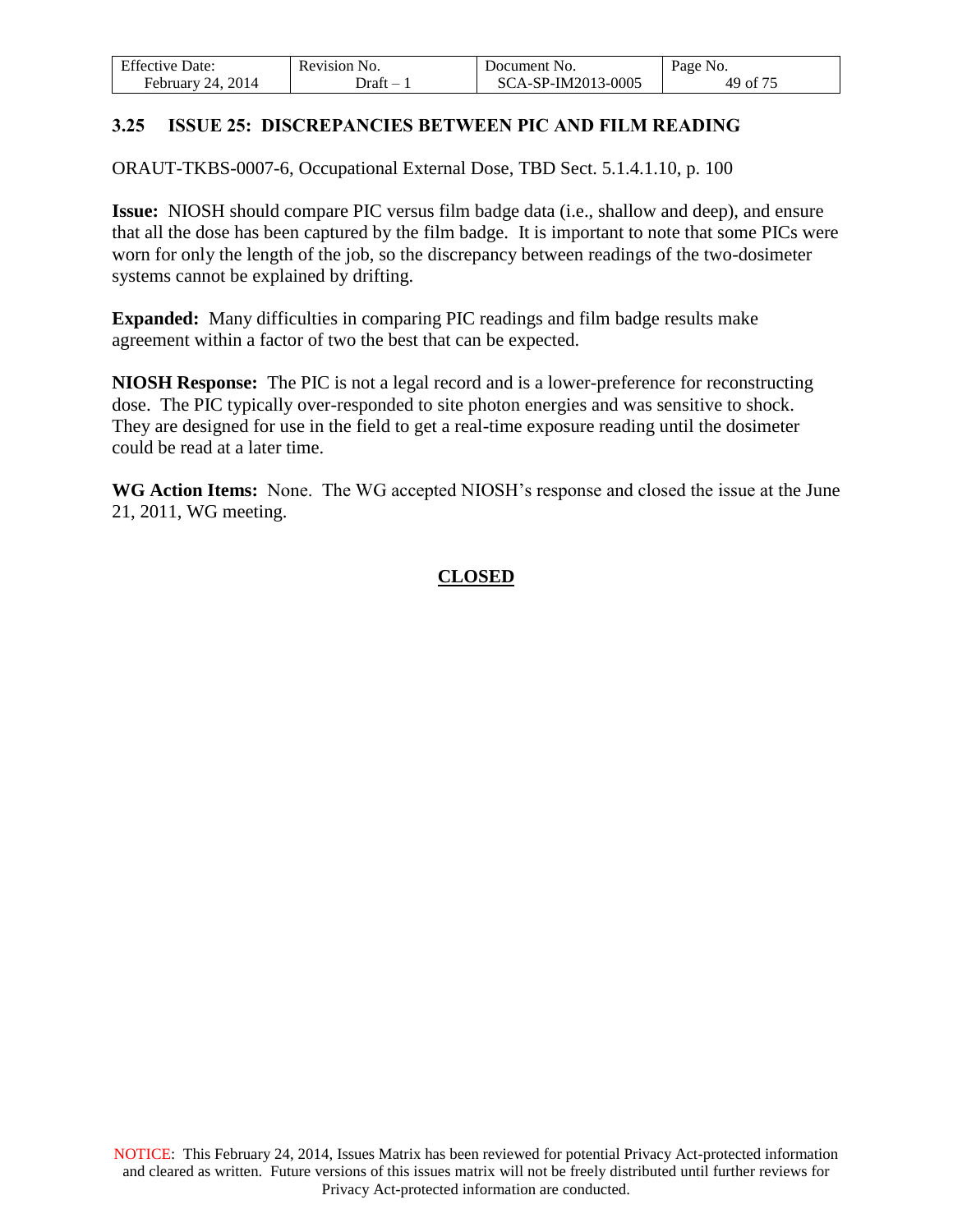| <b>Effective Date:</b>    | Revision No. | Document No.       | Page No. |
|---------------------------|--------------|--------------------|----------|
| . 2014<br>February<br>24. | ⊃raft        | SCA-SP-IM2013-0005 | 50 of 75 |

# **3.26 ISSUE 26: MINIMUM DETECTION LIMIT**

ORAUT-TKBS-0007-6, Occupational External Dose, Sect. 5.1.4.1.11, SC&A p. 101

**Issue:** NIOSH should re-evaluate the approach in determining the MDL of the dosimetry system by taking into account the system uncertainties.

**Issue Expanded:** The selection of 10 mrem as the MDL [minimum detection limit] for highenergy gamma is questionable. Even for modern densitometers and film, it is a challenge to achieve this level, as a single density "click" can correspond to greater than 10 mrem for highenergy gamma radiation; this is not a problem, however, for intermediate and low-energy x-rays. Rather, one click of the densitometry system may correspond to 15 or 20 mrem for 660 keV or 1.2 MeV gammas, for example. If the claim is made that 10 mrem is a valid choice for the MDL, then supporting materials should be provided, such as film dose-to-density curves and densitometer calibration data. Other sites [e.g., Savannah River Site (SRS)] have adopted 40 mrem as the high-energy gamma MDL for early film.

**NIOSH Response:** This observation is similar to finding 3 listed below (Issue 27). The response to the finding also satisfies this observation.

### **WG Action Items:**

 **SC&A:** Review applicable portions of the current version of the External Exposure TBD and reassess the issue.

**SC&A Reassessment:** SC&A believes that NIOSH has adequately addressed this issue and recommends that the WG close it.

---------------------------------------------------------------------------

**Rev. 1 Status and Review Information** 

**NIOSH Update (NIOSH 2013b, 2013c):** NIOSH agrees with SC&A's recommendation to the WG to close this issue.

**SC&A Further Review:** None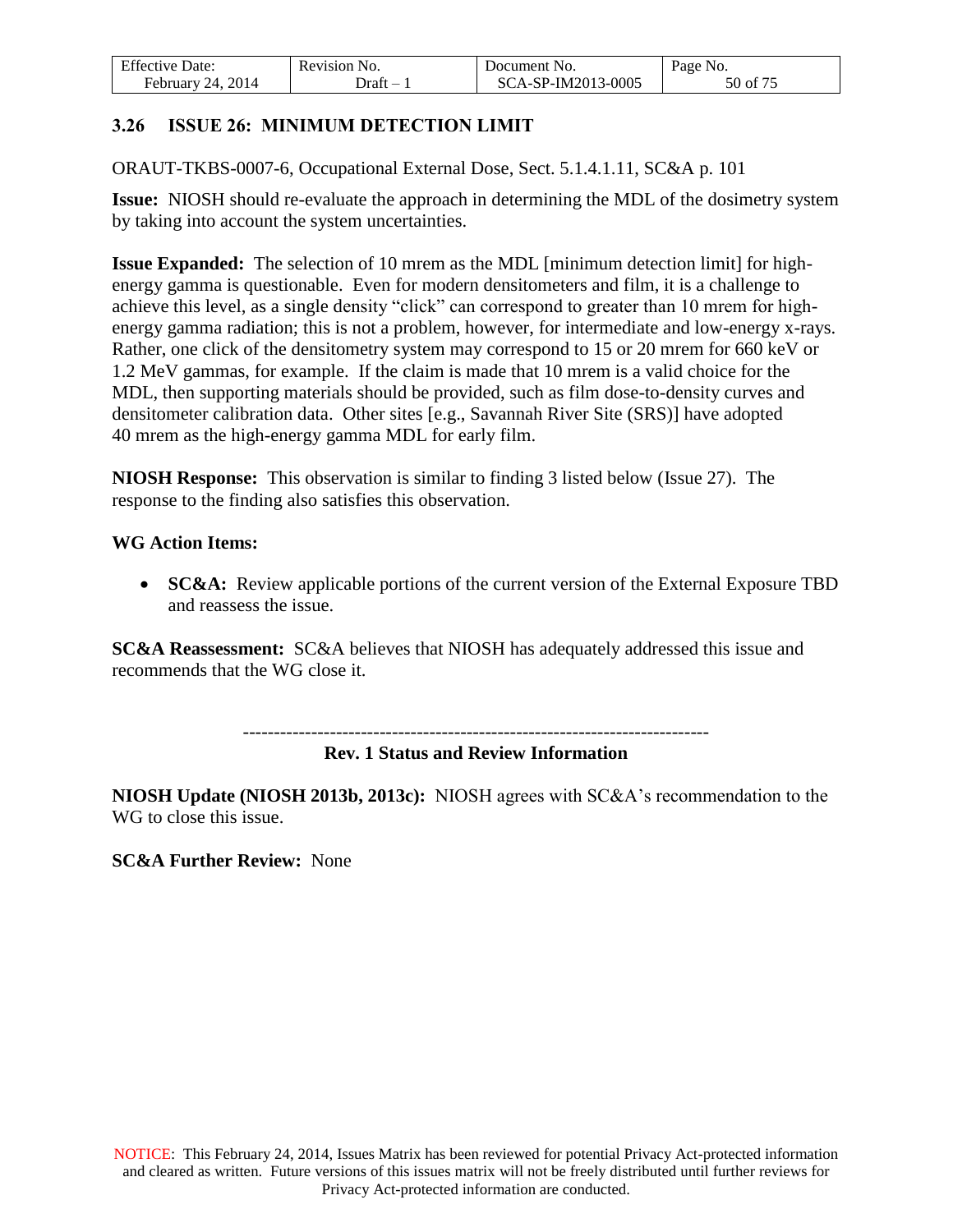| <b>Effective Date:</b>  | Revision No. | Document No.       | Page No. |
|-------------------------|--------------|--------------------|----------|
| 2014<br>February<br>24. | - Draft      | SCA-SP-IM2013-0005 | of 75    |

# **3.27 ISSUE 27: MINIMUM REPORTING LEVEL (BETA/GAMMA)**

ORAUT-TKBS-0007-6, Occupational External Dose, Sect. 5.1.4.1.12, SC&A p. 103

**Issue:** NIOSH does not provide adequate information supporting the use of chosen detection threshold levels to represent the minimum dose reporting level (MRL) values for gamma film badges and TLDs. The use of MRL/2 as the missed external dose for dose reconstruction per OCAS-IG-001 (OCAS 2002) is not claimant favorable for claims where the probability of causation value is close to 50%. In addition, NIOSH should re-evaluate the MRL values used and provide more supportable default values.

**NIOSH Response:** The MRLs used in the INL TBD are based on peer-reviewed and published, scientific documents as referenced in Table 6-15 (see footnote b in Rev. 2 of the TBD).

Comments on OCAS-IG-001 are usually more programmatic in nature and not part of a specific site. In this case, the reviewer's comment is not accurate. MRL/2 is assigned a lognormal distribution as required in OCAS-IG-001 and discussion of uncertainty may be found therein. Additionally, when the PoC is between 45 and 52%, the IREP sample size increases from 2,000 to 10,000, the random seed (which is normally 99) is selected by chance, and IREP is run 30 times at the 99<sup>th</sup> percentile versus the  $50<sup>th</sup>$  percentile. These methods provide a more claimantfavorable dose reconstruction and ensure that the PoC is not underestimated.

#### **WG Action Items:**

• **SC&A:** Review applicable portions of the current version of the External Exposure TBD and reassess the issue.

**SC&A Reassessment:** In order to confirm the MRLs, SC&A requests that NIOSH identify which MRLs were obtained from which documents, and since some of these documents are large (over 250 pages), please identify the page(s) from which they were taken. If instead of being taken directly from the reference documents, the MRLs were derived from information provided in the documents, please indicate the source (and page) of the information and the methodology used to calculate the MRLs. SC&A has also reviewed the above NIOSH response as regarding OCAS-IG-001, and we concur.

SC&A recommends to the WG that this observation remain open until we are able to confirm the MRLs.

---------------------------------------------------------------------------

### **Rev. 1 Status and Review Information**

**NIOSH Update (NIOSH 2013b, 2013c):** NIOSH repeats the SC&A action item shown above: "Review applicable portions of the current version of the External Exposure TBD and reassess the issue."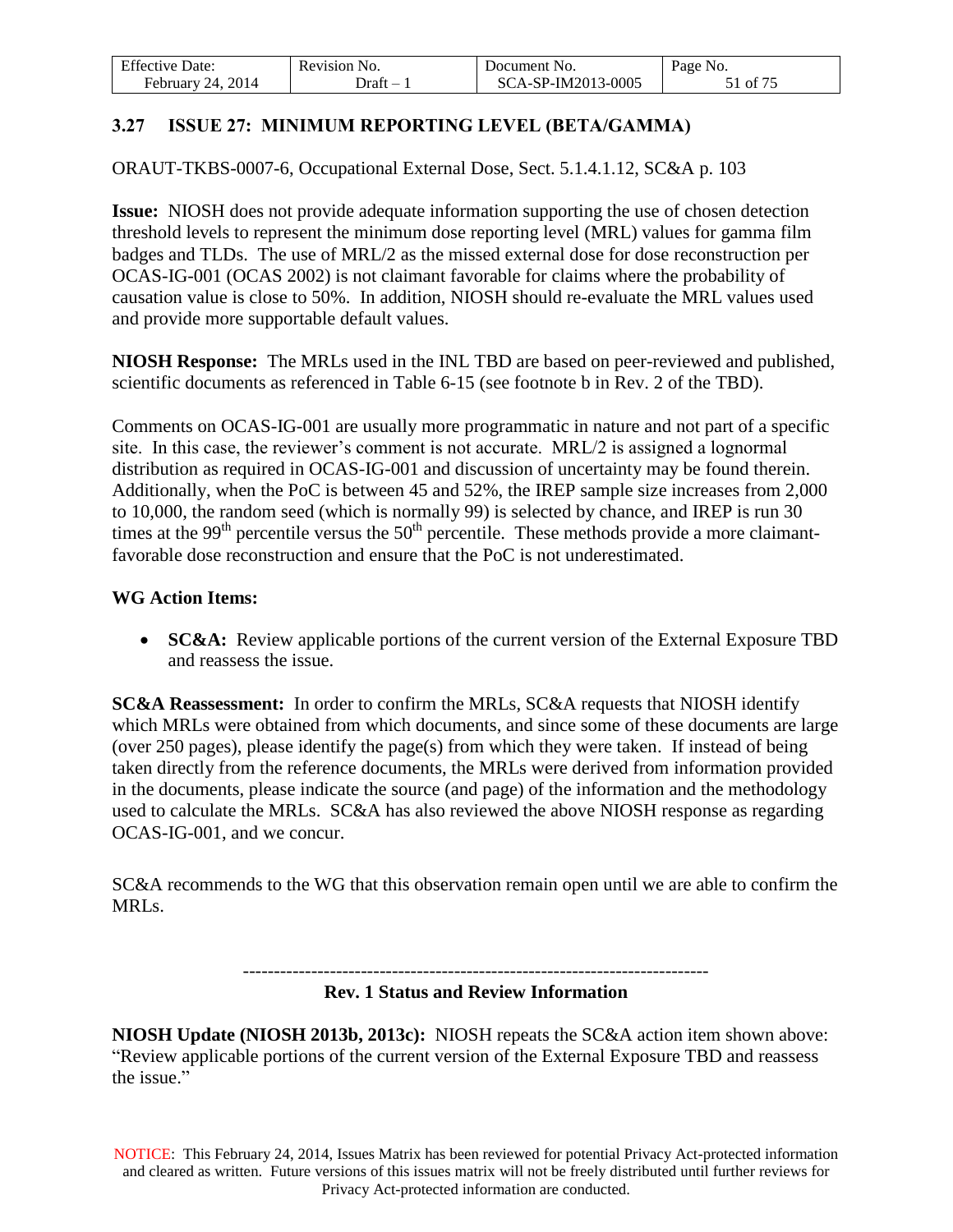| <b>Effective Date:</b>  | Revision No. | Document No.       | Page No.            |
|-------------------------|--------------|--------------------|---------------------|
| 2014<br>Februarv<br>24. | )raft –      | SCA-SP-IM2013-0005 | $\sqrt{2}$ of $7^5$ |

**SC&A Further Review:** SC&A reviewed Rev. 3 of the site profile to check on how MDLs are addressed. Section 6.3 provides useful background information and examples of the early personnel dosimetry program, indicating an MDL of 30 mR as the MDL for penetrating photon dose for the 1958 time frame for DuPont 552 film (page 12). This is not an unreasonable MDL for that time period, based on our experience with MDLs for other sites. However, Section 6.3.2.1 (page 18) indicates an MDL of 10 mR per change-out for DuPont 558 film for the 1958 time frame. This is an unusually low MDL for that time frame. Section 6.3 provides considerable discussion of the film badges used at the time and their calibration methods, along with recommended correction factors.

Section 6.3.2.3 describes the LiF badges used beginning in late 1966 and goes on to describe the evolution of the different types of TLDs used at the facility over time, providing LODs 15 mrem beta and gamma from January to July 1986 (Gesell 1986), 10 mrem gamma and 30 mrem beta from July 1986 to September 1989, and 15 mrem for gamma and 30 mrem for beta until 1993 (Perry et al. 1993), when it returned to 10 mrem gamma.

Section 6.3.2.7 describes the NTA film used for neutron dosimetry in the 1950s with an LOD of 14 mrem (on page 21) for neutron energies above 500 to 800 keV, and 20 mrem on page 22, followed by discussions of albedo dosimetry and associated correction factors.

Section 6.3.4.2 presents a detailed discussion of non-penetrating radiation at the facility (>15 keV electrons and <30 keV photons and x-rays), along with correction factors for energy ranges not detected by the dosimeters. This is followed by extensive discussion of neutron sources and energy distribution at many of the different INL facilities, including adjustment factors and weighting factors for different energy groups  $(W_R)$ .

Table 6-15 provides recommended LODs of 30 or 10 mrem for photons (depending on time period and location), 30 mrem for electrons in general, but 15 mrem for LiF TLDs. Table 6-16 presents neutron LODs ranging from 14 to 20, depending on time period. These values seem quite low compared to the LODs adopted in other site profiles. See the following table.

| <b>Facility</b>    | <b>Dosimeter Type and Dates</b> | <b>LODs</b>     | <b>Source</b>     |
|--------------------|---------------------------------|-----------------|-------------------|
| Hanford            | Film dosimeters 1950s-1971      | $30-40$ mrem    | ORAUT-TKBS-0006-6 |
|                    | TLDs 1970s-present              | $10-20$ mrem    |                   |
| Savannah River     | Film 1952-1970                  | 40 mrem         | ORAUT-TKBS-0003   |
|                    | TLD 1970s-present               | $5-15$ mrem     |                   |
| <b>Rocky Flats</b> | 1951-1968 40mR                  | 40 mR           | ORAUT-TKBS-0011-6 |
|                    | 1968–1982 20mR                  | $20 \text{ mR}$ |                   |
|                    | 1980s-present                   | $5-20$ mrem     |                   |
| Fernald            | 1950s-1980s                     | $30-40$ mrem    | ORAUT-TKBS-0017-6 |
|                    | 1995–present                    | 20 mrem         |                   |
| <b>ORNL</b>        | 1944–1974                       | 30 mrem         | ORAUT-TKBS-0012-6 |
|                    | 1975–present                    | 10 mrem         |                   |
| <b>LANL</b>        | Film 1945-1979                  | 40 mrem         | ORAUT-TKBS-0010-6 |
|                    | TLD 1980-present                | 10 mrem         |                   |
| <b>LLNL</b>        | Film 1952-1968                  | 30 mrem         | ORAUT-TKBS-0035-6 |
|                    | TLD 1969-present                | $10-20$ mrem    |                   |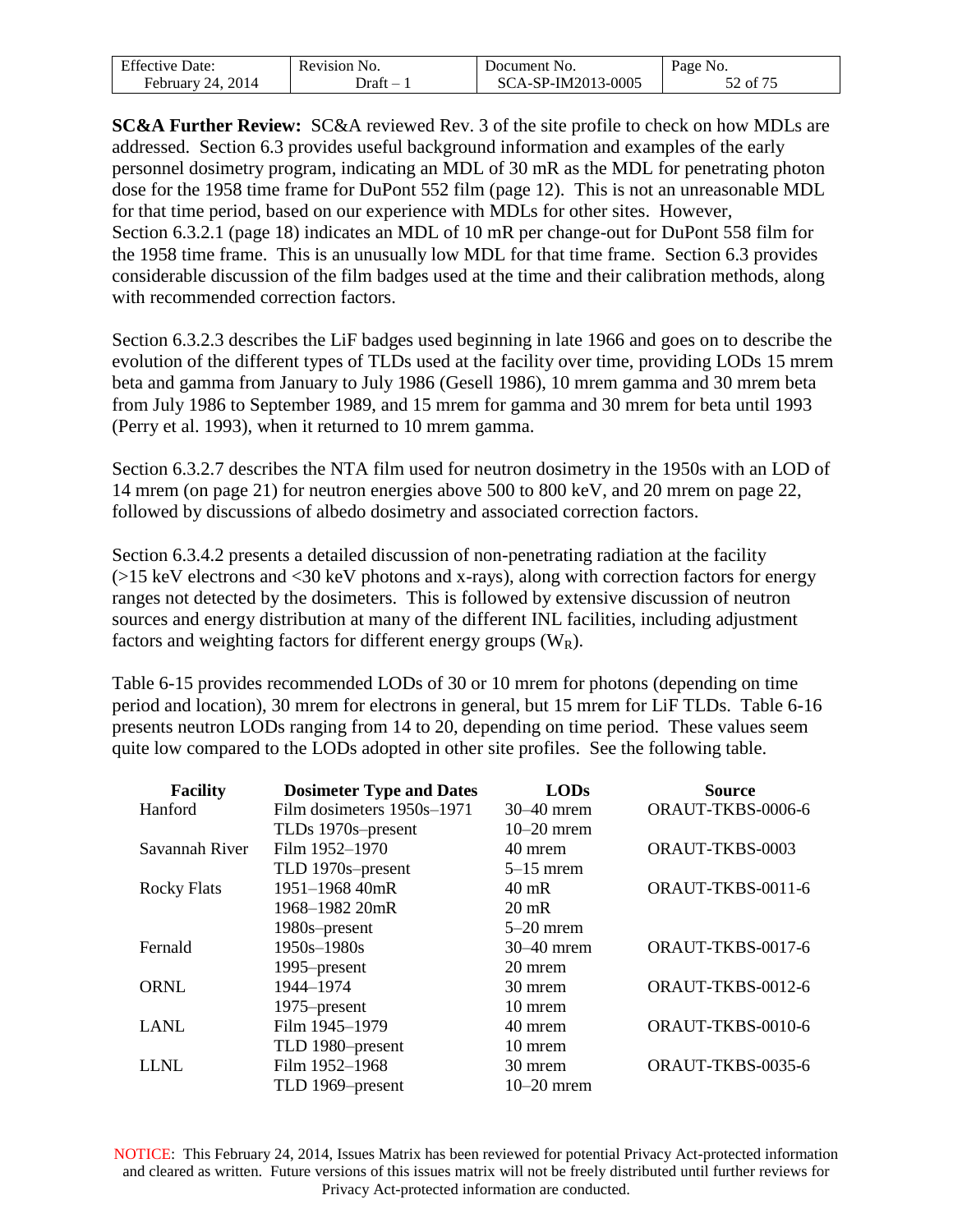| <b>Effective Date:</b>  | Revision No. | Document No.              | Page No.                           |
|-------------------------|--------------|---------------------------|------------------------------------|
| 2014<br>24.<br>February | .<br>Draft   | CA-SP-IM2013-0005<br>-80. | $\sim$ $\sim$ $\sim$ $\sim$<br>ot' |

We believe that some explanation is needed regarding why INL LODs are considerably lower for photon external radiation compared to those reported in other site profiles. Hence, SC&A recommends that this issue remain open.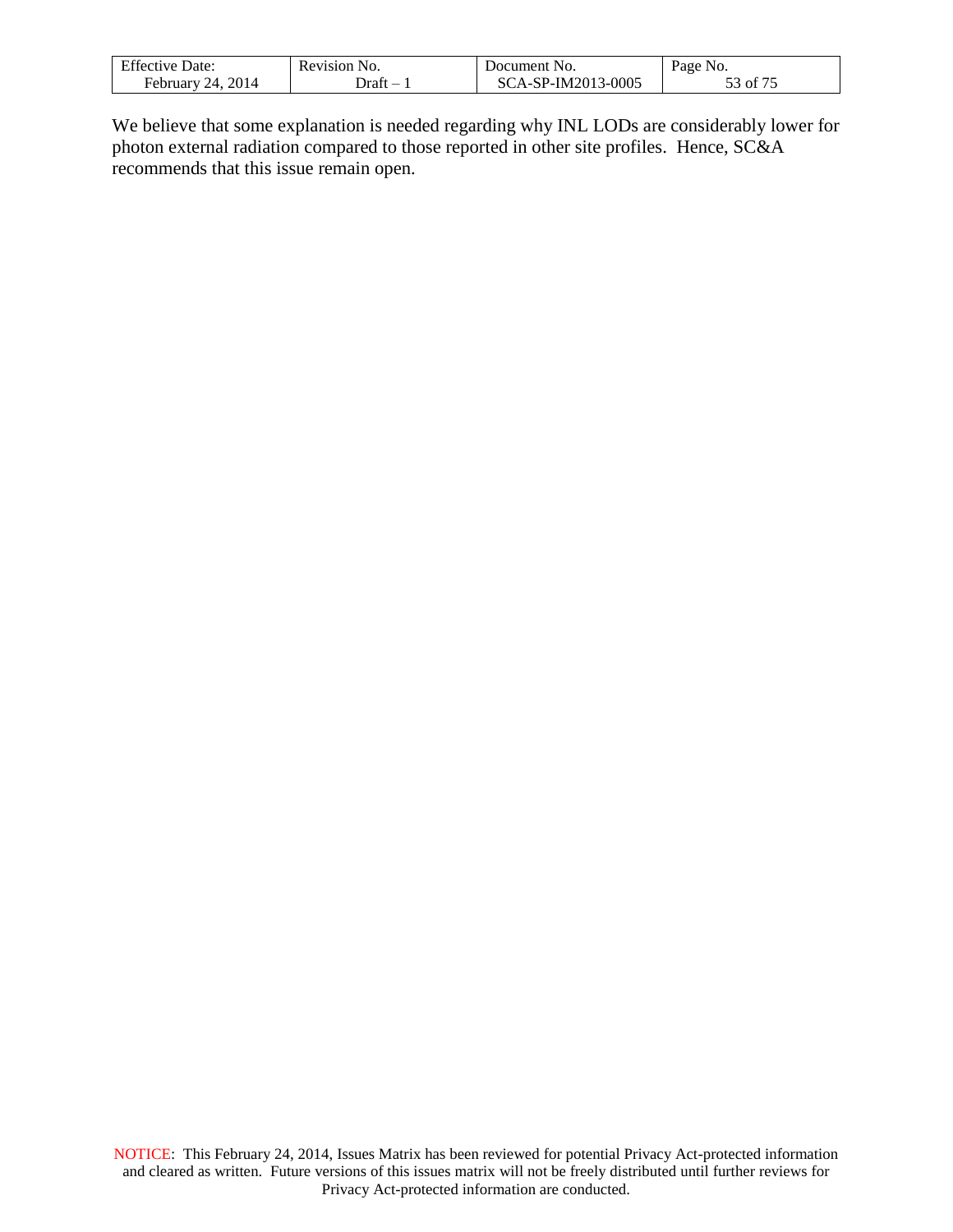| <b>Effective Date:</b>         | No.<br><b>Revision</b> | Document No.       | Page No.            |
|--------------------------------|------------------------|--------------------|---------------------|
| 2014<br><b>February</b><br>24. | - Draft                | SCA-SP-IM2013-0005 | $54$ of $7^{\circ}$ |

# **3.28 ISSUE 28: MINIMUM REPORTING LEVEL (NEUTRON)**

ORAUT-TKBS-0007-6, Occupational External Dose, Sect. 5.1.4.2.1, SC&A p. 108

**Issue:** NIOSH's approach for determining the MRL values for NTA emulsion film is not thorough or supported. For example, NIOSH uses 10 neutron readings in 1 data sheet from March 1958 to determine the MRL values for the period between 1951 and 1957, and 6 neutron readings to represent all neutron measurements between 1959 and 1976. Furthermore, the use of MRL/2 as the missed external dose for dose reconstruction per OCAS-IG-001 is not claimant favorable for claims where the probability of causation value is close to 50%. In addition, NIOSH's MRL values of 14 mrem and 20 mrem appear low and are inconsistent with generic values given for NTA dosimeters, as well as values cited by other DOE facilities with similar neutron source terms and detectors. NIOSH should re-evaluate the MRL values used and provide more supportable default values.

**NIOSH Response:** Comments on OCAS-IG-001 are usually more programmatic in nature and not part of a specific site. In this case, the reviewer's comment is not accurate. MRL/2 is assigned a lognormal distribution as required in OCAS-IG-001 and discussion of uncertainty may be found therein. The MRLs used in the INL TBD are based on peer-reviewed and published, scientific documents as referenced on page 22. The MRL of 14 is cited on page 6 of Cipperly 1958. Additionally, when the PoC is between 45 and 52%, the IREP sample size increases from 2,000 to 10,000, the random seed (which is normally 99) is selected by chance, and IREP is run 30 times at the 99<sup>th</sup> percentile versus the  $50<sup>th</sup>$  percentile. These methods provide a more claimant-favorable dose reconstruction and ensures that the PoC is not underestimated.

#### **WG Action Items:**

- **NIOSH:** Revisit its response about detection limits.
- **SC&A:** Review applicable portions of the current version of the External Exposure TBD and reassess the issue.

**SC&A Reassessment:** SC&A has also reviewed the above NIOSH response regarding OCAS-IG-001, and we concur. The SC&A review of Revision 3 found that attribution [41] needs to be changed to indicate that 14 mrem is from Cipperly. Finally, the NIOSH response above provided no rationale for the 28 or 15 mrem missed neutron dose given in Table 6-16.

SC&A cannot make a recommendation to the WG regarding this issue until we have reviewed the NIOSH response to their portion of the action item.

Note: (Oct. 2013 update) NIOSH is working on a white paper to address NTA film dosimeter issues: *Investigation of the NTA Film Dosimeter Limits of Detection Being Used for INL Dose Reconstructions.*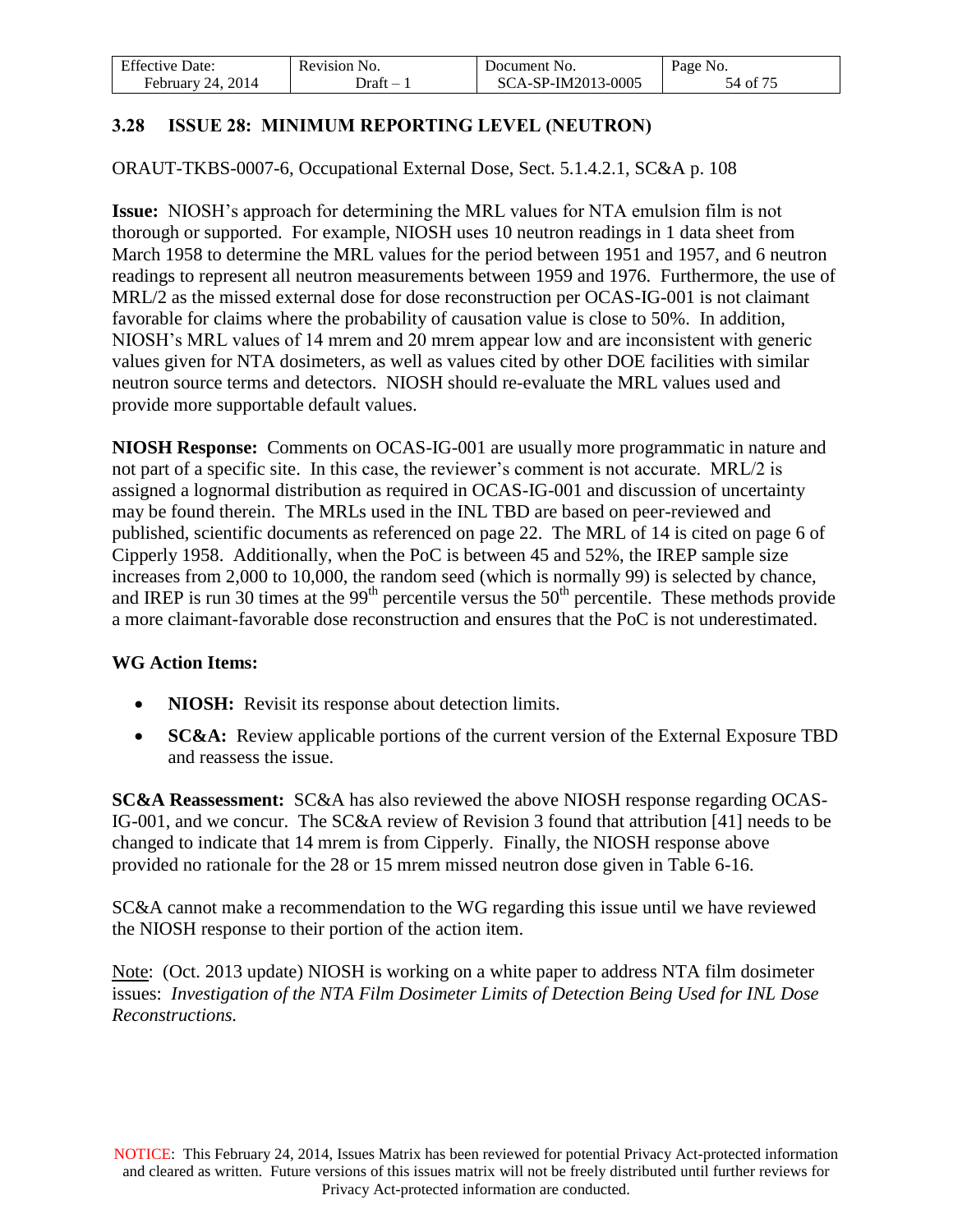| <b>Effective Date:</b> | Revision No. | Document No.       | Page No.          |
|------------------------|--------------|--------------------|-------------------|
| February 24, 2014      | - Draft      | SCA-SP-IM2013-0005 | 55 of $7^{\circ}$ |

#### --------------------------------------------------------------------------- **Rev. 1 Status and Review Information**

**NIOSH Update (NIOSH 2013b, 2013c):** NIOSH notes that it is still working on a white paper to address this issue.

**SC&A Further Review:** SC&A is waiting for the NIOSH white paper. Hence, SC&A recommends that this issue remain Open.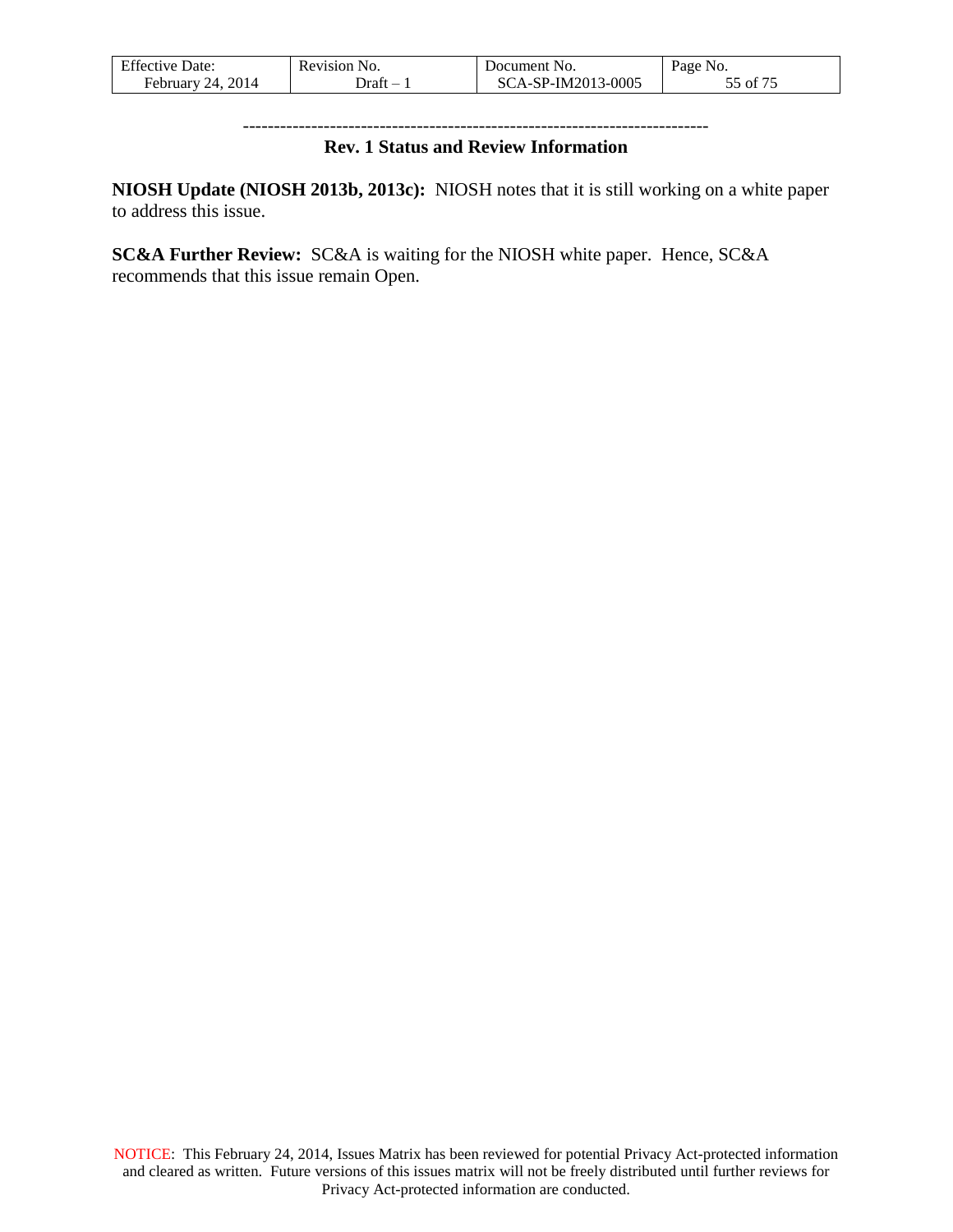| <b>Effective Date:</b> | Revision No. | Document No.       | Page No. |
|------------------------|--------------|--------------------|----------|
| 2014<br>February<br>24 | - Draft      | SCA-SP-IM2013-0005 | 56 of 75 |

## **3.29 ISSUE 29: FAILURE TO PROPERLY ADDRESS NEUTRON EXPOSURES**

ORAUT-TKBS-0007-6, Occupational External Dose, Sect. 5.1.4.2.2, SC&A p. 109

**Issue:** INL had a total of 52 reactors, most of which were experimental/prototype in design, which typically operated with high-power densities and with minimum shielding and neutron moderation. It is unjustified to presume that there are no missed neutron doses. In addition, there are deficiencies associated with neutron calibrations. Due to the use of the PoBe source for neutron calibration, dosimeters would significantly under-measure neutron doses from sources with lower-energy spectra. NIOSH should re-evaluate the entire approach in the TBD to account for potential missed neutron doses.

**Issue Expanded:** The method presented in the TBD of determining who needs to be assigned a missed neutron dose is circular: Section 6.5.4 states, "If no neutron dose was assigned to the worker or coworkers for several months, the dose reconstructor should assume that the person was not exposed to neutrons." Clearly this does not allow for individual workers having temporary or varying assignments. Also, if the program failed to correctly identify that they should have been monitored, the record will show no assigned neutron dose.

In addition, the TBD makes the assumption that high Z materials, such as iron and lead, were never used (e.g., for shield penetrations) in place of hydrogenous materials, such as water and concrete. However, no attempt is made to validate or qualify this assumption.

ORAUT-OTIB-0051, *Effect of Threshold Energy and Angular Response of NTA Film on Missed Neutron Dose at the Oak Ridge Y-12 Facility* (ORAUT 2006), was issued after the 2004 site profile and has a bearing on neutron dosimetry issues; hence, it should be considered in this TBD.

**NIOSH Response:** The inappropriate instructions to discount an INL worker's missed neutron doses has been eliminated from the Missed Neutron Dose Section of the external dosimetry TBD. Because it was impossible to determine who a worker's coworkers were from the redacted dosimetry records, the guidance in Revision 02 of that TBD was not being used to eliminate missed neutron doses. However, it should be noted that ORAUT-OTIB-0023 (ORAUT 2008b) is still considered an appropriate basis for eliminating unreasonably high missed neutron doses for some INL claims. In addition, neutron dosimeters at the INL were only assigned and read when there was a potential for exposure. Given that most of the reported neutron dosimeter results were reported as zero, the INL's process to determine who had the potential to receive neutron exposures appears to have been appropriate and adequate.

The guidance provided in Revision 03 of the external TBD now requires missed neutron doses to be assessed for every worker using the reported neutron dosimeter results, unless the missed neutron doses are unreasonably high per the guidance in ORAUT-OTIB-0023 (ORAUT 2008b).

NIOSH is not clear what SC&A's issue is regarding the potential under-measurement of neutron doses to lower-energy neutrons, since Revision 00 through Revision 03 of the INL's external dosimetry TBD have included facility-specific adjustments to the reported neutron doses to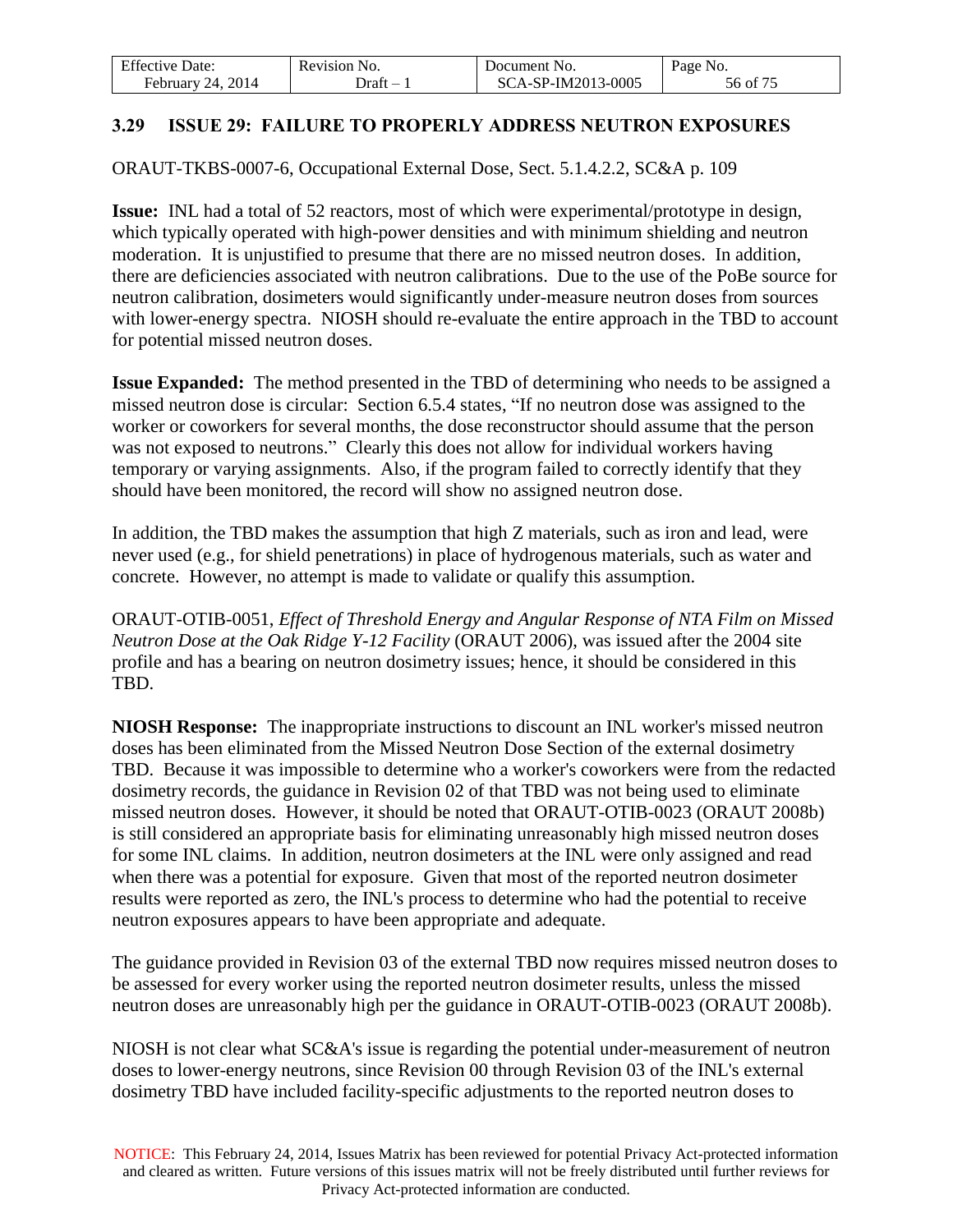| <b>Effective Date:</b>  | Revision No. | Document No.             | Page No.            |
|-------------------------|--------------|--------------------------|---------------------|
| 2014<br>24.<br>February | - Draft      | CA-SP-IM2013-0005<br>SC. | $\mathcal{C}$<br>Οİ |

account for the dosimeters' poor energy response to lower-energy neutrons. The NTA film corrections for energy response in the INL TBD are comparable to the energy response corrections in ORAUT-OTIB-0051 (ORAUT 2006), which range from 1.0 to 2.2. Because the need to apply a correction to NTA film results to account for angular response is being discussed as an overarching issue, no angular response corrections were added in the latest revision of this TBD. Also, the assumption of AP geometry would negate the need to adjust for angular response.

### **WG Actions:**

 **SC&A:** Review applicable portions of the current version of the External Exposure TBD and reassess the issue.

**SC&A Reassessment:** SC&A has reviewed and agrees with the NIOSH response provided above. Also, SC&A has reviewed Revision 3 and agrees that the TKBS-0007-6 (Table 6-5) neutron correction factors are comparable to the OTIB-0051 (Table 8-1) factors. Finally, SC&A has reviewed OTIB-0023 under the direction of the Procedures Review Subcommittee, and identified eight findings. All eight of the OTIB-0023 findings have been discussed among the Procedures Review Subcommittee, NIOSH, and SC&A; agreement was reached, and all are closed.

SC&A considers this issue to be resolved, and recommends that the WG close it.

--------------------------------------------------------------------------- **Rev. 1 Status and Review Information**

**NIOSH Update (NIOSH 2013b, 2013c):** NIOSH agrees with SC&A's recommendation to the WG to close this issue.

**SC&A Further Review:** None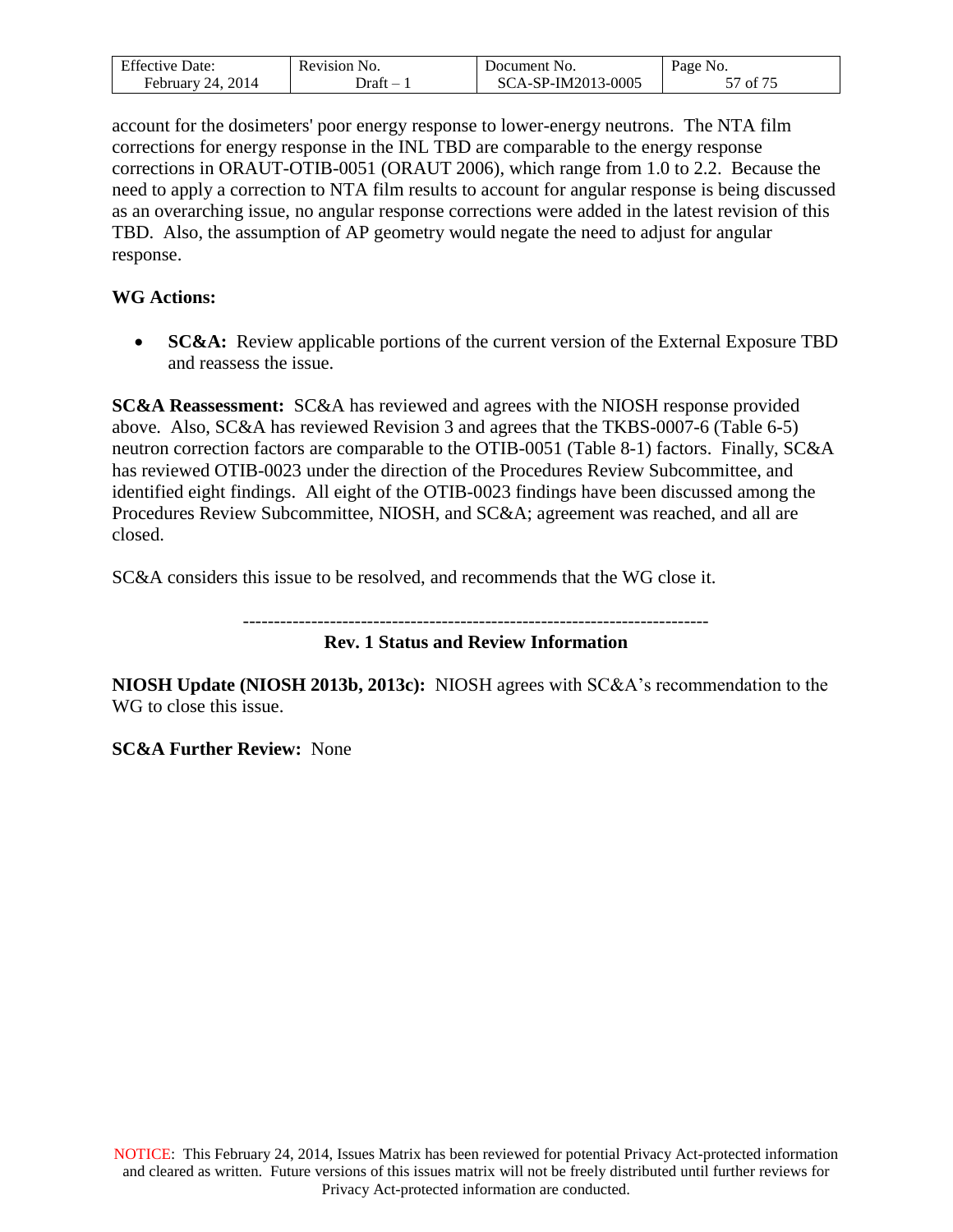| <b>Effective Date:</b>  | Revision No. | Document No.       | Page No. |
|-------------------------|--------------|--------------------|----------|
| 2014<br>February<br>24. | - Draft      | SCA-SP-IM2013-0005 | 58 of 75 |

## **3.30 ISSUE 30: NEUTRON CALIBRATION DEFICIENCIES**

ORAUT-TKBS-0007-6, Occupational External Dose, Sect. 5.1.4.2.3, SC&A p. 110

**Issue:** Due to the use of the PoBe source for neutron calibration, dosimeters would significantly under-measure neutron doses from sources with lower energy spectra. NIOSH should reevaluate the approach in the TBD to account for potential missed neutron doses.

**NIOSH Response**: Section 6.3.3.2 indicates that the recorded dose is 11% high based on this calibration.

### **WG Action Items:**

**SC&A:** Review applicable portions of the current version of the External Exposure TBD and reassess the issue.

**SC&A Reassessment:** As SC&A understands Section 6.3.3.2, the 11% refers to the difference between the AmBe dose conversion factor used by INL  $(4.17 \times 10^{-8}$  rem-cm<sup>2</sup>/n) and the AmBe dose conversion factor recommended by the IAEA  $(3.8 \times 10^{-8}$  rem-cm<sup>2</sup>/n). Both dose conversion factors are specific to the AmBe energy spectrum. However, the issue is concerned with whether neutron sources with energy spectra lower than the AmBe spectra are significantly underrecorded or missed entirely.

Since the NIOSH response does not appear to address the issue, SC&A recommends that the WG keep this issue open for further discussion.

---------------------------------------------------------------------------

**Rev. 1 Status and Review Information**

**NIOSH Update (NIOSH 2013b, 2013c):** NIOSH repeats the WG Action Items: SC&A entry shown above.

**SC&A Further Review:** SC&A revisited Section 6.3.3.2, Neutron Calibration, of the current External Dose TBD (ORAUT 2011b). NIOSH notes that "the initial NTA neutron badges were calibrated using a PoBe neutron source…[and that] in 1982, an AmBe source was used." SC&A further investigated the issue that it had raised previously about possibly significant differences in the neutron source energy spectra from the two neutron sources.

In both cases, neutrons are produced via the  $(\alpha, n)$  reaction in Be, following decay of the parent radioisotope by α-particle emission:

$$
{}^{241}_{95}Am \rightarrow {}^{237}_{93}Np + \alpha, \quad T_{1/2} = 432.6 \text{ y}, E_{\alpha} = 5.486 \text{ MeV (85%), } 5.443 \text{ MeV (13%)} \qquad \text{(BNL 2014)}
$$
\n
$$
{}^{210}_{84}Po \rightarrow {}^{206}_{82}Pb + \alpha, \quad T_{1/2} = 138 \text{ d y}, E_{\alpha} = 5.304 \text{ MeV (100%)} \qquad \text{(BNL 2014)}
$$
\n
$$
{}^{\bullet}_{2}\alpha + {}^9_{4}Be \rightarrow {}^{12}_{6}C + {}^{\bullet}_{6}n \quad (Q = 5.71 \text{ MeV}),
$$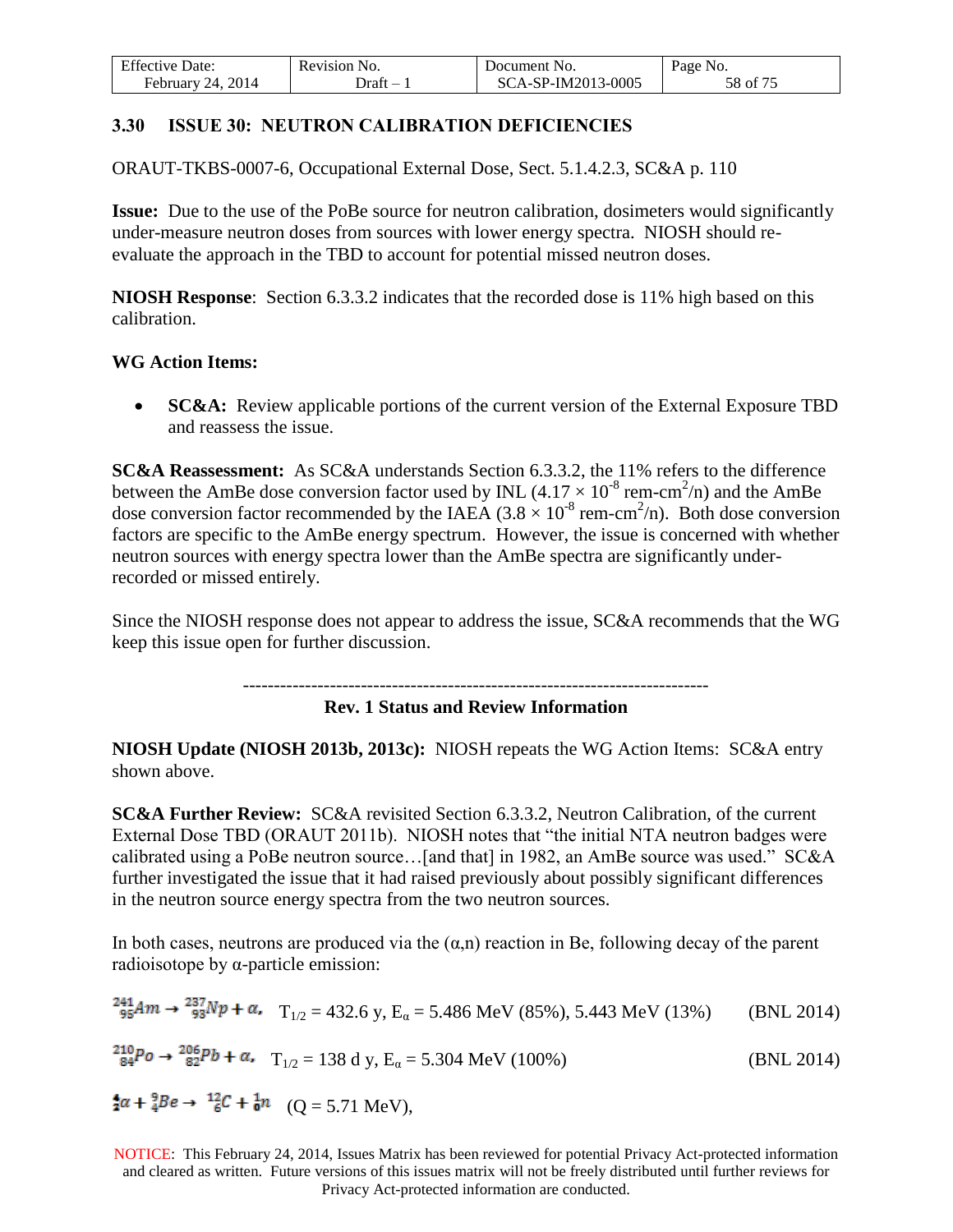| <b>Effective Date:</b>  | Revision No.                           | Document No.              | Page No.       |
|-------------------------|----------------------------------------|---------------------------|----------------|
| 2014<br>24.<br>February | .<br>Draft<br>$\overline{\phantom{0}}$ | CA-SP-IM2013-0005<br>-80. | of 75 ر<br>٦Ω. |

where the resulting broad neutron energy spectra for different parent nuclide decays and the average neutron energies emitted (4–5 MeV range) are quite similar and somewhat dependent on  $E_{\alpha}$  (Knoll 2000).

Since the neutron energy spectra resulting from the AmBe and PoBe sources are quite similar, SC&A withdraws its previous comments and recommends that the WG close this issue.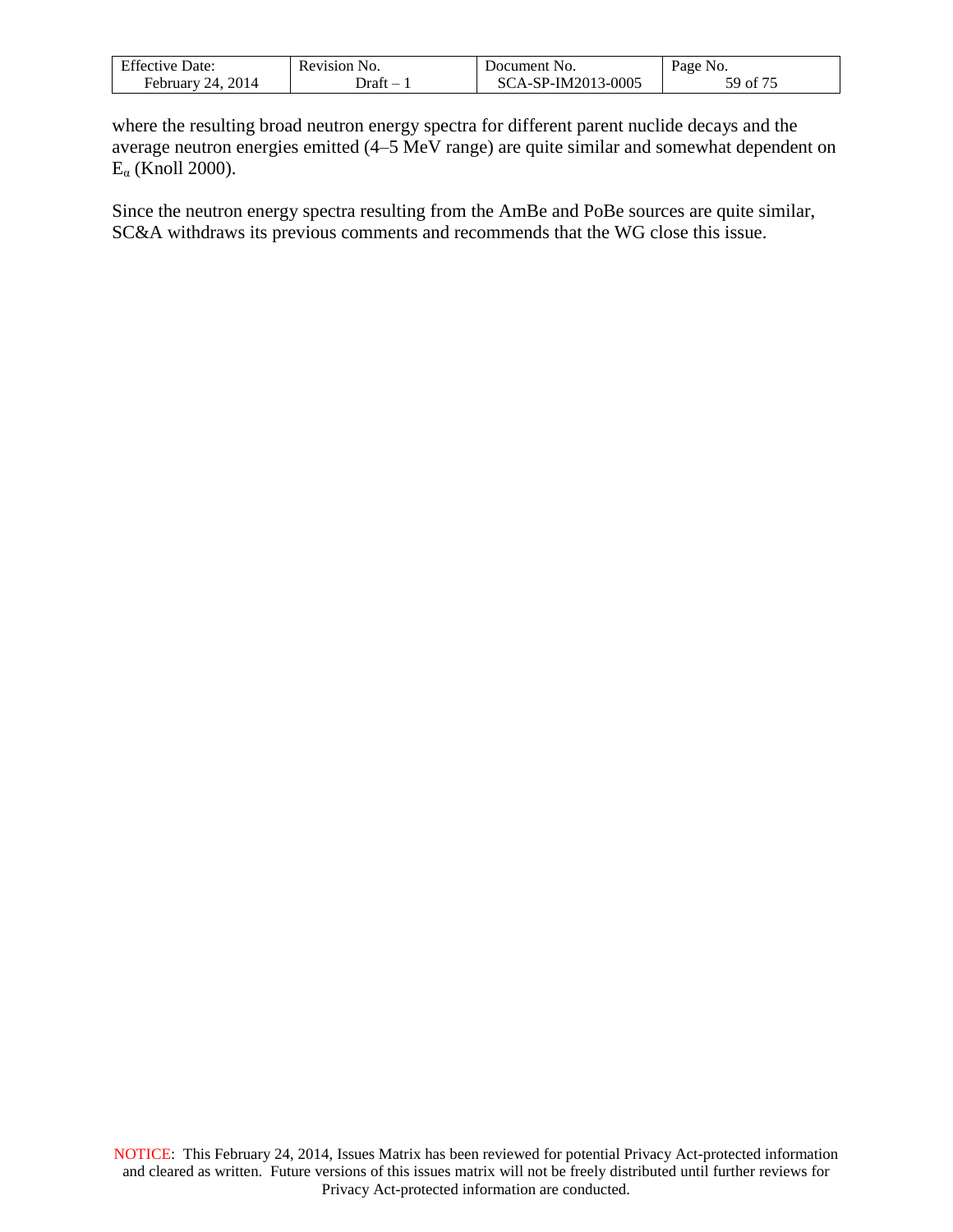| <b>Effective Date:</b> | Revision No. | Document No.       | Page No. |
|------------------------|--------------|--------------------|----------|
| February 24, 2014      | )raft –      | SCA-SP-IM2013-0005 | 60 of 75 |

## **3.31 ISSUE 31: COMPLETENESS AND QUALITY OF INL NEUTRON DOSIMETRY AND RECORD KEEPING PROGRAMS**

ORAUT-TKBS-0007-6, Occupational External Dose, TBD Sect. 5.1.4.2.4, SC&A p. 110

**Issue:** The identification and determination of missed neutron dose for workers are heavily influenced by this assumption of confidence, but SC&A found this premise to be unsupported after examining several critical DOE-HQ Tiger Team and DNFSB site audit reports. In addition, many site experts interviewed by SC&A indicated that there were significant deficiencies and inconsistencies in radiation work practices throughout the operating history of the INL facilities. These observations jeopardize the validity of the TBD approaches in reconstructing missed worker neutron doses.

**NIOSH Response:** Please provide the reports of "significant deficiencies and inconsistencies in radiation work practices" and provide how the NIOSH-derived missed dose calculations are subject to the results of the Tiger Team report.

## **WG Action Items:**

• **NIOSH:** Review TIGER Team reports for applicable information [per discussions during June 21, 2011, WG meeting].

---------------------------------------------------------------------------

### **Rev. 1 Status and Review Information**

**NIOSH Update (NIOSH 2013b, 2013c):** NIOSH notes that this issue is related to Issue 16: Completeness and Quality of INL Beta/Gamma Dosimetry and Record Keeping Programs.

**SC&A Further Review:** SC&A reexamined the INL Tiger Team report (DOE 1991), the current INL site profile External Dose TBD (ORAUT 2011b), the original External Dose TBD (ORAUT 2004a), the original SC&A comment and background discussion, as well as the site expert interview summary, in its 2006 site profile review (SC&A 2006) pertaining to Issue 31, and, additionally, the Defense Nuclear Facilities Safety Board (DNFSB) reports (DNFSB 1994a, 1994b, 1995); the latter were found not germane to this issue and are not discussed further.

The INL Tiger Team assessment was conducted as part of the overall DOE Tiger Team Independent Assessment Program across the DOE facilities complex, which begun in the late 1980s. The INL assessment was accomplished during the summer of 1991 and the comprehensive, multi-volume report (DOE 1991) was published in August 1991. The evaluation focused on several areas, notably environment, safety and health, management, and organization. Much of the evaluation and many of the findings are programmatic and procedural, such as organizational structure (multiple governmental and private organizations were involved simultaneously at INL), direction, and coordination, and compliance with federal, state, and local regulations and procedures. The assessment is quite critical overall, particularly with respect to management. With regard to radiation protection, the Executive Summary notes: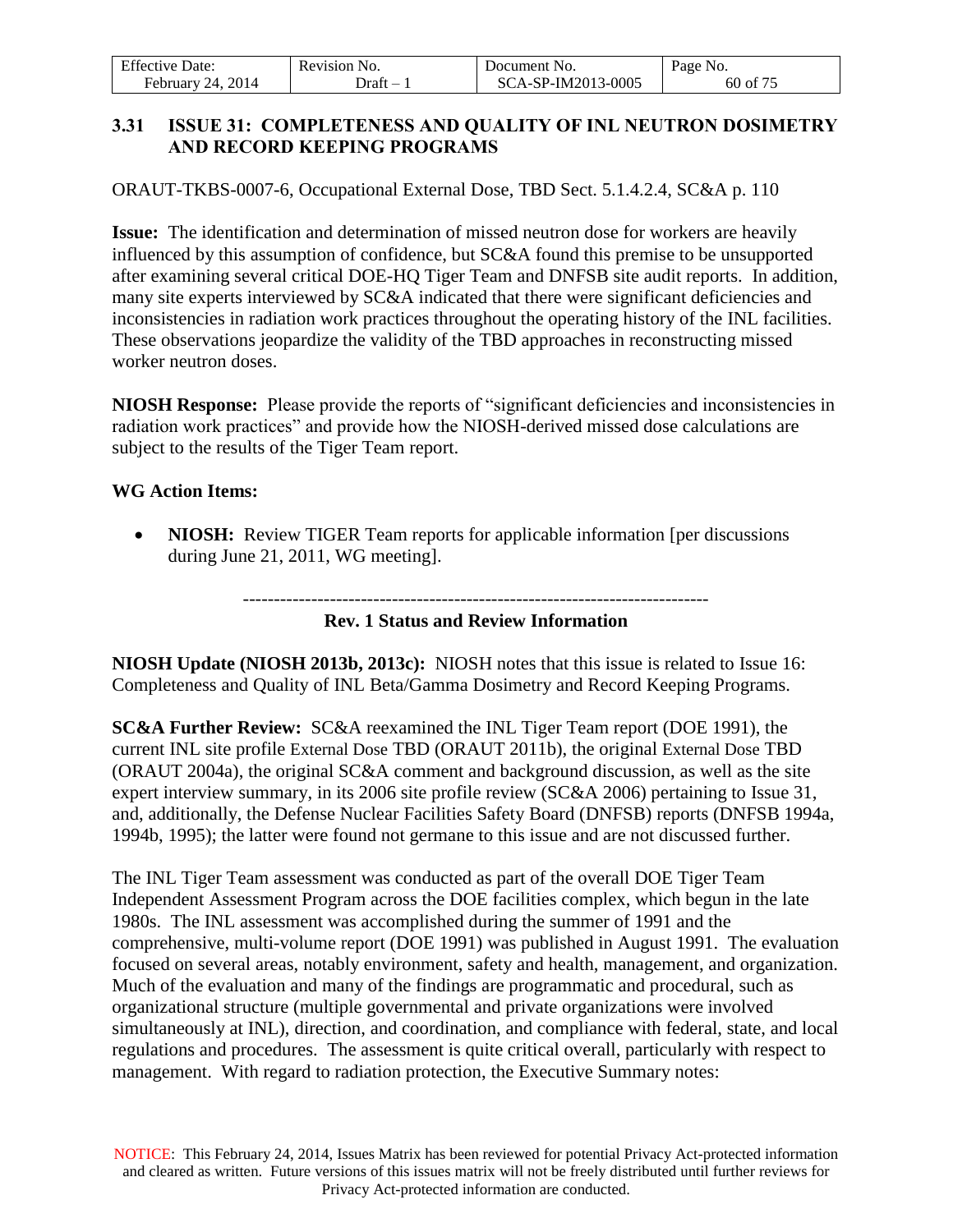| <b>Effective Date:</b>            | Revision No. | Document No.       | Page No.   |
|-----------------------------------|--------------|--------------------|------------|
| 24, 2014<br>February <sup>1</sup> | - Draft      | SCA-SP-IM2013-0005 | 61 of $7r$ |

*The radiation protection program at EG&G Idaho* [i.e., INL] *was found to be particularly deficient. The nuclear accident dosimetry program is not in compliance with performance requirements for fixed and personnel nuclear accident dosimeters. The personnel dosimeter program is not in compliance with applicable DOE Orders and there is no program to identify and resolve problems related to the response of radiation protection instrumentation.*

The Tiger Team report also mentions in several places that not everyone who should have had personal monitoring actually had it.

Section 5.1.4.1.1 of the 2006 SC&A site profile review (SC&A 2006), which assessed Rev. 0 of the INL TBD (ORAUT 2004a), cites several issues noted in the Tiger Team report, as well as site interviews SC&A had conducted. In particular, in reference to missed dose:

*(3) During the site expert interviews, past and current workers at INL facilities provided first-hand information about potential missed dose scenarios and deficiencies in personnel protection programs and dosimetry record keeping. Even though there is a sentiment that the INL radiological protection programs and the advancement of equipment and techniques have made dramatic improvements over the past two decades, the missed dose problems due to these deficiencies in the early days must be addressed in a fair and reasonable manner.* 

SC&A reviewed the current, Rev. 3, INL External Dose TBD (ORAUT 2011b), as well as the Rev. 0 External Dose TBD (2004a), and found that the issue is addressed in Section 6.5 of the former, Missed Dose, with subsections: dosimeter not worn, missed photon dose, missed electron dose, and missed neutron dose. For the situation of a worker claiming exposure to radiation while not wearing a dosimeter (Section 6.5.1, dosimeter not worn), the TBD refers the dose reconstructor to ORAUT-OTIB-0020, *Use of Coworker Dosimetry Data for External Dose Assignment* (ORAUT 2011c). The OTIB gives generic guidance, but NIOSH has indicated that it is currently preparing an INL-specific coworker model, which SC&A will review when it is available. The other subsections of Section 6.5 provide guidance for other missed dose situations.

SC&A recommends that the WG keep this issue open pending receipt and review of the INLspecific coworker model under development by NIOSH. (See Issue 16 for beta/gamma).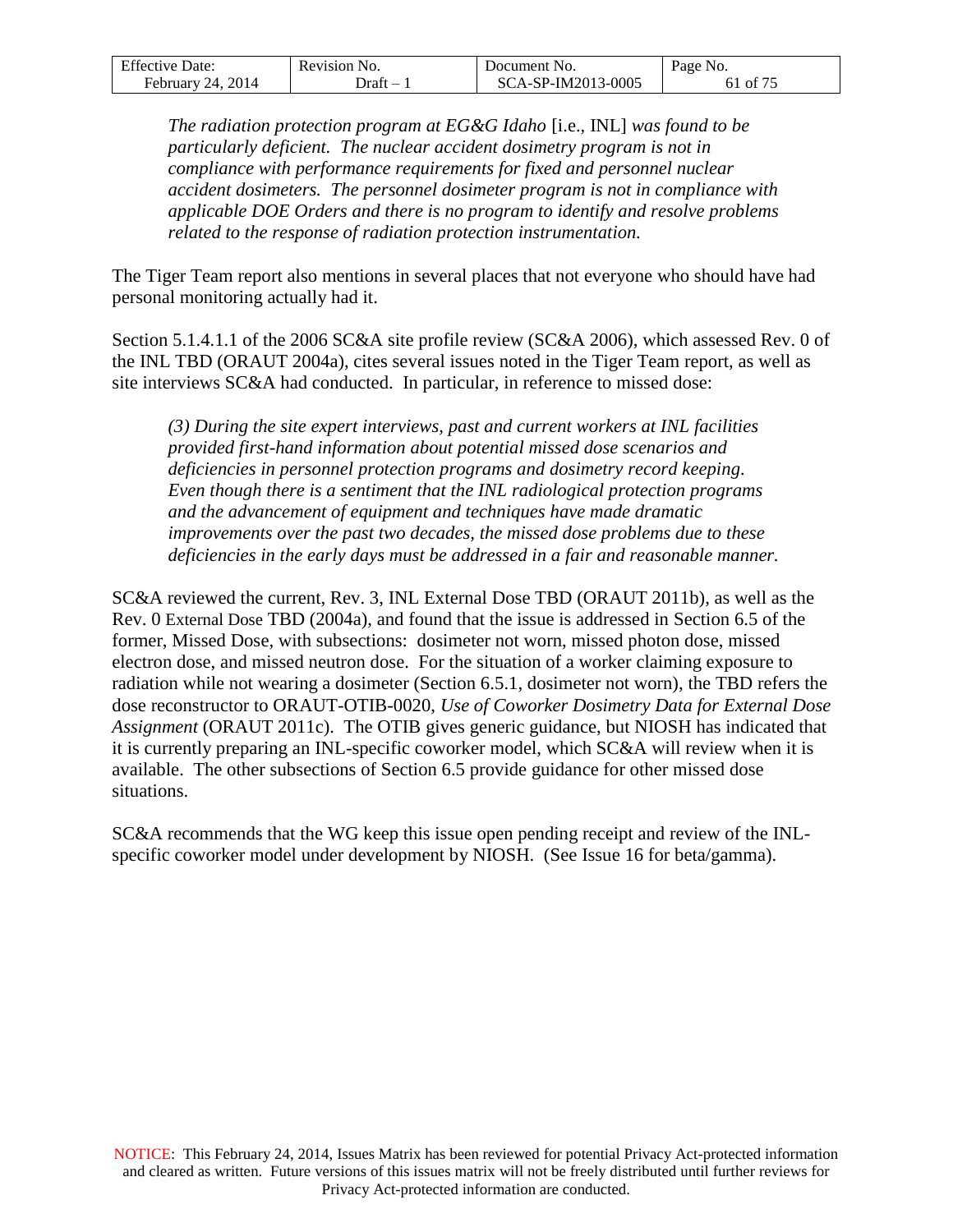| $F^{c}$<br>⊅ate:<br>Effective | Revision<br>NO.                   | 'Jocument No.         | Page<br>NO.               |
|-------------------------------|-----------------------------------|-----------------------|---------------------------|
| 2014<br>Februarv<br>74        | Jraft<br>$\overline{\phantom{a}}$ | 2-IM2013-0005<br>A.SP | $\sim$ $ -$<br>- OI<br>υ∠ |

## **3.32 ISSUE 32: UNCERTAINTY ESTIMATION FOR NEUTRON DOSES**

ORAUT-TKBS-0007-6, Occupational External Dose, Sect. 5.1.4.2.5, SC&A p. 110

**Issue:** NIOSH should explain how the Facility Neutron Correction Factors (FNCFs) were obtained and provide instruction to dose reconstructors on how to apply them.

**NIOSH Response:** The latest revision to the TBD appears to adequately explain the FNCFs. The text indicates that this is a correction that INL applied to the dosimeter results to generate the reported dose (pg. 22 of TBD). Also, several references are cited in the TBD text to indicate how these FNCFs were obtained. The references also provide additional information on the methodology used.

### **WG Action Items:**

**SC&A:** Review applicable portions of the current version of the External Exposure TBD and reassess the issue.

**SC&A Reassessment:** Since it appears that NIOSH did not develop the FNCFs, but rather obtained them from various references (primarily Cusimano 1981), SC&A agrees that providing only a summary of how they are developed is appropriate [i.e., "A FNCF … can be generated from the ratio of the dose equivalent measured with a 9-in.-diameter Eberline PNR-4 and the corresponding signal (in millirem but not dose equivalent) with the detector in the 3-in.-diameter PNR-4 insert" (page 22)]. SC&A considers that the NIOSH response addresses the first portion of the issue.

In a teleconference between SC&A and NIOSH held June 29, 2005 (SC&A 2006, Attachment 1, pp. 150 and 151), SC&A stated, "It is not clear from the accompanying text whether the data recorded in the workers' records were already adjusted based on the FNCFs or whether the dose reconstructor should make the adjustments." NIOSH replied, "The adjustments have been made in the recorded data. NIOSH stated that it would clarify this point in a future revision of the TBD." SC&A's review could not confirm that the clarification had been provided in Revision 3 of TBKS-0007-6.

Because the clarification on the use of the FNCFs has not been provided in TBKS-0007-6, Revision 3, SC&A recommends that the WG keep this issue open for further discussion.

#### --------------------------------------------------------------------------- **Rev. 1 Status and Review Information**

**NIOSH Update (NIOSH 2013b, 2013c):** NIOSH repeats the WG Action Items: SC&A item shown above.

**SC&A Further Review:** SC&A reviewed the current, Rev. 3, External Dose TBD (ORAUT 2011b) and notes that Facility Neutron Correction Factors (FNCFs) appear in Section 6.3.2.8, Neutron Albedo Dosimetry. Table 6-5 tabulates the FNCFs for different INL facilities, taken from Cusimano 1981. The accompanying text states: "This correction was applied to generate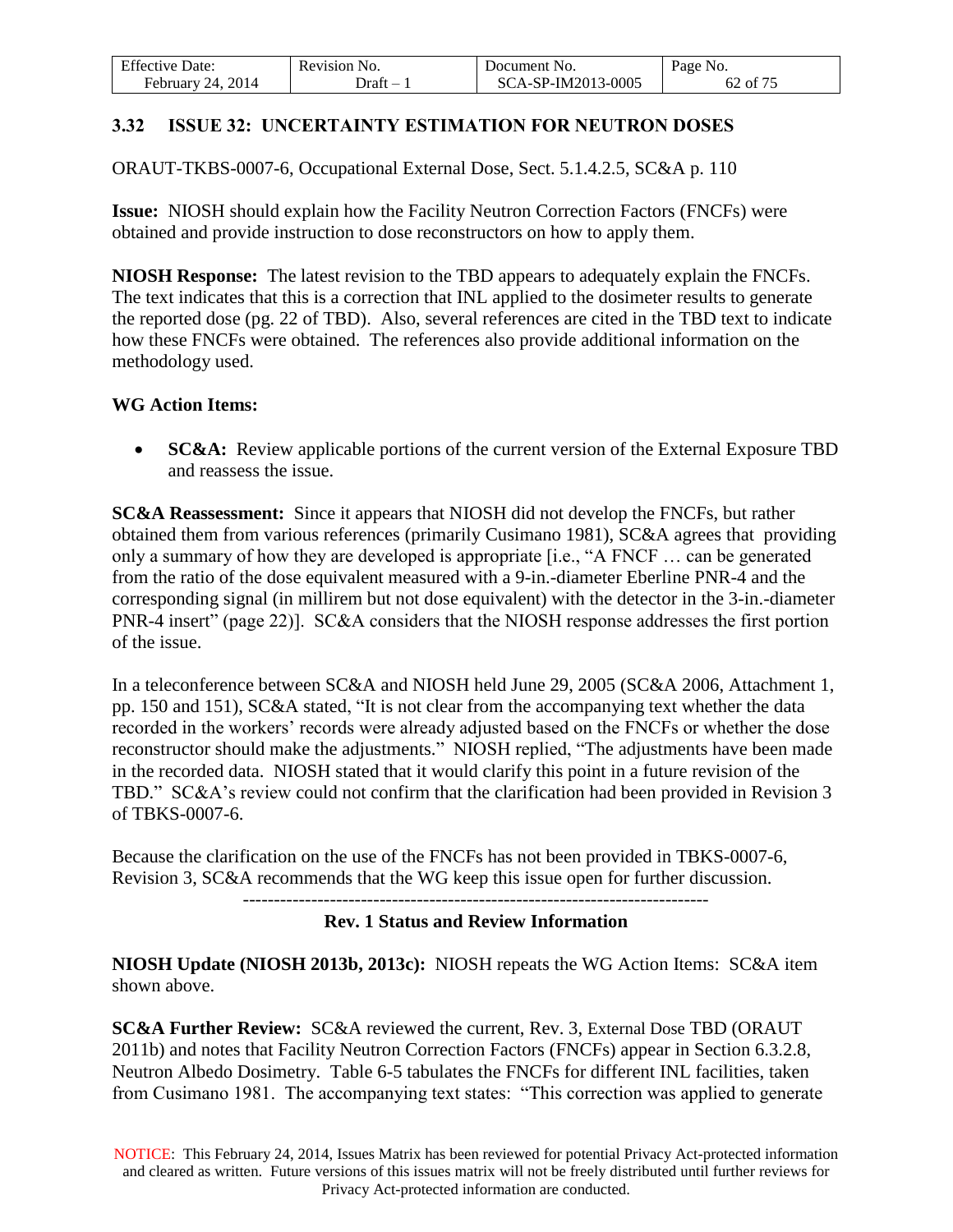| <b>Effective Date:</b>    | Revision No. | Document No.             | Page No.                                                 |
|---------------------------|--------------|--------------------------|----------------------------------------------------------|
| . 2014<br>February<br>24. | - Draft      | CA-SP-IM2013-0005<br>SC. | $\cdot$ $\cdot$ $\sigma$ $\sigma$ $\sigma$<br>' of<br>ο3 |

the reported neutron dose." Hence, SC&A believes that all the points in this issue have been adequately addressed, and recommends to the WG that it close this issue.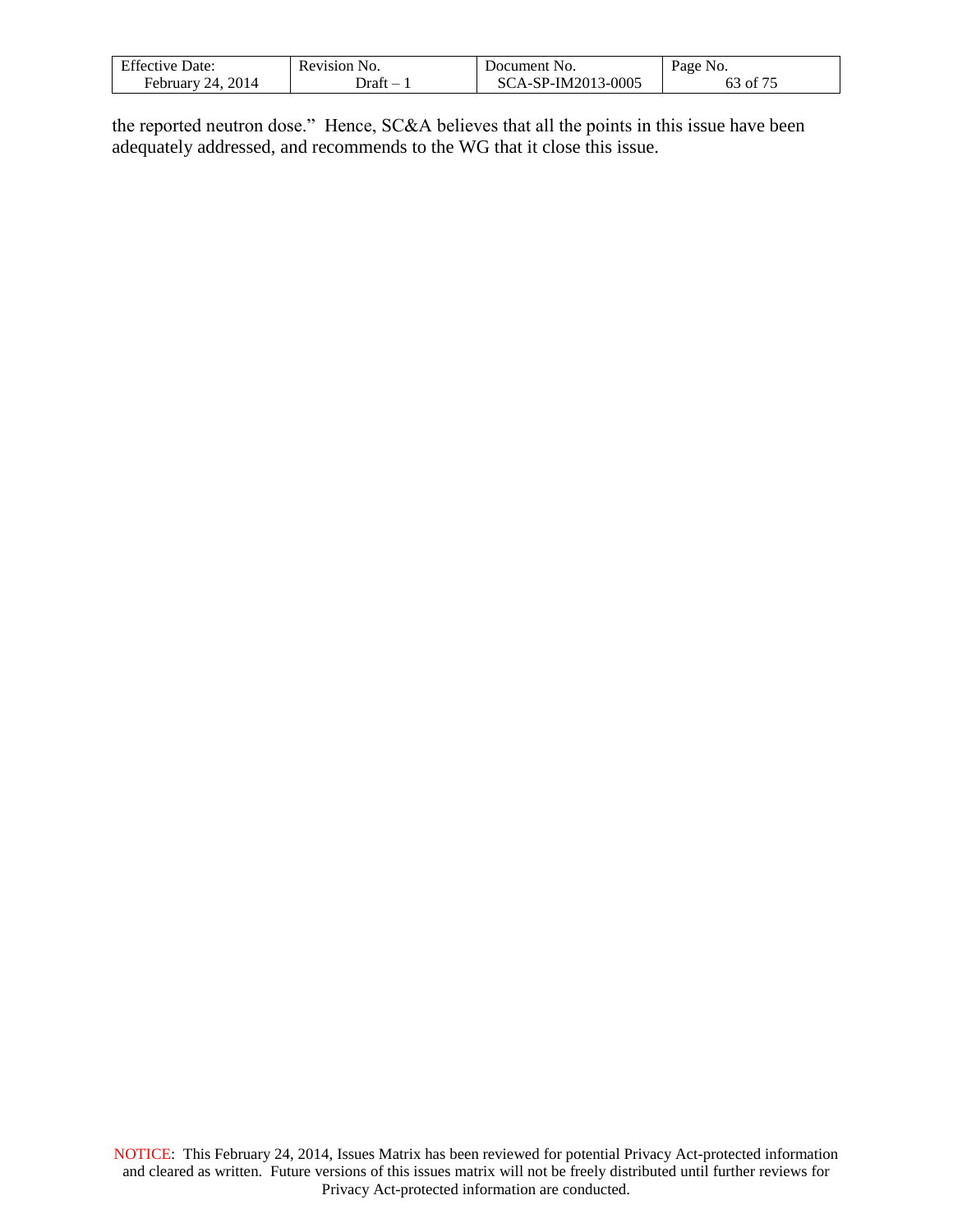| <b>Effective Date:</b> | Revision No. | Document No.       | Page No. |
|------------------------|--------------|--------------------|----------|
| February 24, $2014$    | )raft –      | SCA-SP-IM2013-0005 | 64 of 75 |

### **3.33 ISSUE 33: NEUTRON ORGAN DOSE**

ORAUT-TKBS-0007-6, Occupational External Dose, Sect. 5.1.4.2.6, SC&A p. 110

**Issue:** NIOSH should provide neutron spectrum information and guidance for organ dose reconstruction for workers at ZPPR and TREAT.

**NIOSH Response:** Guidance provided in Section 6.4, spectrum data in Table 6-14 of Revision 03.

#### **WG Action Items:**

• **SC&A:** Review applicable portions of the current version of the External Exposure TBD and reassess the issue.

**SC&A Reassessment:** Upon reviewing Revision 3, SC&A agrees with NIOSH that the requested information has been provided in Section 6.4. SC&A considers this issue to be resolved, and recommends that the WG close this issue.

---------------------------------------------------------------------------

#### **Rev. 1 Status and Review Information**

**NIOSH Update (NIOSH 2013b, 2013c):** NIOSH agrees with SC&A's recommendation to the WG to close this issue.

#### **SC&A Further Review:** None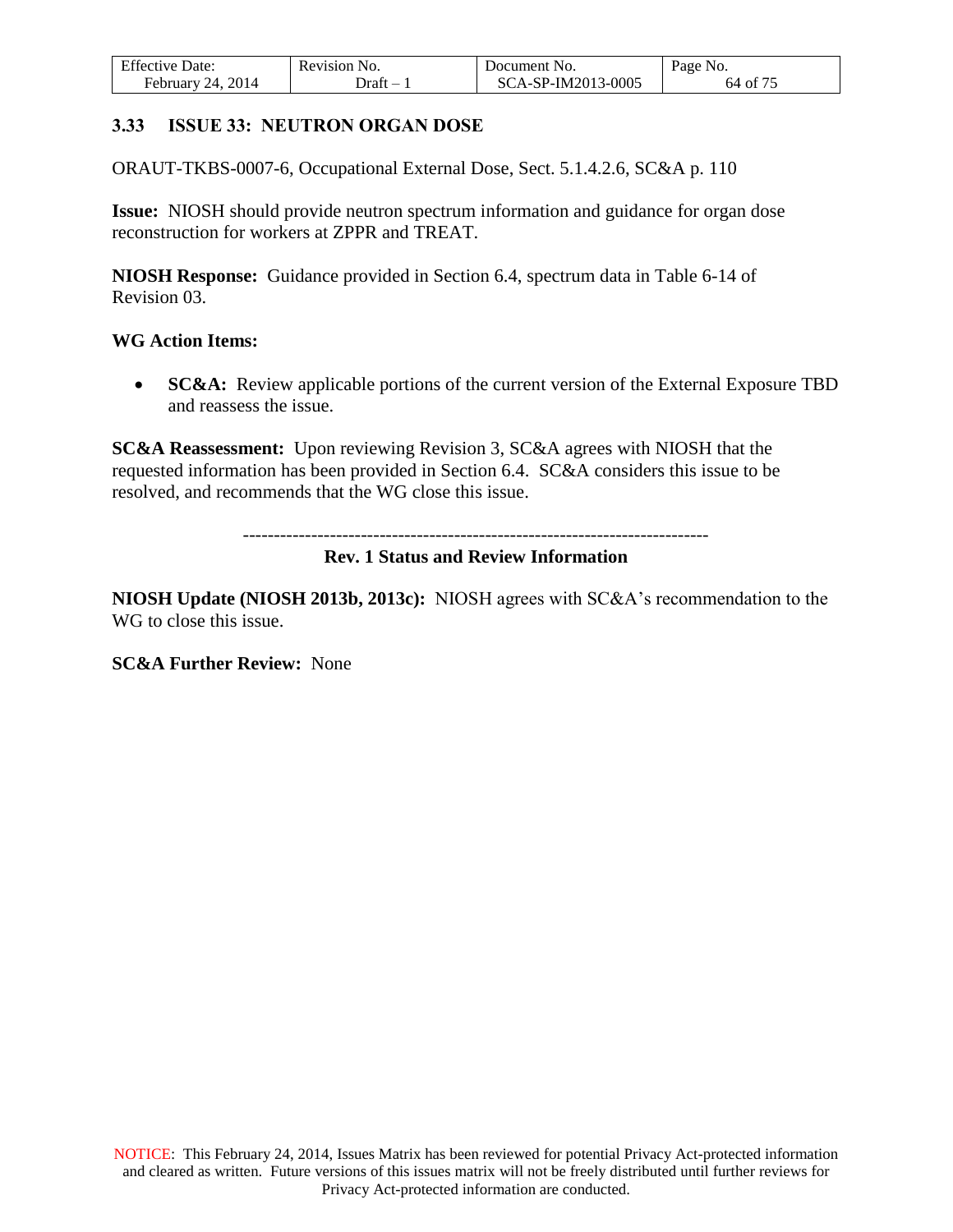| <b>Effective Date:</b>  | Revision No. | Document No.       | Page No. |
|-------------------------|--------------|--------------------|----------|
| 2014<br>February<br>24. | - Draft      | SCA-SP-IM2013-0005 | 65 of 75 |

# **3.34 ISSUE 34: HIGH-RISK JOBS (NEUTRON EXPOSURE)**

ORAUT-TKBS-00007-6, Occupational External Dose, Sect. 5.1.4.2.7, SC&A p. 111

**Issue:** NIOSH did not evaluate comprehensively the facility and field data to identify and separate out the high-risk or high-dose jobs for worker neutron exposures. This information is essential for dose reconstructors to fill in the data gap when dose records in a claimant's file are not complete.

**NIOSH Response:** Please provide a basis for these statements regarding NIOSH's evaluation of facility and field data. The report discusses that there were potential higher dose neutron activities conducted, but no details are provided. NIOSH would only perform dose reconstruction for such activities if they were documented. These types of reconstructions would be done on a case-by-case basis.

#### **WG Action Items:**

• **NIOSH/SC&A:** Look at interviews appearing in SC&A's site profile review and elsewhere for relevant anecdotal discussions on neutron exposures.

**SC&A Reassessment:** SC&A reviewed the summary of site expert interviews of current and former workers contained in SC&A 2006, Attachment 3. While there is additional discussion on neutron sources and neutron monitoring, no specific incidents of high neutron exposures were found in the interview summary. However, the following excerpt on the potential for missed neutron exposures is provided.

*Some site experts believe the neutron monitoring program at INL has been inconsistent. For example, although the work has not changed, monitoring for neutron*[s] *changed over the course of time. Workers noted that those outside the radiation boundary at RWMC do not participate in neutron monitoring, while those inside do. There are some disagreements between RadCon and other site experts as to whether neutron dosimetry was consistently used at ATR and ETR throughout the years. There was also some inconsistency between monitoring of permanent workers versus vendors, such as equipment handlers and excavators at RWMC. There was no routine neutron monitoring of some hands-on maintenance workers in ICPP.*

*…*

*There was a potential for missed neutron dose in the early days, due to incomplete monitoring of the exposed population. For example, many laboratory analysts and chemists did not have neutron dosimeters, as they were not aware that there was an issue with neutrons. This lack of neutron monitoring could be verified by evaluating ambient neutron sources and cross comparing this information with dosimetry processing data.* (SC&A 2006, Attachment 3, p. 189)

As the WG noted, this issue is similar to Issue 5 (Internal Exposure), Issue 9 (Skin Contamination), and Issue 23 (Gamma Exposure). The approach outlined in the response to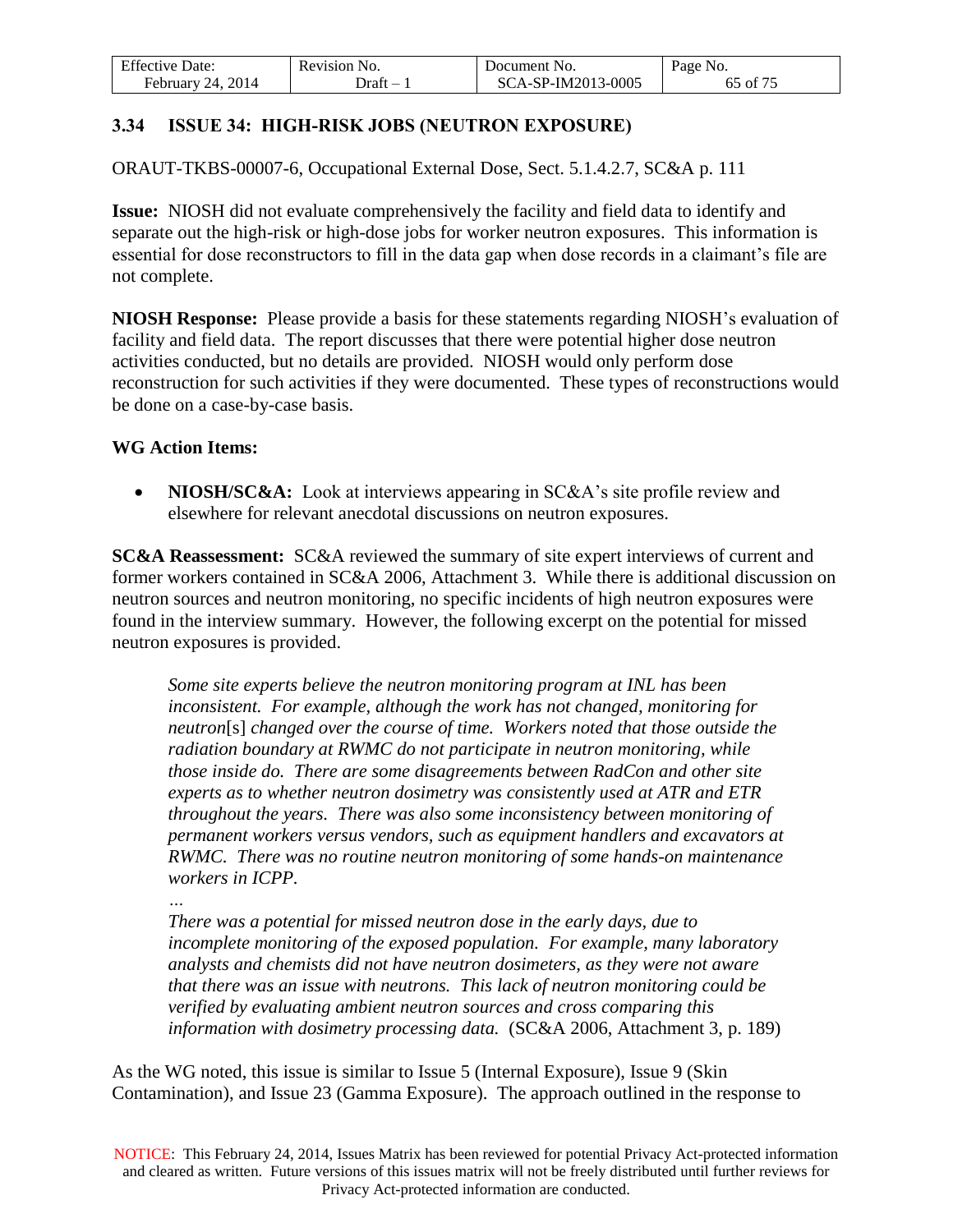| $F^{\alpha}$<br>Jate <sup>.</sup><br>Effective | Kevision<br>NO. | NO.<br>Jocument               | Page<br>NO.             |
|------------------------------------------------|-----------------|-------------------------------|-------------------------|
| 2014<br>$\mathcal{L}$<br><b>February</b>       | Jraft           | 3-0005<br>$\text{-SP-IM}2013$ | $\sim$ $ -$<br>ОI<br>ხხ |

Issue 5 could also be applied for high-risk neutron exposure jobs; i.e., wording could be provided in TBKS-0007-6 to instruct the dose reconstructor to modify the dose reconstruction and/or perform additional research if a claimant expresses a specific concern (either verbally or in writing) that he/she was inadequately monitored for neutron exposure, and the dose reconstructor is able to confirm that concern.

SC&A recommends that the WG keep this issue open for further discussion.

#### ---------------------------------------------------------------------------

### **Rev. 1 Status and Review Information**

**NIOSH Update (NIOSH 2013b, 2013c):** NIOSH indicates that its response is available for WG and SC&A review.

**SC&A Further Review:** Private communication (via email) with NIOSH's Pete Darnell on January 29, 2014, revealed that NIOSH is currently revisiting the issue and has not yet issued a response. SC&A will review that response when it is available; hence, the issue remains open.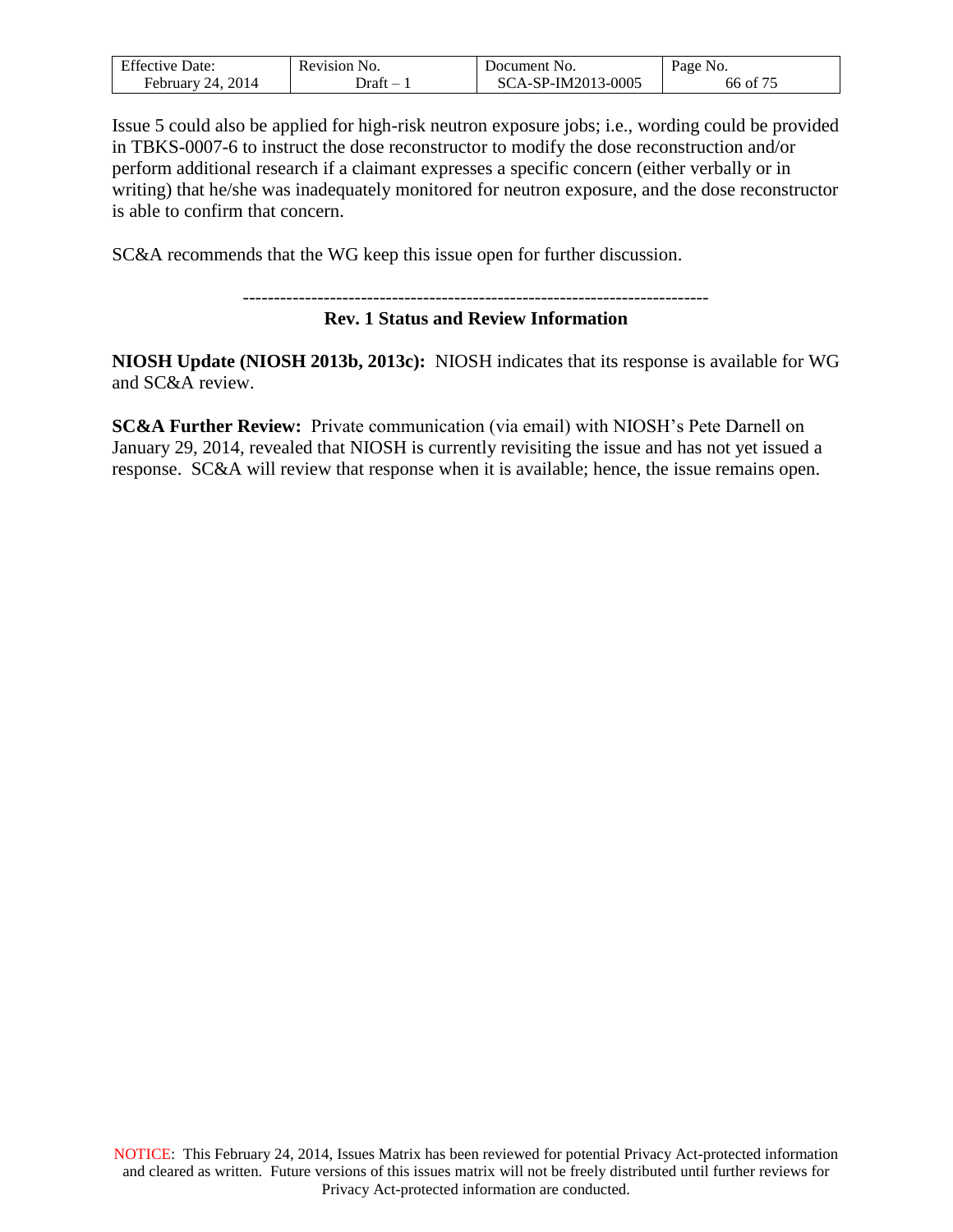| <b>Effective Date:</b>  | Revision No. | Document No.       | Page No.              |
|-------------------------|--------------|--------------------|-----------------------|
| 2014<br>February<br>24. | - Draft      | SCA-SP-IM2013-0005 | of 75<br><sub>0</sub> |

# **3.35 ISSUE 35: MULTIPLYING FACTORS FOR MISSED NEUTRON DOSE**

ORAUT-TKBS-0007-6, Occupational External Dose, Sect. 5.1.4.2.8, SC&A p. 111

**Issue:** NIOSH should provide data to support the two multiplying factors (1.25 and 2) and the fixed missed neutron dose default value of 50 mrem.

**Issue Expanded:** See ORAUT-OTIB-0051 and Issue No. 29.

**NIOSH Response:** These values are based on weighting neutron spectra with dose conversion factors to determine the fraction of the dose below 0.8 MeV as referenced in footnote 37 of Revision 02. It should also be noted that the upper-bound for the factor of  $2 \pm 0.3$  is being used  $(i.e., a factor of 2.3).$ 

In regards to the 50 mrem of neutron dose, the TBD was not recommending that the dose reconstructors assign 50 mrem of unmonitored neutron doses to the affected workers. The TBD was merely describing an instance where unmonitored neutron doses were received by INL workers. The earlier versions of the external TBD neglected to indicate that the INL has already assigned unmonitored neutron doses for those workers based on the area dosimeter results, such that the dose reconstructors do not need to assign unmonitored neutron doses to the affected TAN workers. An additional clarifying statement was since added to Revision 02 of the external TBD that still subsists in Revision 03.

### **WG Action Items:**

• **SC&A:** Review applicable portions of the current version of the External Exposure TBD and reassess the issue.

**SC&A Reassessment:** SC&A notes that footnote 37 of Revision 02 is Attribution [46] of Revision 3. Attribution [46] states that the two multiplying factors "are based on weighting neutron spectra with dose conversion factors to determine the fraction of the dose below 0.8 MeV," but does not show the calculations. SC&A's review of Revision 03 (and Revision 02) confirms that the "fixed missed neutron dose default value of 50 mrem" has been removed, since the unmonitored office workers dose records were already corrected by INL.

Since the NIOSH response does not provide data to support the two missed neutron dose multiplying factors, SC&A recommends that the WG keep this issue open for further discussion.

---------------------------------------------------------------------------

#### **Rev. 1 Status and Review Information**

**NIOSH Update (NIOSH 2013b, 2013c):** NIOSH repeats the statement above, shown under WG Action Items: SC&A, and adds: "This issue is related to Issue 29 that SC&A has recommended for closure – previous NIOSH efforts were to respond with 1 reply for both issues – NIOSH recommends closure for this issue."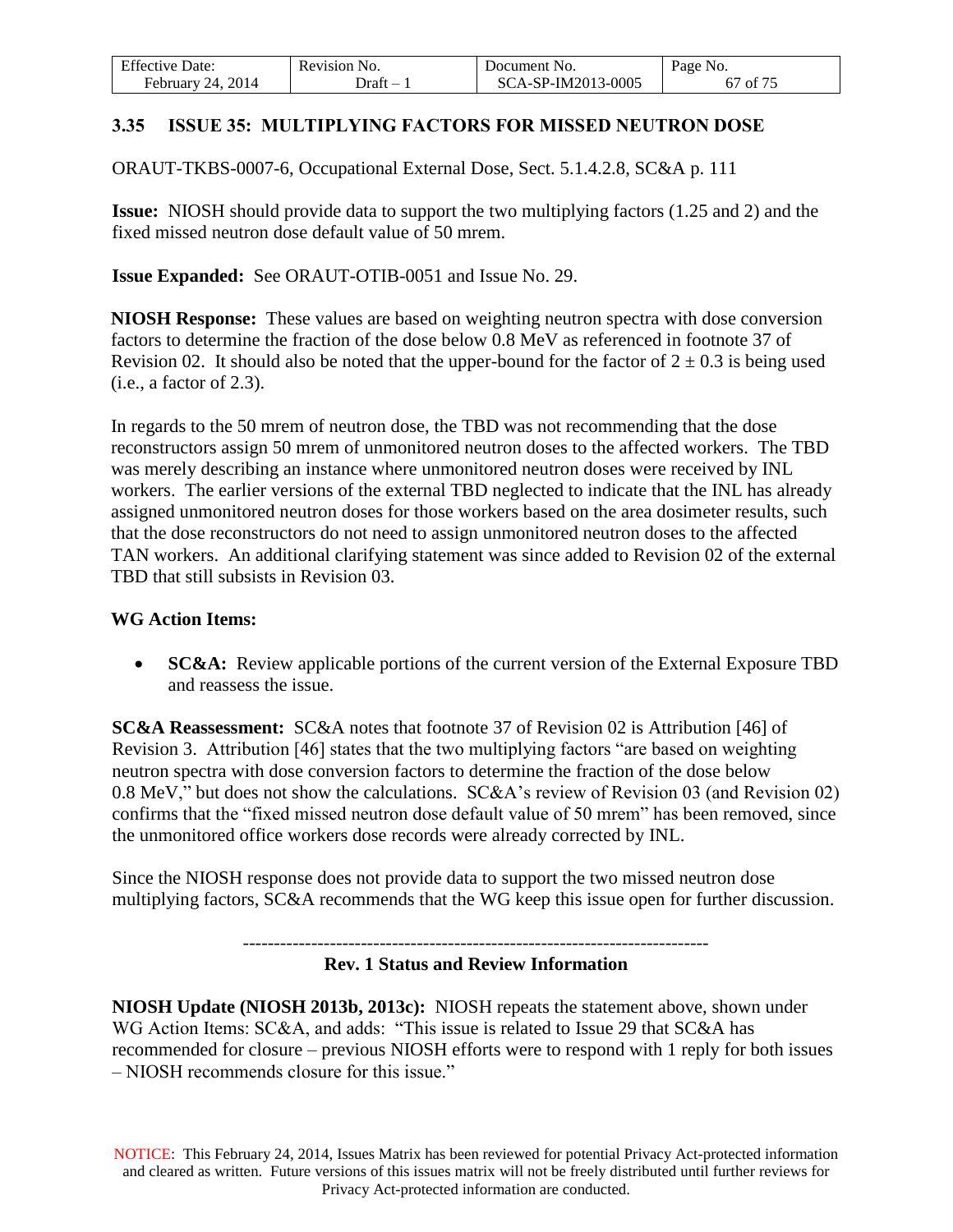| <b>Effective Date:</b> | Revision No. | Document No.       | Page No. |
|------------------------|--------------|--------------------|----------|
| February 24, $2014$    | )raft –      | SCA-SP-IM2013-0005 | 68 of 75 |

**SC&A Further Review:** NIOSH (NIOSH 2013b, 2013c) refers SC&A to the Issue 29 resolution. The NIOSH response in Issue 29 says:

*…Revision 00 through Revision 03 of the INL's external dosimetry TBD have included facility-specific adjustments to the reported neutron doses to account for the dosimeters' poor energy response to lower-energy neutrons. The NTA film corrections for energy response in the INL TBD are comparable to the energy response corrections in ORAUT-OTIB-0051, which range from 1.0 to 2.2.*

SC&A reviewed Rev. 3 of the External Dose TBD (ORAUT 2011b), which notes in Section 6.5.4 that NTA dosimeters were used at INL before October 1976 and Hankins albedo TLDs thereafter. Section 6.5.4.1 states for the earlier period, "When the LOD for NTA film is used to estimate the missed neutron dose, it should be multiplied by 1.25 for most workers and by 2 for workers on the MTR experiment floor and on the TREAT or ZPPR experiment floor..." Data to support the correction factor is found in an extensive discussion in ORAUT-OTIB-0051 (ORAUT 2006). Although the OTIB is specifically for Y-12, the discussion on NTA film response to different energy neutrons is generic and applicable to INL as well. Hence, the range of NTA film response multiplication factors given in the INL External Dose TBD appears reasonable and consistent. SC&A recommends that the WG close this issue.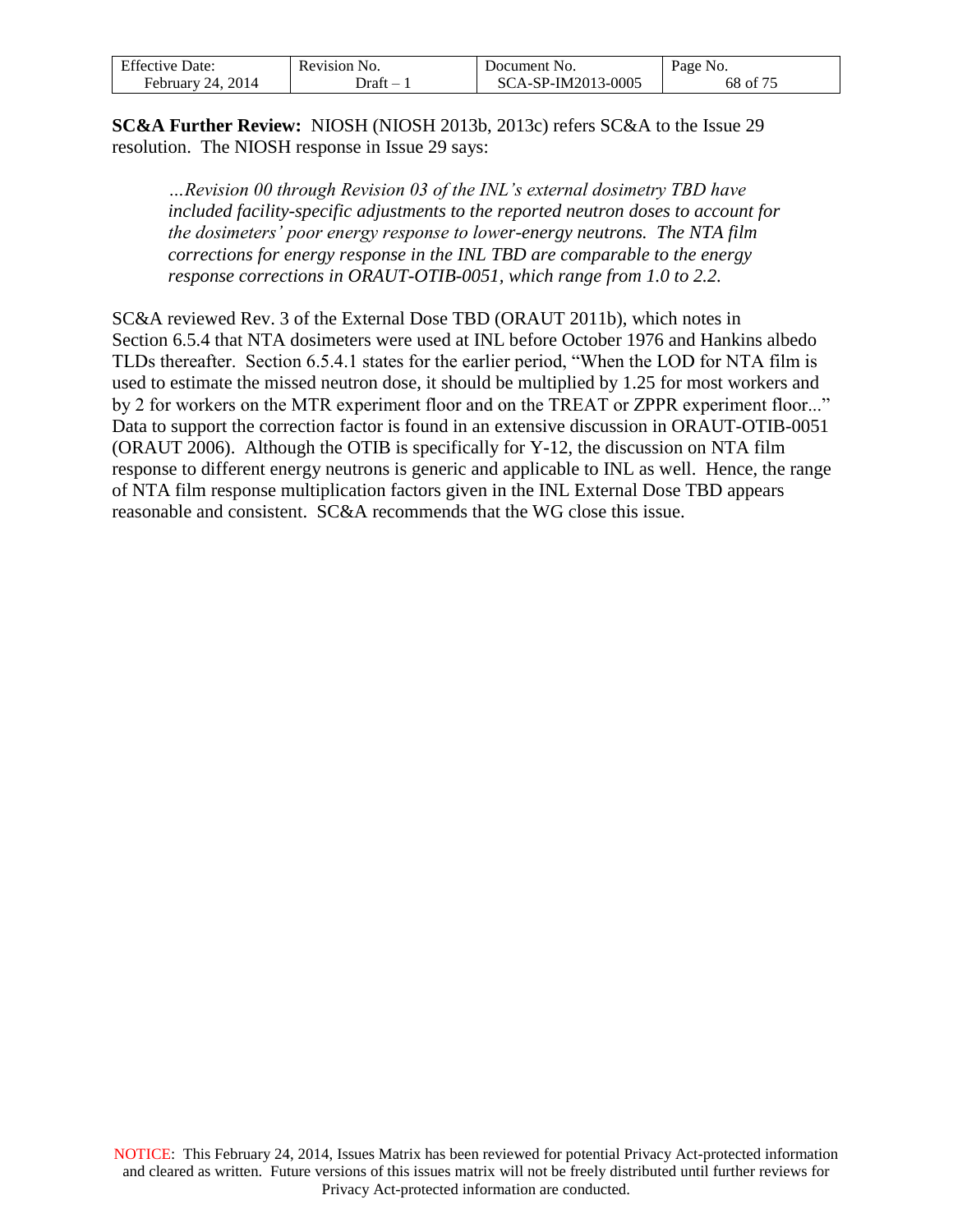| <b>Effective Date:</b> | Revision No. | Document No.       | Page No. |
|------------------------|--------------|--------------------|----------|
| February 24, 2014      | - Draft      | SCA-SP-IM2013-0005 | 69 of 75 |

## **3.36 ISSUE 36: MISSED LOW-ENERGY BETA DOSE**

ORAUT-TKBS-0007-6, Occupational External Dose, Sect. 6.3.2.2 (subsequent to SC&A 2006)

**Issue:** Section 6.3.2.2 of the TBD discusses the 100 mg/cm<sup>2</sup> plastic dosimeter holder and the fact that betas of less than 360 keV will not penetrate the holder. (It is unclear if this density includes the film wrapper.) However, the TBD does not discuss allowance for or consideration of the possibility of the complete failure to detect these betas.

The general, averaging approach to missed beta is questionable. The concern is that beta exposure is always assumed to be due to a mix of energies and thus the dose component from low energies is known and can be corrected. Clearly this is not the case, as is stated in the attribution.

A specific concern is the Rare Gas Processing Facility (CPP-604), which harvested Kr-85. This nuclide is a pure beta emitter, with an endpoint energy of 670 keV. The film badges in use at the time were far from ideal for betas and failed to see any below 360 keV. NIOSH should determine if the maximum modifier recommended for betas of 2.8 is sufficient for this environment.

**NIOSH Response:** The current revision to the TBD (i.e., Revision 03) appears to address these concerns regarding the INL dosimeter responses to low-energy betas.

#### **WG Action Items:**

• **SC&A:** Review applicable portions of the current version of the External Exposure TBD and reassess the issue.

**SC&A Reassessment:** SC&A has reviewed Revision 03, including new Section 6.4.2 and Table 6-12. SC&A agrees with NIOSH that Revision 03 appears to address Issue 36, and recommends to the WG that this issue be closed.

### **Rev. 1 Status and Review Information**

**NIOSH Update (NIOSH 2013b, 2013c):** NIOSH agrees with SC&A's recommendation to the WG to close this issue.

## **SC&A Further Review:** None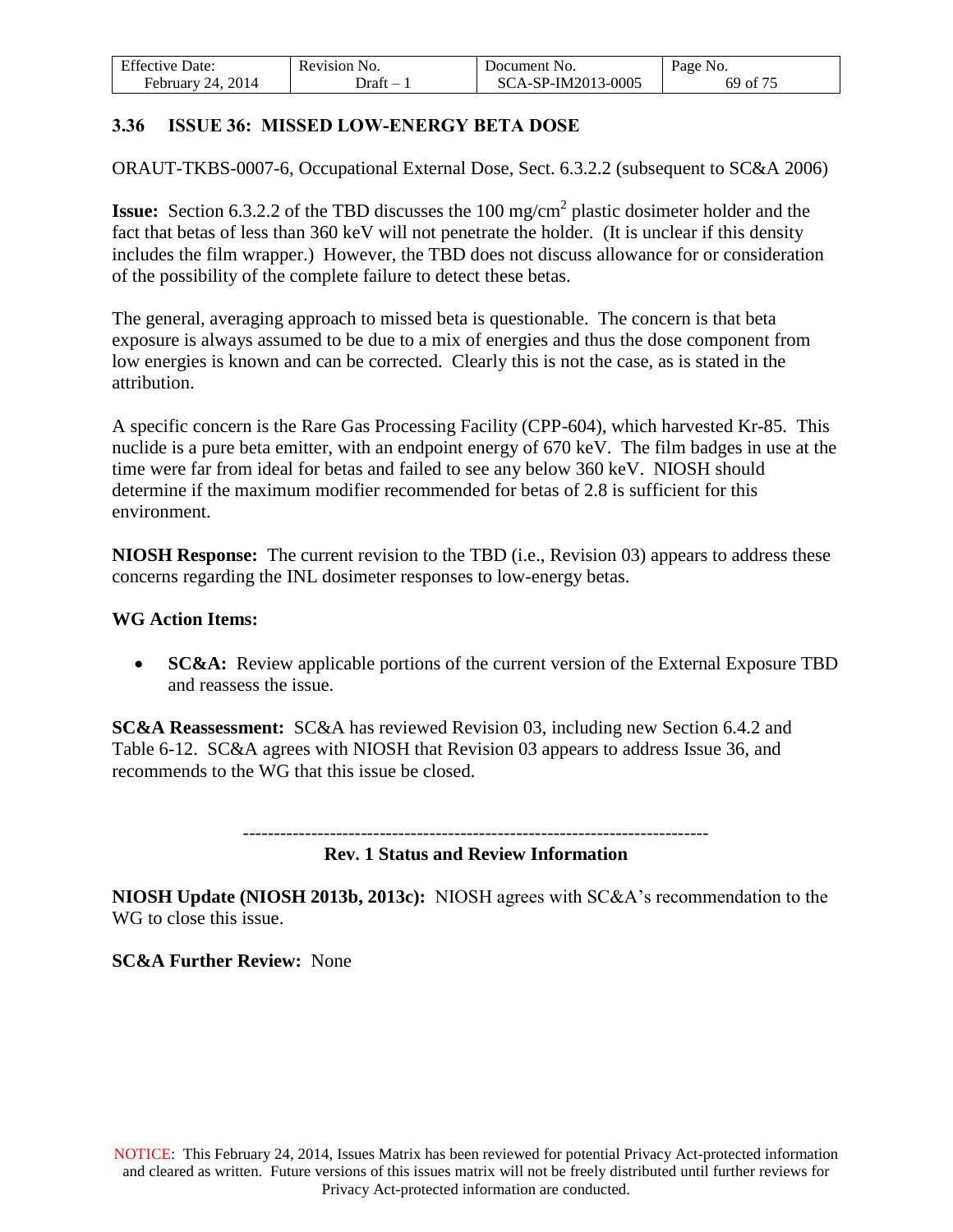| <b>Effective Date:</b> | Revision No. | Document No.       | Page No. |
|------------------------|--------------|--------------------|----------|
| February 24, 2014      | )raft –      | SCA-SP-IM2013-0005 | 70 of 75 |

### **3.37 ISSUE 37: ERROR IN REFERENCE**

ORAUT-TKBS-0007-6, Occupational External Dose, TBD Sect. 6.5.4, (subsequent to SC&A 2006)

**Issue:** The second paragraph of page 41 of the 2007 External Dose TBD references Table 6-16 for IREP groups; it should refer to Table 6-14 instead.

**NIOSH Response:** Corrected in latest TBD revision.

**WG Action Items:** None. Issue closed at the June 21, 2011, WG meeting.

## **CLOSED**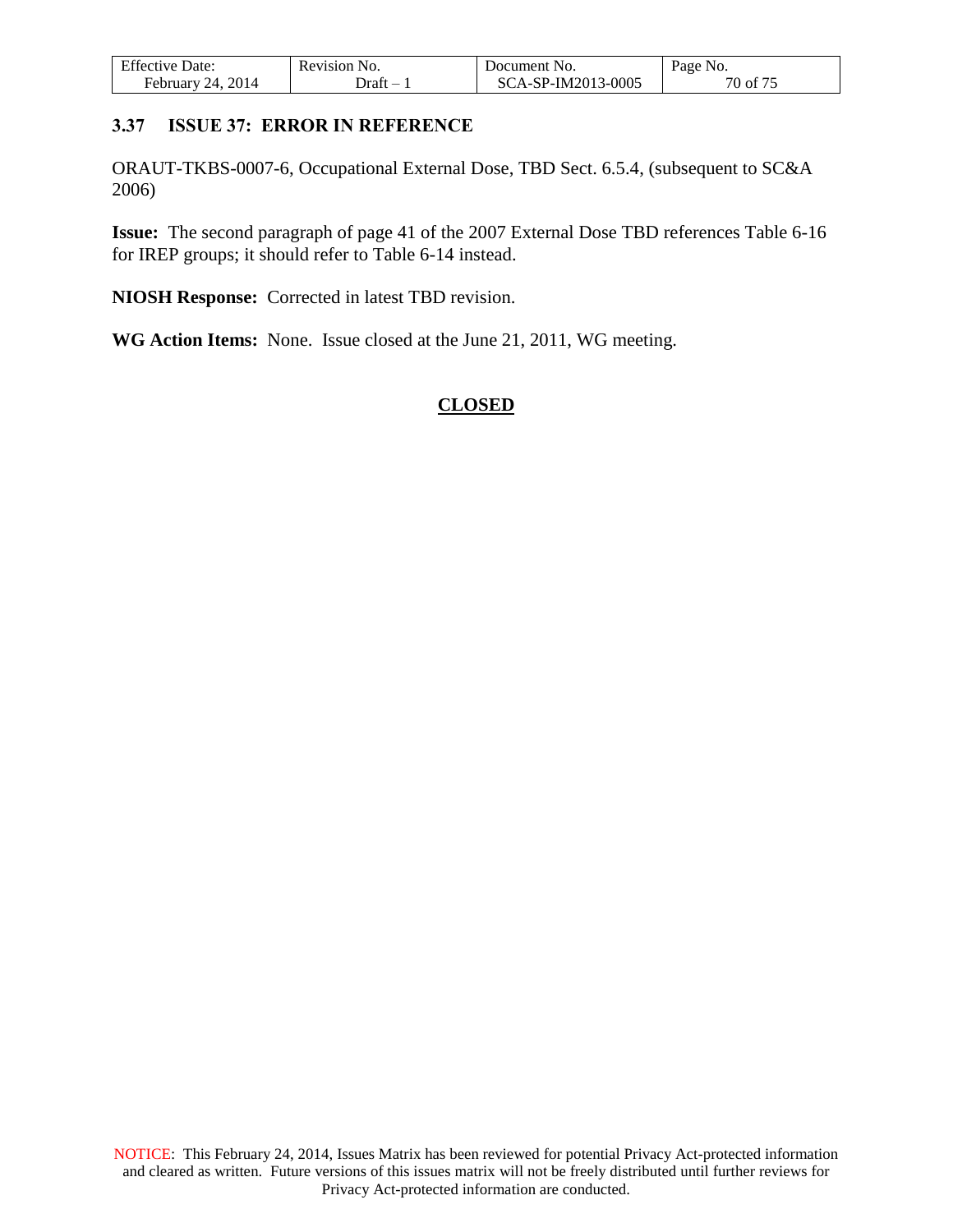| <b>Effective Date:</b>  | Revision No. | Document No.       | Page No. |
|-------------------------|--------------|--------------------|----------|
| 2014<br>February<br>24. | - Draft      | SCA-SP-IM2013-0005 | 71 of 75 |

## **3.38 ISSUE 38: SHALLOW DOSE**

ORAUT-TKBS-0007-6, Occupational External Dose, (subsequent to SC&A 2006)

**Issue:** NIOSH should consider making use of ORAUT-OTIB-0017, *Interpretation of Dosimetry Data for Assignment of Shallow Dose*, where appropriate. Additionally, contrary to the OTIB's claim (p. 15) that the assumption of undergarment and pants thicknesses of 2 mm each is claimant favorable, SC&A believes that measured thicknesses are about half that and, hence, the OTIB assumptions are not claimant favorable.

**NIOSH Response:** This is a complex-wide issue and not specific to INL.

**WG Action Items:** None. ORAUT-OTIB-0017 already reviewed by Procedures Review Subcommittee. Issue closed at the June 21, 2011, WG meeting.

# **CLOSED**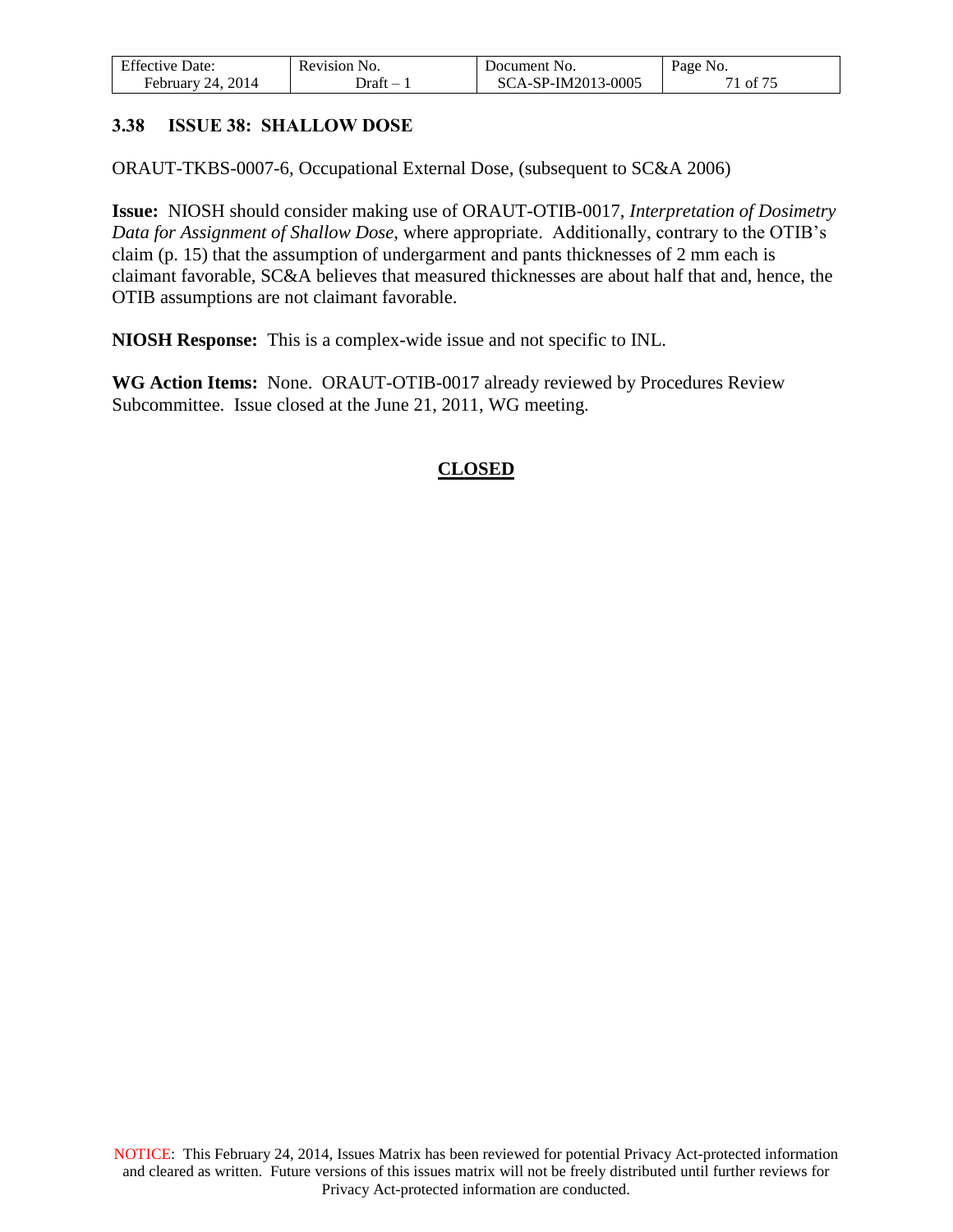| <b>Effective Date:</b> | Revision No. | Document No.       | Page No. |
|------------------------|--------------|--------------------|----------|
| February 24, 2014      | - Draft      | SCA-SP-IM2013-0005 | 72 of 75 |

# **REFERENCES**

40 CFR 50. U.S. Code of Federal Regulations, 40 CFR Part 50, *National Primary and Secondary Ambient Air Quality Standards*.

40 CFR 58. U.S. Code of Federal Regulations, 40 CFR Part 58, *Ambient Air Quality Surveillance.*

BNL 2014. Brookhaven National Laboratory, National Nuclear Data Center, "Interactive Chart of the Nuclides," [www.nndc.bnl.gov](http://www.nndc.bnl.gov/) (accessed February 12, 2014).

Cipperly 1958. Cipperly, F.V., *Personal Metering Operating Techniques, Self-Service System, Effective August 20, 1951 through March 29, 1958*, IDO-12007, U.S. Atomic Energy Commission, Idaho Operations Office, 1958. [SRDB Ref. ID 8130]

Cusimano 1981. Cusimano, J.P., *Update of Facility Neutron Calibration Factor (FNCF),* memo to Dosimetry File, U.S. Department of Energy, January 21, 1981. [SRDB Ref. ID 8145]

DCAS 2011. *Best Estimate Dose Reconstruction for Glovebox Workers*, DCAS-TIB-0010, Rev. 4, November 28, 2011.

DOE 1991. *Tiger Team Assessment of the Idaho National Engineering Laboratory*, DOE/EH-0178, U.S. Department of Energy, Office of Environment, Safety and Health, August 1991.

DNFSB 1994a. Memo from J.W. Troan to W. Cunningham, Technical Director, "Report on the Radiation Protection Program at the Idaho National Engineering Laboratory," July 29, 1994.

DNFSB 1994b. Memo from Timothy J. Dwyer, Technical Staff, to G. W. Cunningham, Technical Director, "Sitewide Training and Qualification Review at the Idaho National Engineering Laboratory (INEL), July 11-15, 1994," September 15, 1994.

DNFSB 1995. Letter from John T. Conway, Chairman DNFSB, to Thomas P. Grumbly, Assistant Secretary for Environmental Management Department of Energy, March 28, 1995. Attaching: Memo from Daniel G. Ogg, Program Manager, INEL, to G. W. Cunningham, Technical Director, "Radiological Controls and Conduct of Operations, Idaho National Engineering Laboratory, High Level Waste Tank Farm Replacement Project, Report of Site Visit, November 30 - December 2, 1994," January 17, 1995.

Gesell 1986. "Minimum Reporting Levels for the Panasonic Dosimetry Systems." Letter to Dosimetry Customers, Radiological and Environmental Sciences Laboratory, May 15, 1986.

ICRP-23. *Report of the Task Group on Reference Man*, International Commission on Radiological Protection, Publication, No. 23, 1975.

ICRP-66. *Human Respiratory Tract Model for Radiological Protection*, International Commission on Radiological Protection, Publication No. 66, 1994.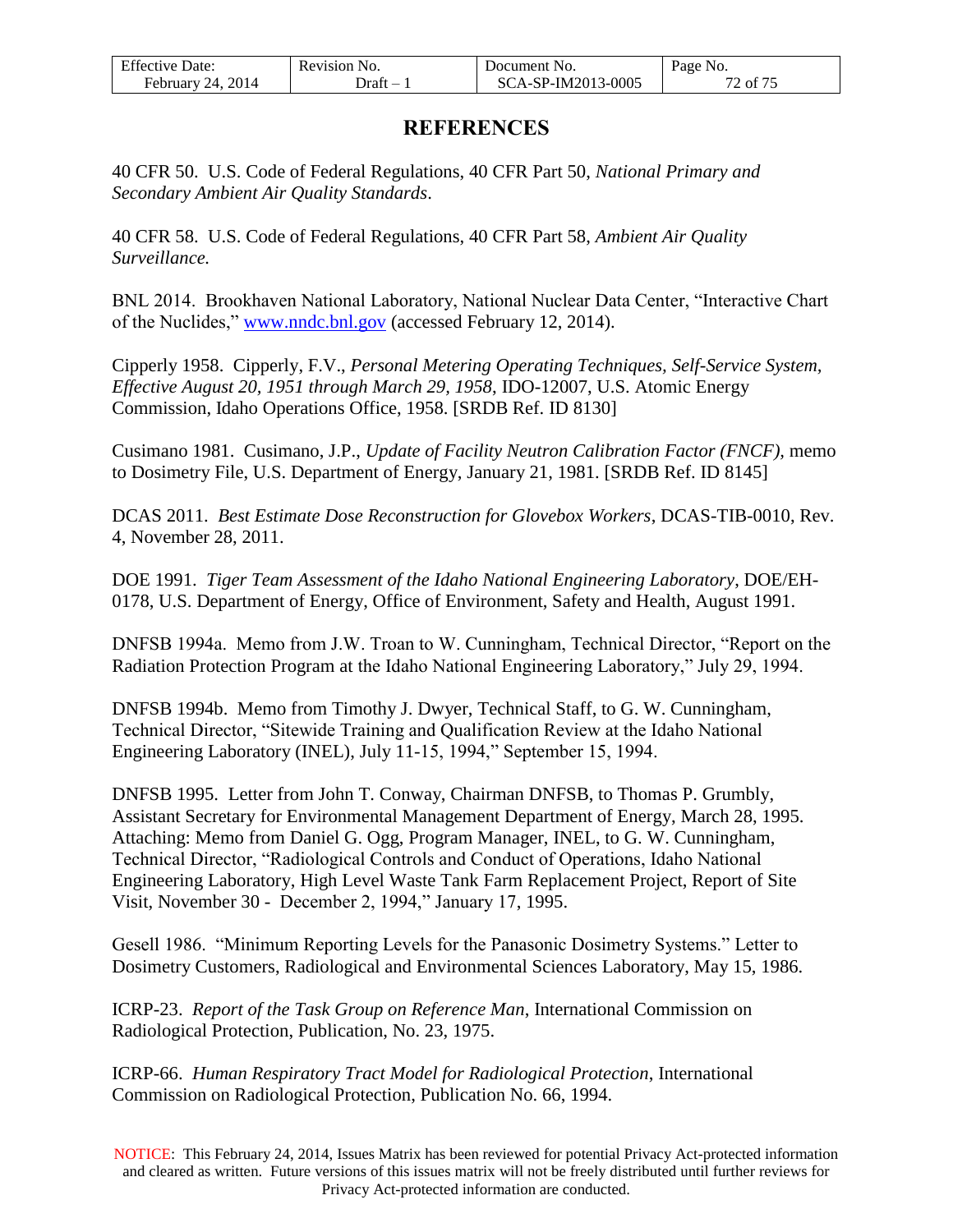| <b>Effective Date:</b> | Revision No. | Document No.       | Page No. |
|------------------------|--------------|--------------------|----------|
| February 24, $2014$    | - )raft      | SCA-SP-IM2013-0005 | 73 of 75 |

ICRP-68. *Dose Coefficients for Intake of Radionuclides by Workers*, International Commission on Radiological Protection Publication, No. 68, 1995.

King 2001. King, V.A., *Technical Basis for Internal Dosimetry at SMC*, EDF No. 2001-02, Rev. 3, Idaho National Laboratory. [SRDB Ref. ID 8479]

Knoll, G., *Radiation Detection and Measurement*, 3rd Ed., New York: John Wiley & Sons, Inc., 2000.

NIOSH 2013a. *Idaho National Laboratory (INL) Site Profile Update*, presentation at ABRWH Idaho Falls, Idaho meeting. National Institute for Occupational Safety and Health, Cincinnati, Ohio. July 16, 2013.

NIOSH 2013b. *INL WG Issues Summary*. National Institute for Occupational Safety and Health, Cincinnati, Ohio. November 7, 2013.

NIOSH 2013c. *Nov. 2013 Status on INL WG Issues* (file name), November 7, 2013. This is a NIOSH markup of an SC&A table entitled: "October 2013 Status & Update in INL TBD WG Issues." National Institute for Occupational Safety and Health, Cincinnati, Ohio.

OCAS 2002. *External Dose Reconstruction Implementation Guideline*, OCAS-IG-001, Rev. 1. Office of Compensation Analysis and Support, NIOSH, Cincinnati, Ohio. August 2002.

OCAS 2007. *External Dose Reconstruction Implementation Guideline*, OCAS-IG-001, Rev. 3. Office of Compensation Analysis and Support, NIOSH, Cincinnati, Ohio. November 21, 2007.

ORAUT 2004a. *Technical Basis Document for the Idaho National Engineering and Environmental Laboratory (INEEL) – Occupational External Dosimetry*, ORAUT-TKBS-0007- 6, Rev. 0. Oak Ridge Associated Universities Team, Cincinnati, Ohio. April 6, 2004.

ORAUT 2004b. *Technical Basis Document for the Idaho National Engineering and Environmental Laboratory (INEEL) – Occupational Internal Dose*, ORAUT-TKBS-0007-5, Rev. 0, PC-1. Oak Ridge Associated Universities Team, Cincinnati, Ohio. October 12, 2004.

ORAUT 2005a. *Internal Dose Overestimates for Facilities with Air Sampling Programs*, ORAUT-OTIB-0018, Rev. 1. Oak Ridge Associated Universities Team, Cincinnati, Ohio. August 9, 2005.

ORAUT 2005b. *Technical Information Bulletin: Interpretation of Dosimetry Data for Assignment of Shallow Dose*, ORAUT-OTIB-0017, Rev. 01. Oak Ridge Associated Universities Team, Cincinnati, Ohio. October 11, 2005.

ORAUT 2005c. *Internal Dosimetry Coworker Data for X-10*, ORAUT-OTIB-0033, Rev. 0. Oak Ridge Associated Universities Team, Cincinnati, Ohio. December 13, 2005.

NOTICE: This February 24, 2014, Issues Matrix has been reviewed for potential Privacy Act-protected information and cleared as written. Future versions of this issues matrix will not be freely distributed until further reviews for Privacy Act-protected information are conducted.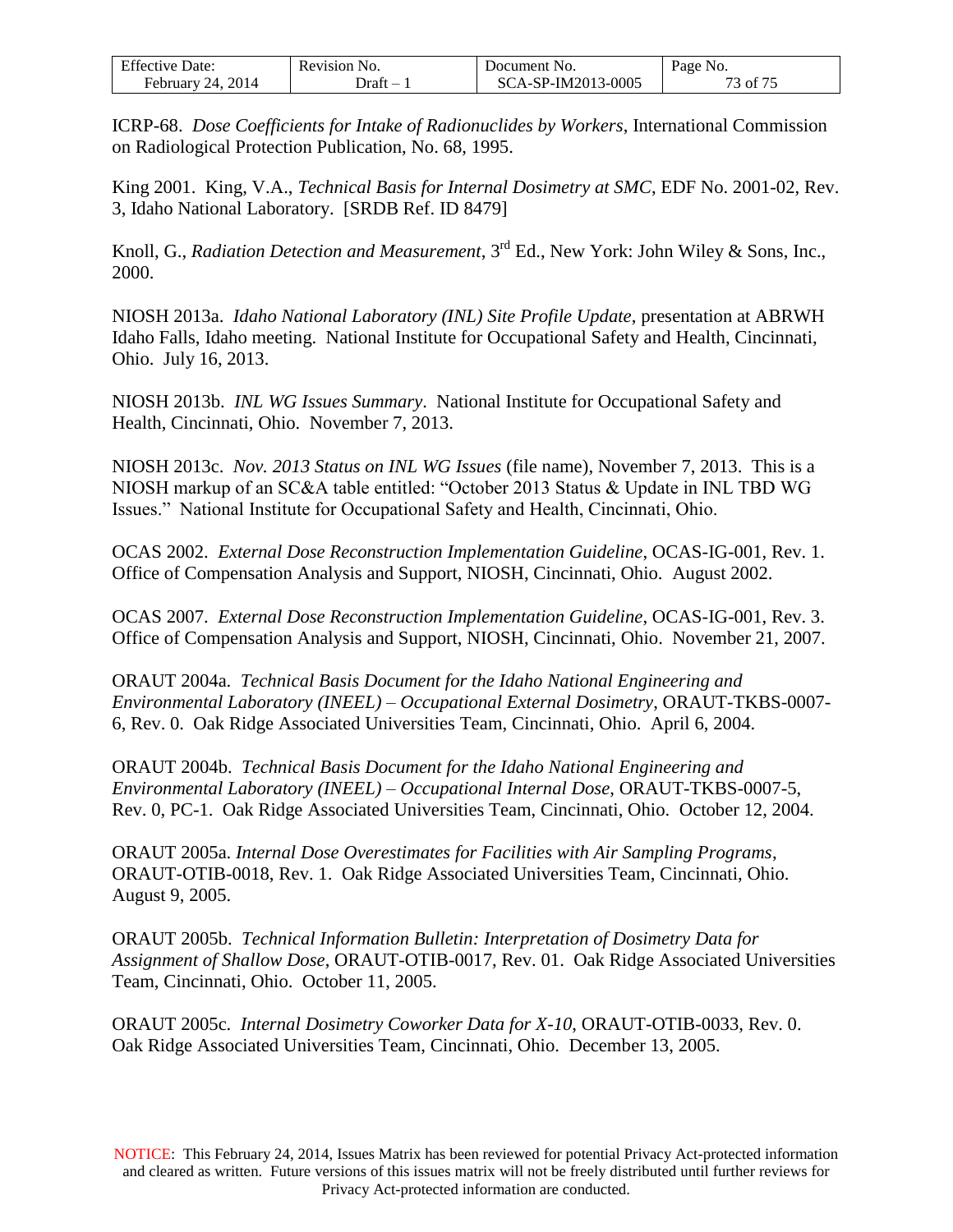| <b>Effective Date:</b>  | Revision No. | Document No.       | Page No.    |
|-------------------------|--------------|--------------------|-------------|
| 2014<br>February<br>24. | ⊃raft        | SCA-SP-IM2013-0005 | 74 of $7^5$ |

ORAUT 2006. *Effect of Threshold Energy and Angular Response of NTA Film on Missed Neutron Dose at the Oak Ridge Y-12 Facility*, ORAUT-OTIB-0051. Oak Ridge Associated Universities Team, Cincinnati, Ohio. May 15, 2006.

ORAUT 2007a. *Technical Information Bulletin: Internal Dose Reconstruction*, ORAUT-OTIB-0060, Rev. 0. Oak Ridge Associated Universities Team, Cincinnati, Ohio. February 6, 2007.

ORAUT 2007b. *Fission and Activation Product Assignment for Internal Dose-Related Gross Beta and Gross Gamma Analyses*, ORAUT-OTIB-0054, Revision 0, PC-1. Oak Ridge Associated Universities Team, Cincinnati, Ohio. November 19, 2007.

ORAUT 2008a. *Use of Coworker Dosimetry Data for External Dose Assignment*, ORAUT-OTIB-0020, Rev. 02. Oak Ridge Associated Universities Team, Cincinnati, Ohio. December 4, 2008.

ORAUT 2008b. *Assignment of Missed Neutron Doses Based on Dosimeter Records*, ORAUT-OTIB-0023, Rev. 01. Oak Ridge Associated Universities Team, Cincinnati, Ohio. May 14, 2008.

ORAUT 2009. *Idaho National Laboratory and Argonne National Laboratory-West: Occupational Medical Dose,* ORAUT-TKBS-0007-3, Rev. 2. Oak Ridge Associated Universities Team, Cincinnati, Ohio. December 21, 2009.

ORAUT 2010a. *Idaho National Laboratory and Argonne National Laboratory-West: Introduction,* ORAUT-TKBS-0007-1, Rev. 3. Oak Ridge Associated Universities Team, Cincinnati, Ohio. March 12, 2010.

ORAUT 2010b. *Idaho National Laboratory and Argonne National Laboratory-West: Site Description,* ORAUT-TKBS-0007-2, Rev. 4. Oak Ridge Associated Universities Team, Cincinnati, Ohio. August 2, 2010.

ORAUT 2010c. *Idaho National Laboratory and Argonne National Laboratory-West: Occupational Environmental Dose,* ORAUT-TKBS-0007-4, Rev. 2. Oak Ridge Associated Universities Team, Cincinnati, Ohio. January 8, 2010.

ORAUT 2010d. *Idaho National Laboratory and Argonne National Laboratory-West: Occupational Internal Dose,* ORAUT-TKBS-0007-5, Rev. 3. Oak Ridge Associated Universities Team, Cincinnati, Ohio. March 2, 2010.

ORAUT 2011a. *Parameters to Consider When Processing Claims for Construction Trade Workers*, ORAUT-OTIB-0052, Rev. 1. Oak Ridge Associated Universities Team, Cincinnati, Ohio. February 17, 2011.

ORAUT 2011b. *Idaho National Laboratory and Argonne National Laboratory-West: Occupational External Dosimetry,* ORAUT-TKBS-0007-6, Rev. 3. Oak Ridge Associated Universities Team, Cincinnati, Ohio. April 19, 2011.

NOTICE: This February 24, 2014, Issues Matrix has been reviewed for potential Privacy Act-protected information and cleared as written. Future versions of this issues matrix will not be freely distributed until further reviews for Privacy Act-protected information are conducted.